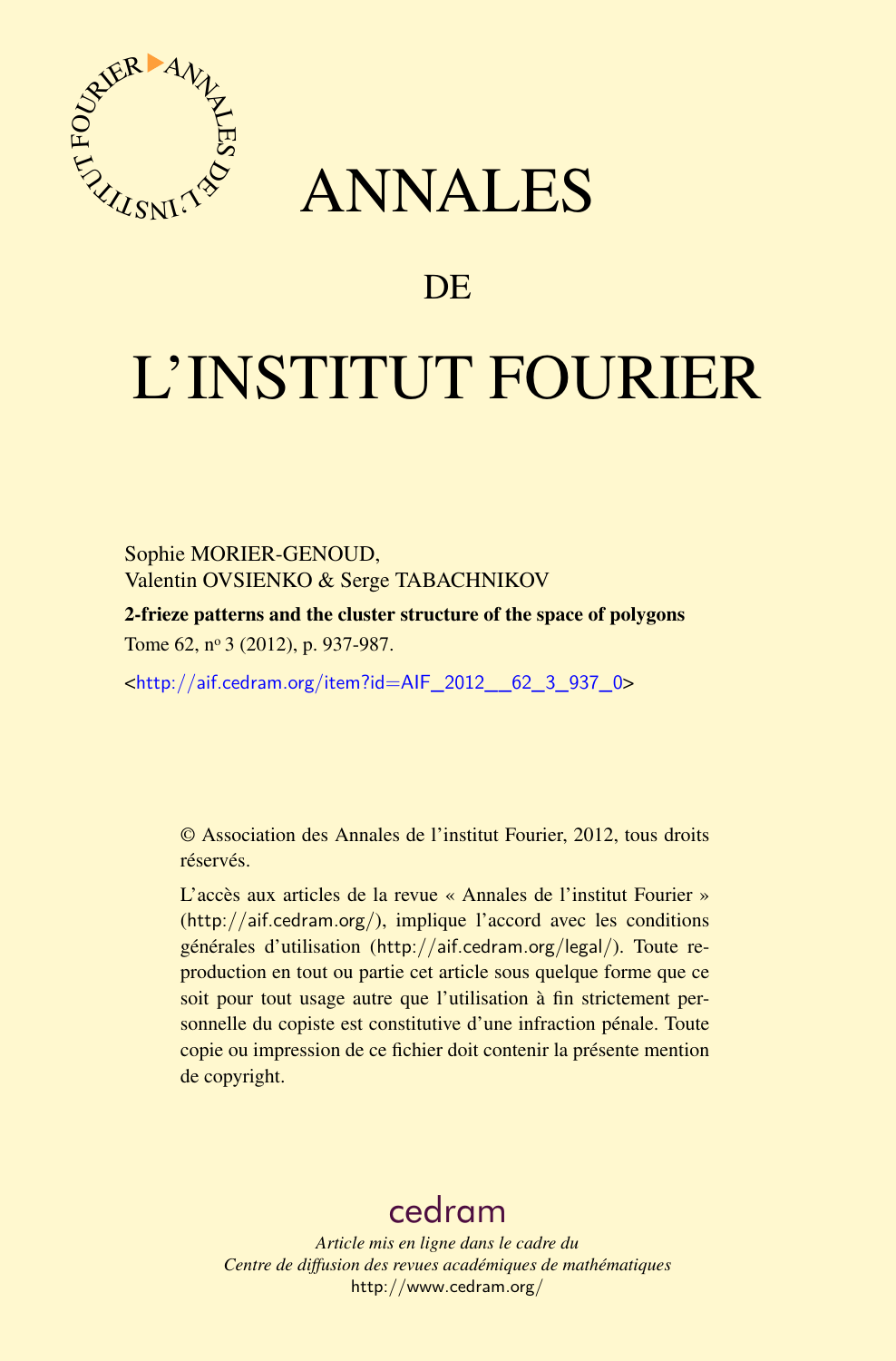### 2-FRIEZE PATTERNS AND THE CLUSTER STRUCTURE OF THE SPACE OF POLYGONS

### **by Sophie MORIER-GENOUD, Valentin OVSIENKO & Serge TABACHNIKOV**

ABSTRACT. — We study 2-frieze patterns generalizing that of the classical Coxeter-Conway frieze patterns. The geometric realization of this space is the space of *n*-gons (in the projective plane and in 3-dimensional vector space) which is a close relative of the moduli space of genus 0 curves with *n* marked points. We show that the space of 2-frieze patterns is a cluster manifold and study its algebraic and arithmetic properties.

Résumé. — Nous étudions une variante des frises de Coxeter-Conway appelée 2-frises. La réalisation géométrique de l'espace des 2-frises est l'espace des modules de polygones, dans le plan projectif ou dans l'espace vectoriel de dimension 3, qui est un analogue de l'espace des modules des courbes de genre 0 avec *n* points marqués. Nous montrons que l'espace des 2-frises admet une structure de variété amassée et nous en étudions les propriétés algébriques et arithmétiques.

### **1. Introduction**

The space  $\mathcal{C}_n$  of *n*-gons in the projective plane (over  $\mathbb C$  or over  $\mathbb R$ ) modulo projective equivalence is a close relative of the moduli space  $\mathcal{M}_{0,n}$  of genus zero curves with *n* marked points. The space  $\mathcal{C}_n$  was considered in [\[25\]](#page-51-0) and in [\[21\]](#page-51-0) as the space on which the *pentagram map* acts.

The main idea of this paper is to identify the space  $\mathcal{C}_n$  with the space  $\mathcal{F}_n$ of combinatorial objects that we call 2-*friezes*. These objects first appeared in [\[23\]](#page-51-0) as generalization of the Coxeter friezes [\[6\]](#page-50-0). We show that  $\mathcal{C}_n$  is isomorphic to  $\mathcal{F}_n$ , provided *n* is not a multiple of 3. This isomorphism leads to remarkable coordinate systems on  $\mathcal{C}_n$  and equips  $\mathcal{C}_n$  with the structure of

Keywords: Frieze patterns, Coxeter-Conway friezes, moduli space, cluster algebra, pentagram map.

Math. classification: 13F60, 14N05, 51M99.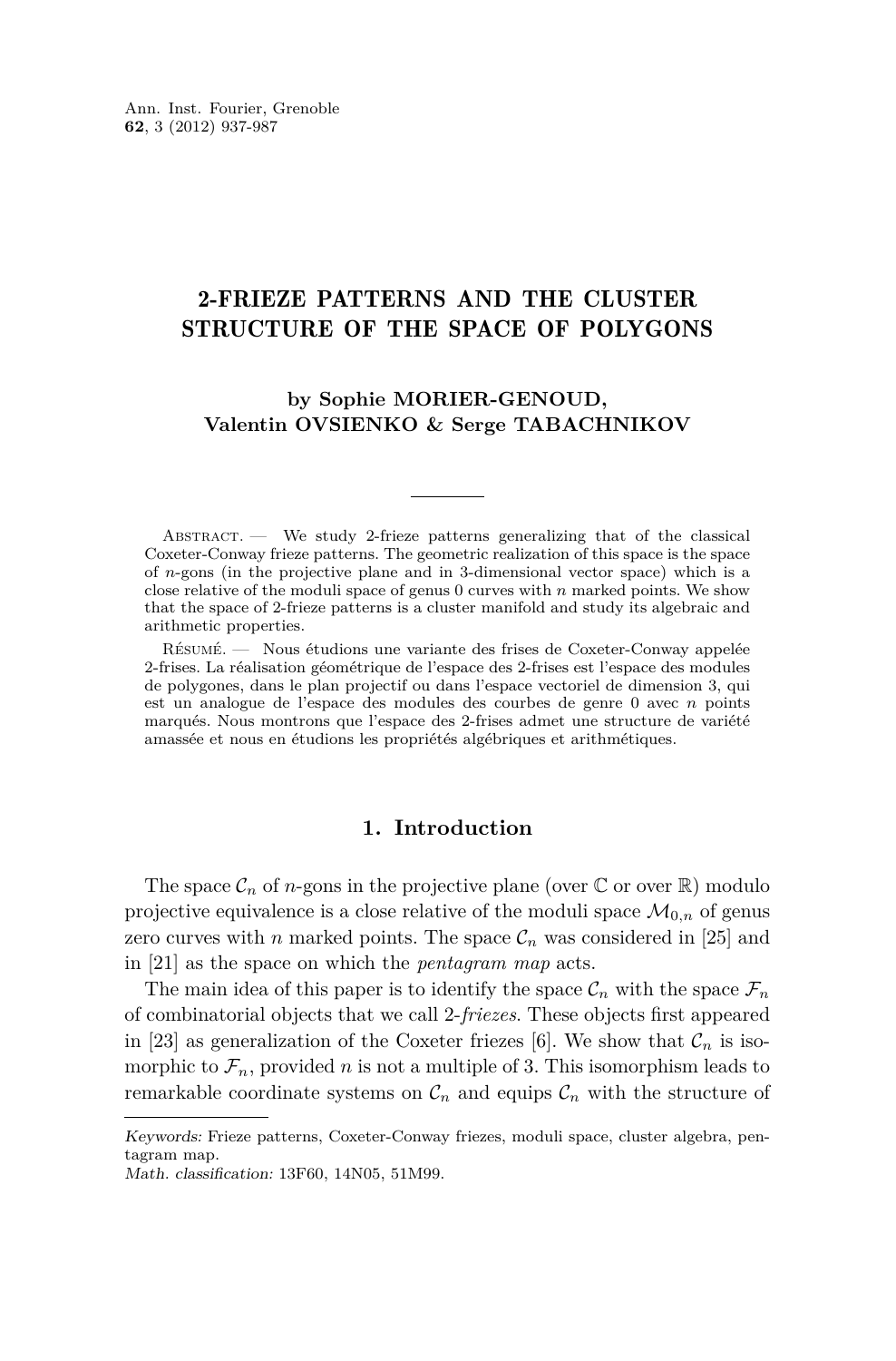cluster manifold. The relation between 2-friezes and cluster algebras is not surprising, since 2-friezes can be viewed as a particular case of famous recurrence relations known as the discrete Hirota equation, or the octahedron recurrence. The particular case of 2-friezes is a very interesting subject; in this paper we make first steps in the study of algebraic and combinatorial structures of the space of 2-friezes.

The pentagram map  $T : \mathcal{C}_n \to \mathcal{C}_n$ , see [\[24,](#page-51-0) [25\]](#page-51-0) and also [\[21,](#page-51-0) [16\]](#page-50-0), is a beautiful dynamical system which is a time and space discretization of the Boussinesq equation. Complete integrability of the pentagram map for a larger space of twisted *n*-gons was proved in [\[21\]](#page-51-0); recently, integrability of *T* on  $\mathcal{C}_n$  was established, by different methods, in [\[27\]](#page-51-0) and [\[20\]](#page-51-0). The desire to better understand the structure of the space of closed polygons was our main motivation.

### **1.1.** 2**-friezes**

We call a *2-frieze pattern* a grid of numbers, or polynomials, rational functions, etc.,  $(v_{i,j})_{(i,j)\in\mathbb{Z}^2}$  and  $(v_{i+\frac{1}{2},j+\frac{1}{2}})_{(i,j)\in\mathbb{Z}^2}$  organized as follows

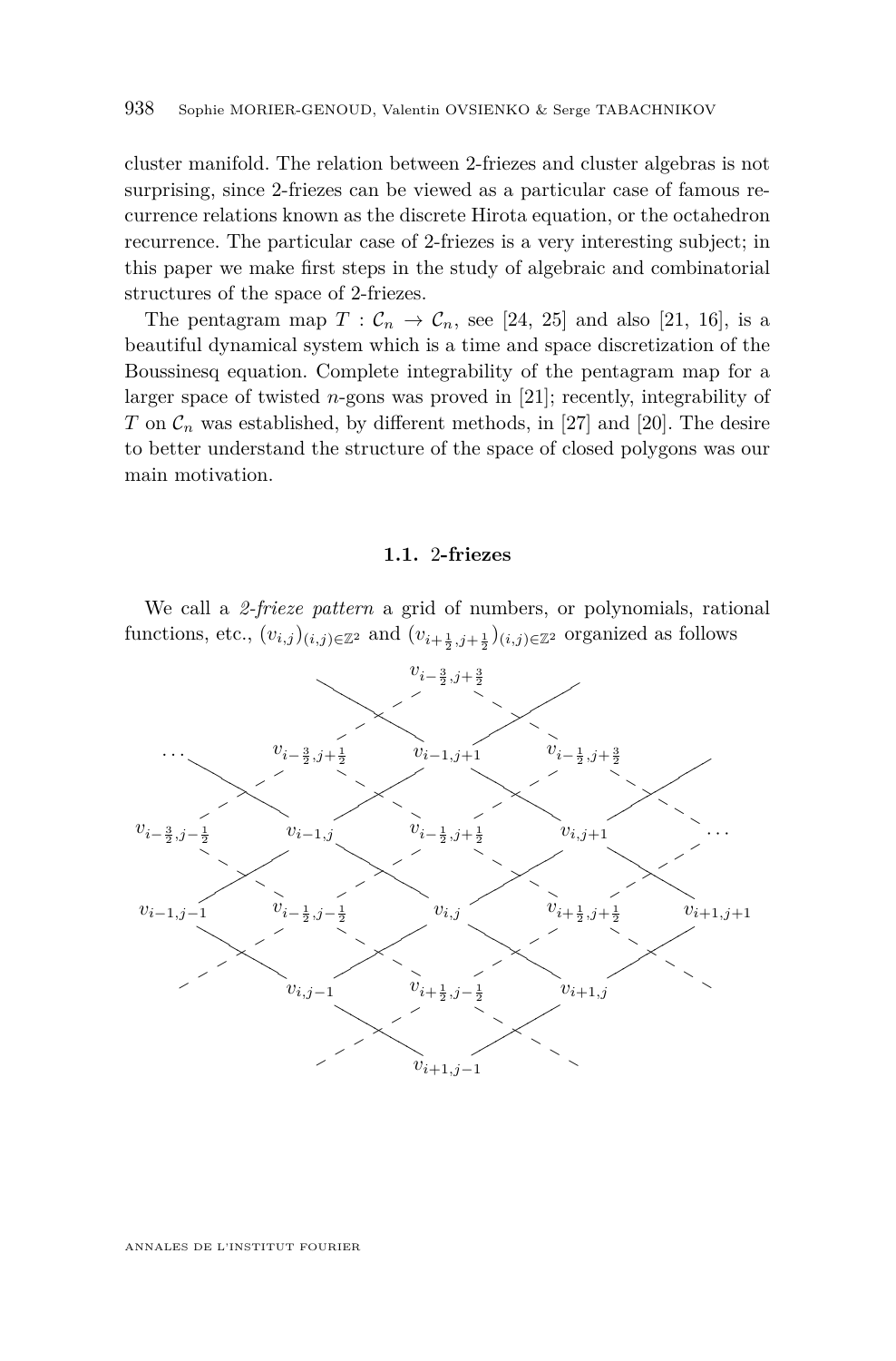such that every entry is equal to the determinant of the  $2\times 2$ -matrix formed by its four neighbours:

$$
\begin{array}{c}\n \nearrow \\
 \nearrow \\
 A \\
 \nearrow \\
 C\n \nearrow\n G\n \end{array}\n \begin{array}{c}\n F \\
 \nearrow \\
 H \\
 G\n \end{array}\n \Rightarrow\n E = AD - BC, \quad D = EH - FG, \quad \dots
$$

Generically, two consecutive rows in a 2-frieze pattern determine the whole 2-frieze pattern.

The notion of 2-frieze pattern is a variant of the classical notion of Coxeter-Conway frieze pattern [\[6,](#page-50-0) [5\]](#page-50-0). Similarly to the classical frieze patterns, 2-frieze patterns constitute a particular case of the 3-dimensional octahedron recurrence:

$$
T_{i+1,j,k} T_{i-1,j,k} = T_{i,j+1,k} T_{i,j-1,k} - T_{i,j,k+1} T_{i,j,k-1},
$$

which may be called the Dodgson condensation formula (1866) and which is also known in the mathematical physics literature as the discrete Hirota equation (1981). More precisely, assume  $T_{-1,j,k} = T_{2,j,k} = 1$  and  $T_{i,j,k} = 0$ for  $i \leq 2$  and  $i \geq 3$ . Then  $T_{0,j,k}$  and  $T_{1,j,k}$  form a 2-frieze. More general recurrences called the *T*-systems and their relation to cluster algebras were studied recently, see [\[17,](#page-50-0) [8,](#page-50-0) [18\]](#page-50-0) and references therein. In particular, periodicity and positivity results, typical for cluster algebras, were obtained.

The above 2-frieze rule was mentioned in [\[23\]](#page-51-0) as a variation on the Coxeter-Conway frieze pattern. What we call a 2-frieze pattern also appeared in  $[2]$  in a form of duality on  $SL_3$ -tilings. To the best of our knowledge, 2-frieze patterns have not been studied in detail before.

We are particularly interested in 2-frieze patterns bounded from above and from below by a row of 1's and two rows of 0's:

| 0                      | 0                             |                        |                               | 0                      |  |
|------------------------|-------------------------------|------------------------|-------------------------------|------------------------|--|
| 0                      | 0                             | 0                      | 0                             | 0                      |  |
| 1                      | 1                             | 1                      | 1                             | 1                      |  |
| $\boldsymbol{v}_{0,0}$ | $v_{\frac{1}{2},\frac{1}{2}}$ | $\boldsymbol{v}_{1,1}$ | $v_{\frac{3}{2},\frac{3}{2}}$ | $\boldsymbol{v}_{2,2}$ |  |
|                        |                               |                        |                               |                        |  |
| 1                      | 1                             | 1                      | 1                             | 1                      |  |
| 0                      | 0                             | 0                      | 0                             | 0                      |  |
| 0                      |                               | 0                      | 0                             | 0                      |  |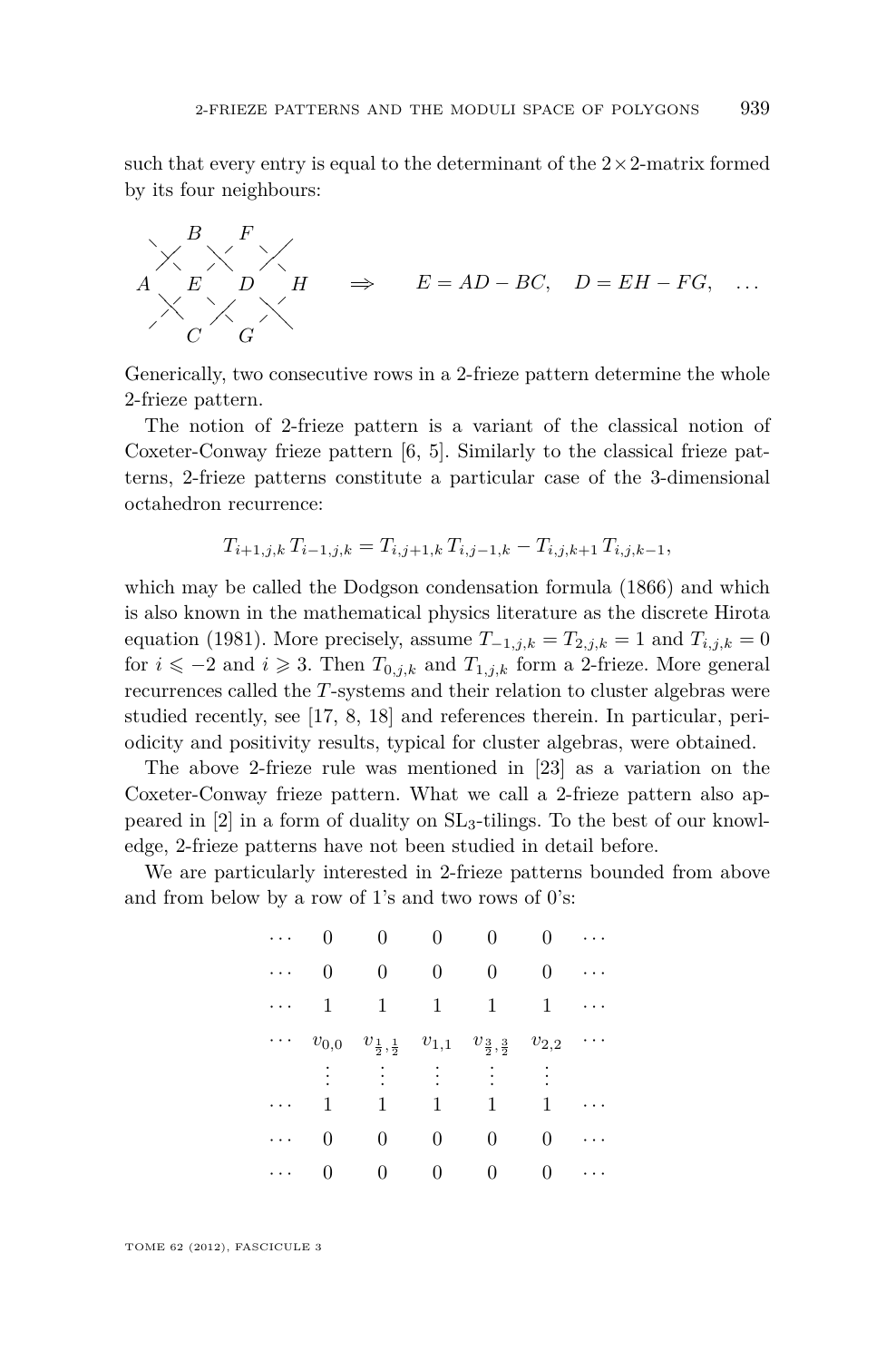<span id="page-4-0"></span>that we call *closed* 2-frieze patterns. We call the *width* of a closed pattern the number of rows between the two rows of 1's. In the sequel, we will often omit the rows of 0's in order to simplify the notation.

We introduce the following notation:

$$
\mathcal{F}_n = \{\text{closed 2-friezes of width } n-4\}
$$

for the space of all closed (complex or real) 2-frieze patterns. Here and below the term "space" is used to identify a set of objects that we wish to endow with a geometric structure of (algebraic, smooth or analytic) variety. We denote by  $\mathcal{F}_n^0 \subset \mathcal{F}_n$  the subspace of closed friezes of width  $n-4$  such that all their entries are *real positive*.

Along with the octahedron recurrence, the space of all 2-frieze patterns is closely related to the theory of cluster algebras and cluster manifolds [\[12\]](#page-50-0). In this paper, we explore this relation.

### **1.2. Geometric version: moduli spaces of** *n***-gons**

An *n*-*gon* in the projective plane is given by a cyclically ordered *n*-tuple of points  $\{v_1, \ldots, v_n\}$  in  $\mathbb{P}^2$  such that no three consecutive points belong to the same projective line. In particular,  $v_i \neq v_{i+1}$ , and  $v_i \neq v_{i+2}$ . However, one may have  $v_i = v_j$ , if  $|i - j| \geq 3$ . We understand the *n*-tuple  $\{v_1, \ldots, v_n\}$  as an infinite cyclic sequence, that is, we assume  $v_{i+n} = v_i$ , for all  $i = 1, \ldots, n$ .

We denote the space of all *n*-gons modulo projective equivalence by  $C_n$ :

$$
C_n = \{(v_1, \ldots, v_n) \in \mathbb{P}^2 \mid \det(v_i, v_{i+1}, v_{i+2}) \neq 0, i = 1, \ldots, n\} / \text{PSL}_3.
$$

The space  $\mathcal{C}_n$  is a  $(2n-8)$ -dimensional algebraic variety.

Similarly, one defines an  $n$ -gon in 3-dimensional vector space (over  $\mathbb R$  or  $\mathbb{C}$ : this is a cyclically ordered *n*-tuple of vectors  $\{V_1, \ldots, V_n\}$  satisfying the unit determinant condition

$$
\det(V_{i-1}, V_i, V_{i+1}) = 1
$$

for all indices  $i$  (understood cyclically). The group  $SL_3$  naturally acts on *n*-gons. The space of equivalence classes is denoted by  $\tilde{\mathcal{C}}_n$ ; this is also a (2*n* − 8)-dimensional algebraic variety.

Projectivization gives a natural map  $\tilde{\mathcal{C}}_n \to \mathcal{C}_n$ . It is shown in [\[21\]](#page-51-0) that this map is bijective if *n* is not divisible by 3; see Section [2.3.](#page-9-0)

We show that the space of closed 2-frieze patterns  $\mathcal{F}_n$  is isomorphic to the space of polygons  $\tilde{\mathcal{C}}_n$ . This also means that  $\mathcal{F}_n$  is isomorphic to  $\mathcal{C}_n$ , provided *n* is not a multiple of 3.

ANNALES DE L'INSTITUT FOURIER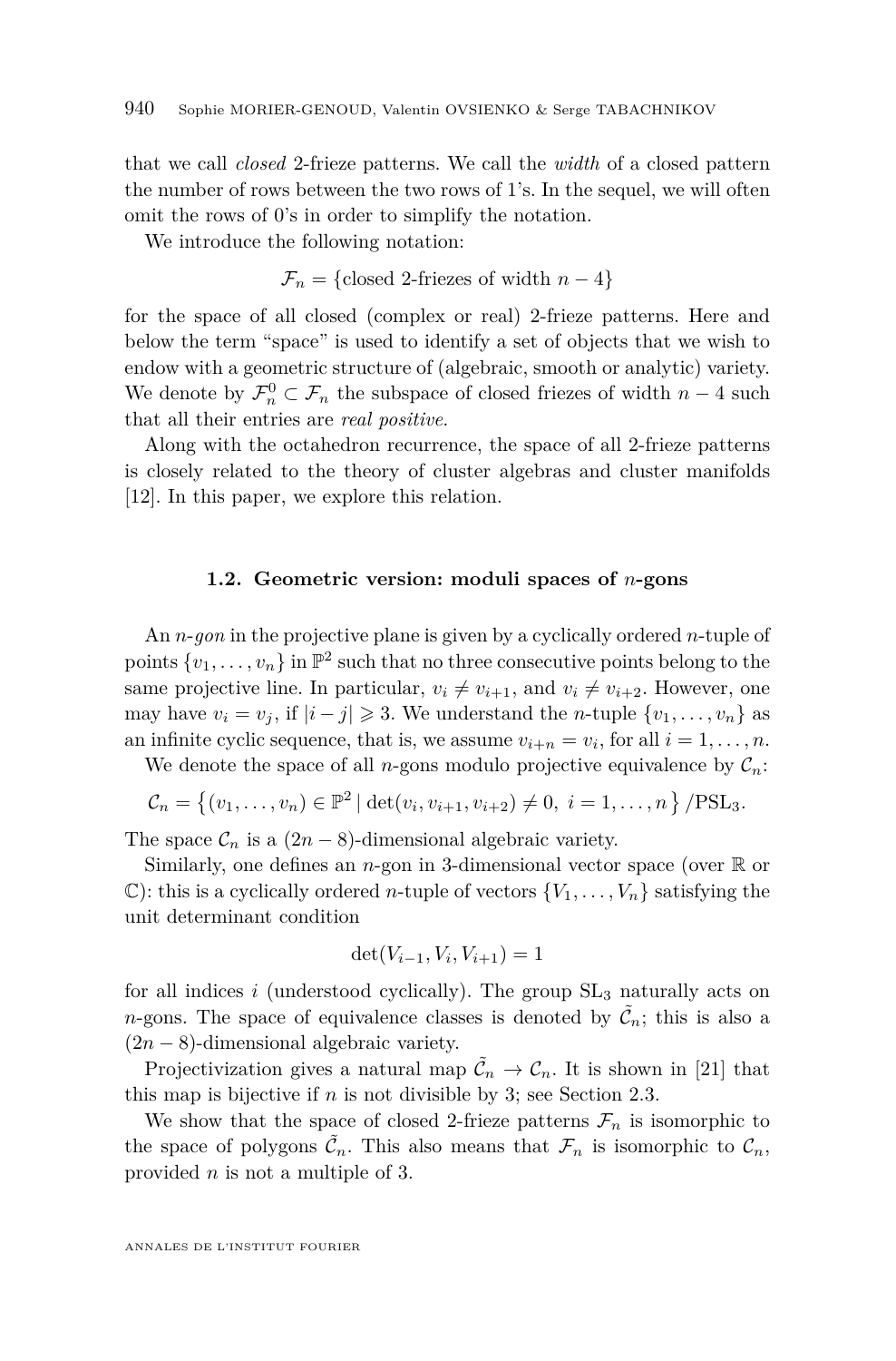<span id="page-5-0"></span>An *n*-gon  $\{V_1, \ldots, V_n\}$  in  $\mathbb{R}^3$  is called *convex* if, for each *i*, all the vertices  $V_j$ ,  $j \neq i-1$ , *i*, lie on the positive side of the plane generated by  $V_{i-1}$  and  $V_i$ , that is,  $\det(V_{i-1}, V_i, V_j) > 0$ . See Figure 1.1. Let  $\tilde{\mathcal{C}}_n^0 \subset \tilde{\mathcal{C}}_n$  denote the space of convex *n*-gons in  $\mathbb{R}^3$ . We show that the space of positive real 2-friezes  $\mathcal{F}_n^0$  is isomorphic to the space of convex polygons  $\tilde{\mathcal{C}}_n^0$ .



Figure 1.1. A convex polygon.

Remark 1.1.  $-$  A more general space of *twisted n*-gons in  $\mathbb{P}^2$  (and similarly in 3-dimensional vector space) was considered in [\[25,](#page-51-0) [21\]](#page-51-0). A twisted *n*-gon in  $\mathbb{P}^2$  is a map  $\varphi : \mathbb{Z} \to \mathbb{P}^2$  such that no three consecutive points,  $\varphi(i), \varphi(i+1), \varphi(i+2)$ , belong to the same projective line and

$$
\varphi(i+n) = M(\varphi(i)),
$$

where  $M \in \text{PSL}_3$  is a fixed element, called the *monodromy*. If the monodromy is trivial,  $M = Id$ , then the twisted *n*-gon is an *n*-gon in the above sense. In [\[25,](#page-51-0) [21\]](#page-51-0) two different systems of coordinates were introduced and used to study the space of twisted *n*-gons and the transformation under the pentagram map.

### **1.3. Analytic version: the space of difference equations**

Consider a difference equation of the form

$$
(1.1) \t\t V_i = a_i V_{i-1} - b_i V_{i-2} + V_{i-3},
$$

where  $a_i, b_i \in \mathbb{C}$  or  $\mathbb{R}$  are *n*-periodic:  $a_{i+n} = a_i$  and  $b_{i+n} = b_i$ , for all *i*. A solution  $V = (V_i)$  is a sequence of numbers  $V_i \in \mathbb{C}$  or  $\mathbb{R}$  satisfying (1.1). The space of solutions of (1.1) is 3-dimensional. Choosing three independent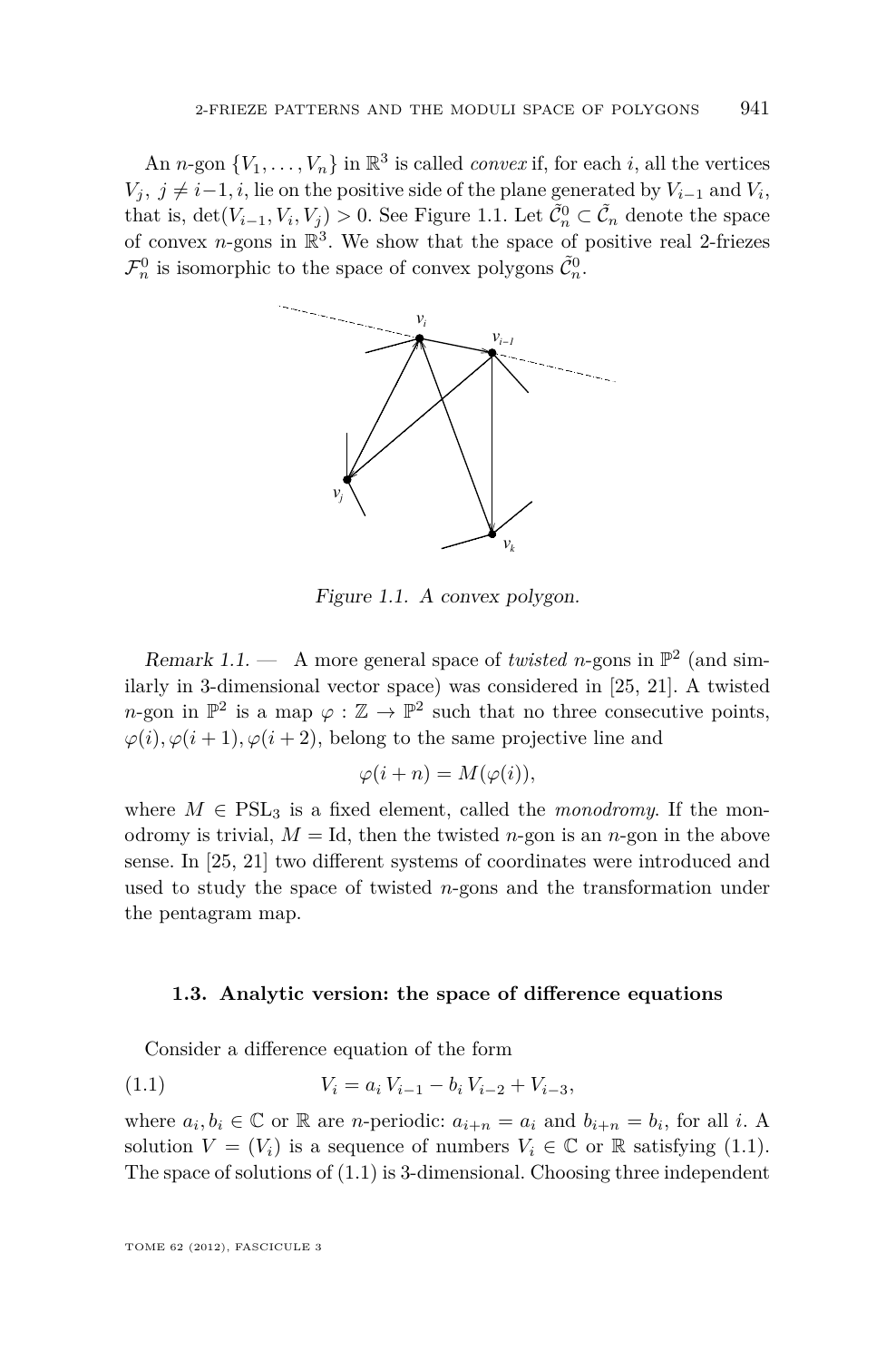solutions, we can think of  $V_i$  as vectors in  $\mathbb{C}^3$  (or  $\mathbb{R}^3$ ). The *n*-periodicity of  $(a_i)$  and  $(b_i)$  then implies that there exists a matrix  $M \in SL_3$  called the *monodromy matrix*, such that

$$
V_{i+n}=M(V_i).
$$

The space of all the equations [\(1.1\)](#page-5-0) is nothing other than the vector space  $\mathbb{C}^{2n}$  (or  $\mathbb{R}^{2n}$ , in the real case), since  $(a_i, b_j)$  are arbitrary numbers. The space of equations with trivial monodromy,  $M = Id$ , is an algebraic manifold of dimension  $2n - 8$ , since the condition  $M = Id$  gives eight polynomial equations (of degree  $n-3$ ).

We show that the space of closed 2-frieze patterns  $\mathcal{F}_n$  is isomorphic to the space of equations [\(1.1\)](#page-5-0) with trivial monodromy.

### **1.4. The pentagram map and cluster structure**

The pentagram map, *T*, see Figure 1.2, was initially defined by R. Schwartz [\[24\]](#page-51-0) on the space of (convex) closed *n*-gons in  $\mathbb{RP}^2$ . This map associates to an *n*-gon another *n*-gon formed by segments of the shortest diagonals. Since *T* commutes with the SL(3*,* R)-action, it is well-defined on the quotient space  $\mathcal{C}_n$ . Complete integrability of *T* on  $\mathcal{C}_n$  was conjectured and partially established in [\[25\]](#page-51-0).



Figure 1.2. The pentagram map.

The integrability results on the pentagram map were originally established in the case of the space of twisted *n*-gons (see Remark [1.1\)](#page-5-0). Complete integrability of *T* on this space was proved in [\[21\]](#page-51-0) and the relation to cluster algebras was noticed. Explicit formulas for iterated pentagram map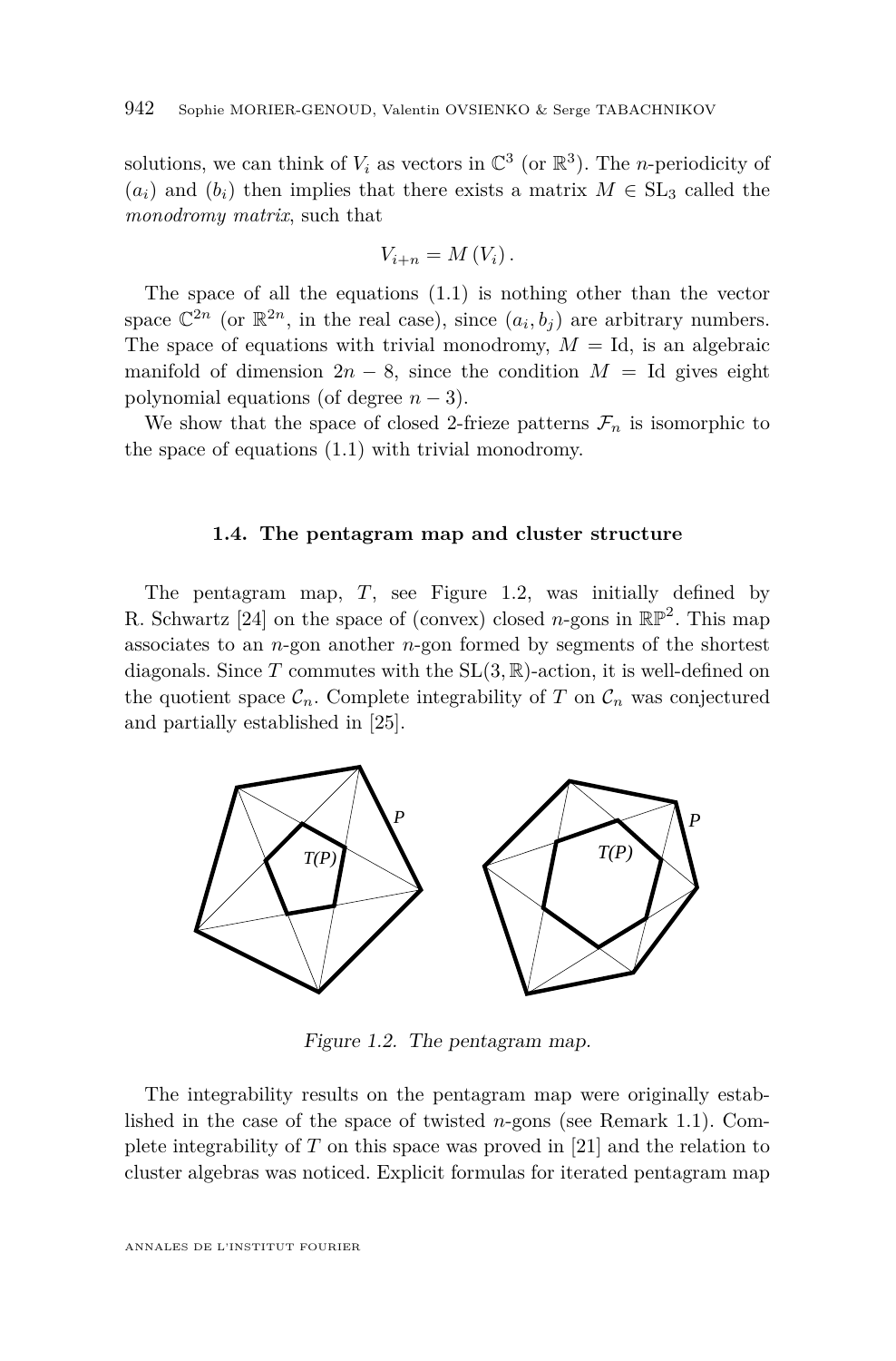<span id="page-7-0"></span>*T <sup>k</sup>* were recently found [\[16\]](#page-50-0) using an alternative system of parametrizations of the twisted *n*-gons. These formulas involve the theory of cluster algebras and *Y* -patterns. Here, we describe a structure of cluster manifold on the space of closed *n*-gons, which is a different question. The relation of our approach with the one by Glick deserves a thorough study; we plan to consider this question in near future. It is not clear, at the time of writing, how the cluster structure on the space  $\mathcal{C}_n$  that we describe in this paper is related to complete integrability of the map  $T$  on  $\mathcal{C}_n$  proved in [\[27\]](#page-51-0) and [\[20\]](#page-51-0).

### **2. Definitions and main results**

### **2.1. Algebraic and numerical friezes**

It is important to distinguish the *algebraic* 2-frieze patterns, where the entries are algebraic functions, and the *numerical* ones where the entries are real numbers.

Our starting point is the algebraic frieze bounded from above by a row of 1's (we also assume that there are two rows of 0's above the first row of 1's). We denote by  $A_i, B_i$  the entries in the first non-trivial row:

(2.1) 
$$
\cdots
$$
 1 1 1 1 1  $\cdots$   
\n $\cdots$   $B_i$   $A_i$   $B_{i+1}$   $A_{i+1}$   $B_{i+2}$   $\cdots$   
\n $\vdots$   $\vdots$   $\vdots$   $\vdots$ 

The entries  $A_i$ ,  $B_i$  are considered as formal free variables.

PROPOSITION  $2.1.$  — The first two non-zero rows of  $(2.1)$  uniquely define an unbounded (from below, left and right) 2-frieze pattern. Every entry of this pattern is a polynomial in  $A_i, B_i$ .

This statement will be proved in Section [3.](#page-13-0)

We denote the defined 2-frieze by  $F(A_i, B_i)$ .

Given a sequence of real numbers  $(a_i, b_i)_{i \in \mathbb{Z}}$ , we define a *numerical 2frieze pattern*  $F(a_i, b_i)$  as the evaluation

$$
F(a_i, b_i) = F(A_i, B_i)|_{A_i = a_i, B_i = b_i}.
$$

Note that one can often recover the whole numerical frieze  $F(a_i, b_i)$  directly from the two first rows (of 1's and  $(a_i, b_i)$ ) by applying the pattern rule but this is not always the case. For instance this is not the case if there are too many zeroes among  $\{a_i, b_i\}$ . In other words, there exist numerical friezes that are not evaluations of  $F(A_i, B_i)$ .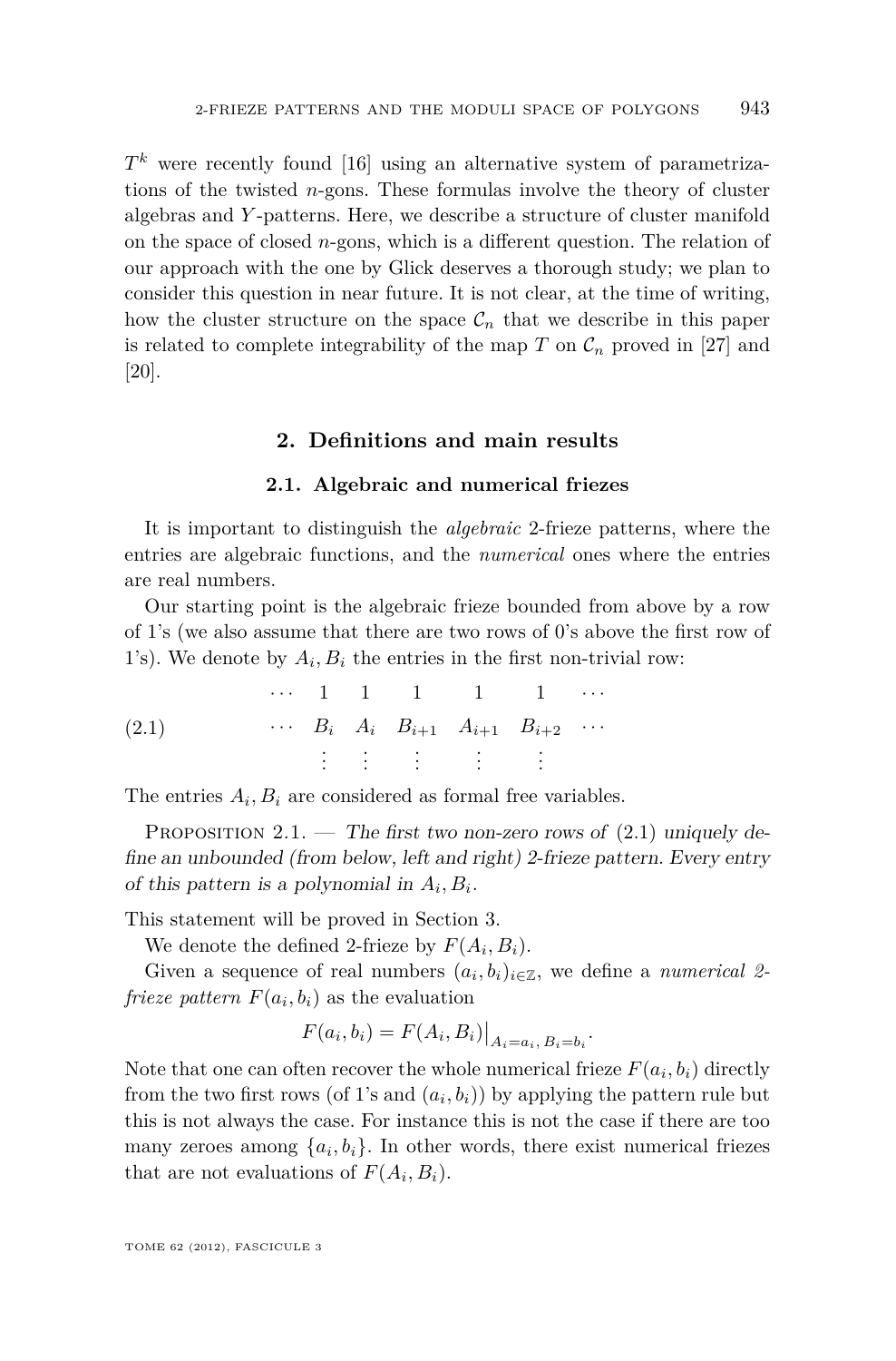<span id="page-8-0"></span>Example  $2.2$ . — The following 2-frieze pattern:

| $\cdots$ 1 1 1 1 1 $\cdots$ |  |  |                             |
|-----------------------------|--|--|-----------------------------|
| $\cdots$ 0 0 0 0 0 $\cdots$ |  |  |                             |
|                             |  |  | $\cdots$ 0 0 0 0 0 $\cdots$ |
| $\cdots$ 0 0 0 0 0          |  |  | $\sim$                      |
| $\cdots$ 11111.             |  |  |                             |

is not an evaluation of some  $F(A_i, B_i)$ . Indeed, if  $a_i = b_i = 0$  for all  $i \in \mathbb{Z}$ , then the 4-th row in  $F(a_i, b_i)$  has to be a row of 1's. This follows from formula [\(3.2\)](#page-14-0) below.

The above example is not what we called a numerical 2-frieze pattern and we will not consider such friezes in the sequel. We will restrict our considerations to evaluations of  $F(A_i, B_i)$ .

### **2.2. Closed frieze patterns**

A numerical 2-frieze pattern  $F(a_i, b_i)$  is closed if it contains a row of 1's followed by two rows of zeroes:

|       |                                                                 |                            | $\cdots$ 1 1 1 1 1 1 $\cdots$                                                                                                                                                                                                  |          |
|-------|-----------------------------------------------------------------|----------------------------|--------------------------------------------------------------------------------------------------------------------------------------------------------------------------------------------------------------------------------|----------|
|       |                                                                 |                            | $\cdots$ $b_i$ $a_i$ $b_{i+1}$ $a_{i+1}$ $b_{i+2}$ $\cdots$                                                                                                                                                                    |          |
|       |                                                                 |                            | r red and the second second and the second second in the second second in the second second in the second second in the second in the second in the second in the second in the second in the second in the second in the seco |          |
| (2.2) |                                                                 |                            | 1 1 1 1 1                                                                                                                                                                                                                      |          |
|       |                                                                 |                            | $\cdots$ 0 0 0 0 0                                                                                                                                                                                                             | $\cdots$ |
|       |                                                                 |                            | $\cdots$ 0 0 0 0 0                                                                                                                                                                                                             | $\cdots$ |
|       | $\bullet$ .<br><br><br><br><br><br><br><br><br><br><br><br><br> | Den and the second control |                                                                                                                                                                                                                                |          |

The following statement is proved in Section [4.](#page-16-0)

Proposition 2.3. — A closed 2-frieze pattern of width (*n* − 4) has the following properties.

(i) It is 2*n*-periodic in each row, i.e.,  $v_{i+n,j+n} = v_{i,j}$ , in particular  $a_{i+n} =$  $a_i$  and  $b_{i+n} = b_i$ .

(ii) It is *n*-periodic in each diagonal, i.e.,  $v_{i+n,j} = v_{i,j}$  and  $v_{i,j+n} = v_{i,j}$ . (iii) It satisfies the following additional glide symmetry:  $v_{i,j} = v_{j+n-\frac{5}{2}, i+\frac{5}{2}}$ .

The statement of part (iii) means that, after *n* steps, the pattern is reversed with respect to the horizontal symmetry axis.

As a consequence of Proposition 2.3, a closed 2-frieze of width *n* − 4 consists of periodic blocks of size  $(n-2) \times 2n$ . Taking into account the

ANNALES DE L'INSTITUT FOURIER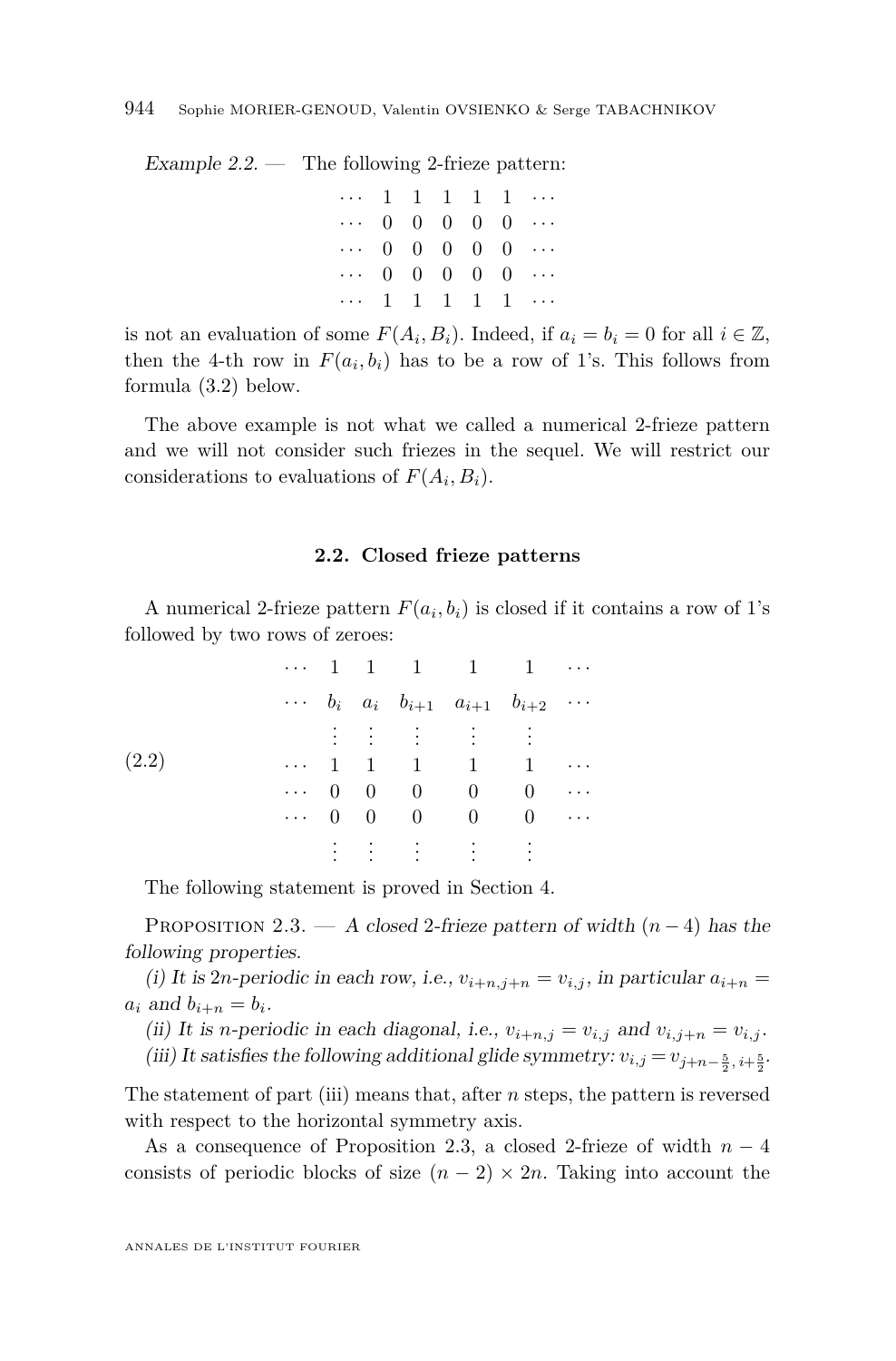<span id="page-9-0"></span>symmetry of part (iii), the 2-frieze is determined by a fragment of size  $(n-2) \times n$ .

Example 2.4.  $\qquad$  (a) The following fragment completely determines a closed 2-frieze of width 2.

| $\ldots$ 1 1 1 1 1 1   1 1 1 1 1 1 $\ldots$                                                                                                                                   |  |  |  |  |  |  |  |
|-------------------------------------------------------------------------------------------------------------------------------------------------------------------------------|--|--|--|--|--|--|--|
| $\begin{array}{ccccccccccccc} \ldots & 1 & 1 & 4 & 6 & 2 & 1 & 2 & 3 & 2 & 2 & 4 & 3 & \ldots \\ \ldots & 2 & 3 & 2 & 2 & 4 & 3 & 1 & 1 & 4 & 6 & 2 & 1 & \ldots \end{array}$ |  |  |  |  |  |  |  |
|                                                                                                                                                                               |  |  |  |  |  |  |  |
| $\ldots$ 1 1 1 1 1 1 1 1 1 1 1 1 1 $\ldots$                                                                                                                                   |  |  |  |  |  |  |  |

The additional symmetry from Proposition [2.3,](#page-8-0) part (iii), switches the rows every 6 steps.

(b) The following integral numerical 2-frieze pattern

| 1 1 1 1 1 1 1 1 1 1 1 1 1                                                                                                                    |  |  |  |  |  |  |  |
|----------------------------------------------------------------------------------------------------------------------------------------------|--|--|--|--|--|--|--|
| $\begin{array}{cccccccccccc}  & 1 & 3 & 5 & 2 & 1 & 3 & 5 & 2 & 1 & 3 &  \\  & 5 & 2 & 1 & 3 & 5 & 2 & 1 & 3 & 5 & 2 & 1 & 3 &  \end{array}$ |  |  |  |  |  |  |  |
|                                                                                                                                              |  |  |  |  |  |  |  |
| 1 1 1 1 1 1 1 1 1 1 1 1 1                                                                                                                    |  |  |  |  |  |  |  |

is closed of width 2. This corresponds to  $n = 6$  so that this 2-frieze pattern is understood as 12-periodic (and not as 4-periodic!).

### **2.3. Closed 2-friezes, difference equations and** *n***-gons**

Consider an arbitrary numerical 2-frieze pattern  $F(a_i, b_i)$ . By Proposition [2.3,](#page-8-0) a necessary condition of closeness is:

$$
a_{i+n} = a_i, \qquad b_{i+n} = b_i
$$

that we assume from now on. We then say that  $F(a_i, b_i)$  is 2*n*-*periodic*.

Associate to  $F(a_i, b_i)$  the difference equation [\(1.1\)](#page-5-0). The first main result of this paper is the following criterion of closeness. The statement is very similar to a result of [\[5\]](#page-50-0).

THEOREM 2.5. — A 2*n*-periodic 2-frieze pattern  $F(a_i, b_i)$  is closed if and only if the monodromy of the corresponding difference equation  $(1.1)$ is trivial:  $M = Id$ .

This theorem will be proved in Section [4.](#page-16-0)

The variety  $\mathcal{F}_n$  of closed 2-frieze patterns [\(2.2\)](#page-8-0) is thus identified with the space of difference equations [\(1.1\)](#page-5-0) with trivial monodromy. The latter space was considered in [\[21\]](#page-51-0). In particular, the following geometric realization holds.

TOME 62 (2012), FASCICULE 3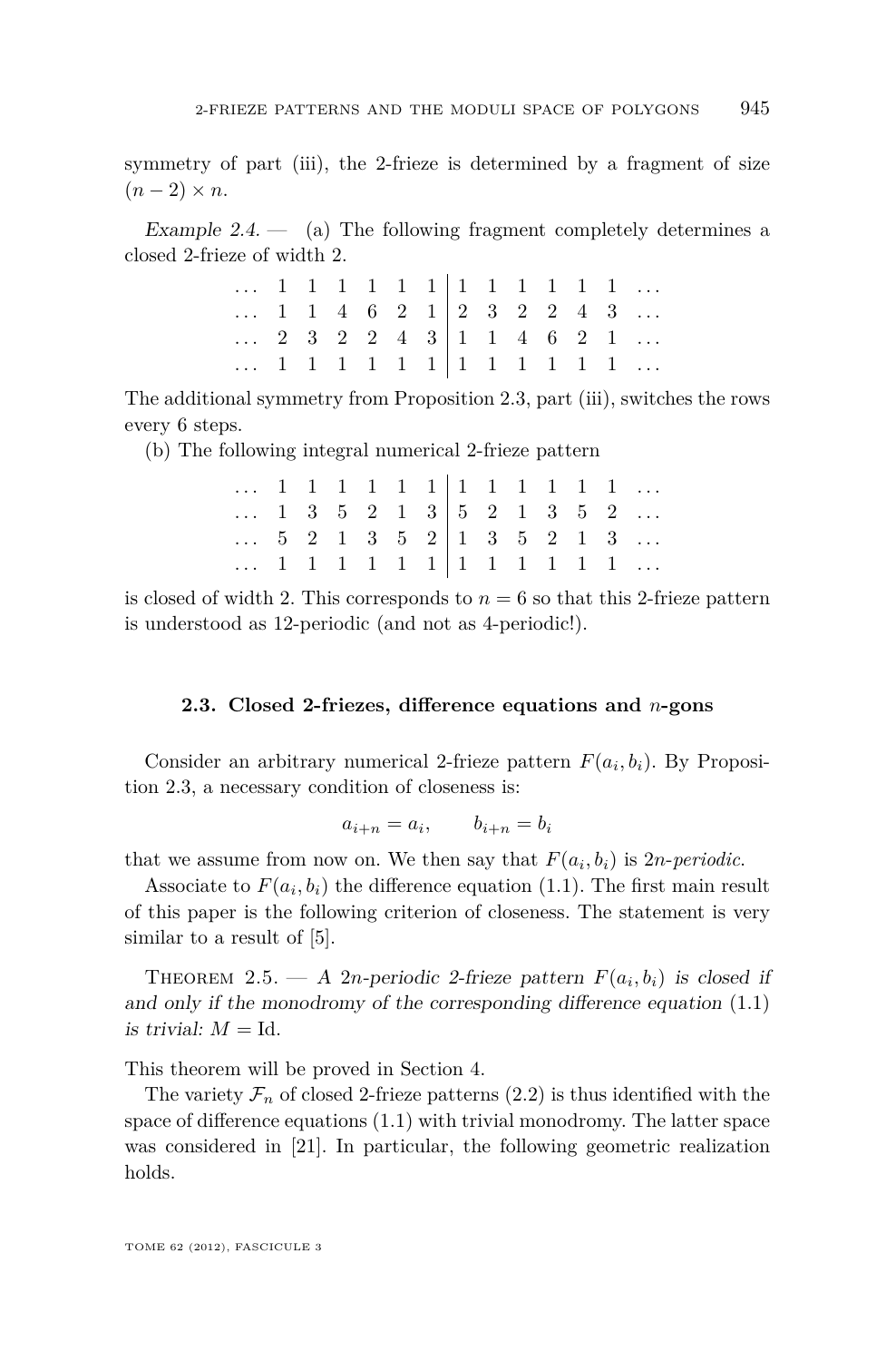<span id="page-10-0"></span>PROPOSITION 2.6.  $-$  [\[21\]](#page-51-0) The space of difference equations [\(1.1\)](#page-5-0) with trivial monodromy is isomorphic to the space of  $SL<sub>3</sub>$ -equivalence classes of polygons  $\tilde{\mathcal{C}}_n$  in 3-space. If *n* is not divisible by 3, then this space is also isomorphic to the space  $\mathcal{C}_n$  of projective equivalence classes of polygons in the projective plane.

For completeness, we give a proof in Section [4.](#page-16-0)

It follows from Theorem [2.5](#page-9-0) that the variety  $\mathcal{F}_n$  is isomorphic to  $\tilde{\mathcal{C}}_n$ , and also to  $\mathcal{C}_n$ , provided *n* is not a multiple of 3. In order to illustrate the usefullness of this isomorphism, in Section [4.5,](#page-21-0) we prove the following statement.

PROPOSITION 2.7. — All the entries of a real 2-frieze pattern are positive if and only if the corresponding *n*-gon in  $\mathbb{R}^3$  is convex.

We understand convex *n*-gons in  $\mathbb{RP}^2$  as polygons that lie in an affine chart and are convex therein. If  $n$  is not a multiple of 3, then convexity of an *n*-gon in  $\mathbb{R}^3$  is equivalent to convexity of its projection to  $\mathbb{RP}^2$ , see Section [4.5.](#page-21-0) In Section [4.6,](#page-22-0) we show that the space of convex 3*m*-gons is isomorphic to the space of pairs of 2*m*-gons inscribed one into the other. This space was studied by Fock and Goncharov [\[11,](#page-50-0) [10\]](#page-50-0).

### **2.4. Cluster structure**

The theory of cluster algebras introduced and developed by Fomin and Zelevinsky [\[12\]](#page-50-0)-[\[14\]](#page-50-0) is a powerful tool for the study of many classes of algebraic varieties. This technique is crucial for the present paper. Note that the relation of octahedron recurrence and *T*-systems to cluster algebras is well-known, see, e.g., [\[30,](#page-51-0) [7,](#page-50-0) [9,](#page-50-0) [8,](#page-50-0) [18\]](#page-50-0). Some of our statements are very particular cases of known results and are given here in a more elementary way for the sake of completeness.

It was first proved in [\[3\]](#page-50-0) that the space of the classical Coxeter-Conway friezes has a cluster structure related to the simplest Dynkin quiver  $A_n$  (see also Appendix). In Section [5,](#page-23-0) we prove a similar result.

Consider the following oriented graph (or quiver) that we denote by  $\mathcal{Q}$ : (2.3)

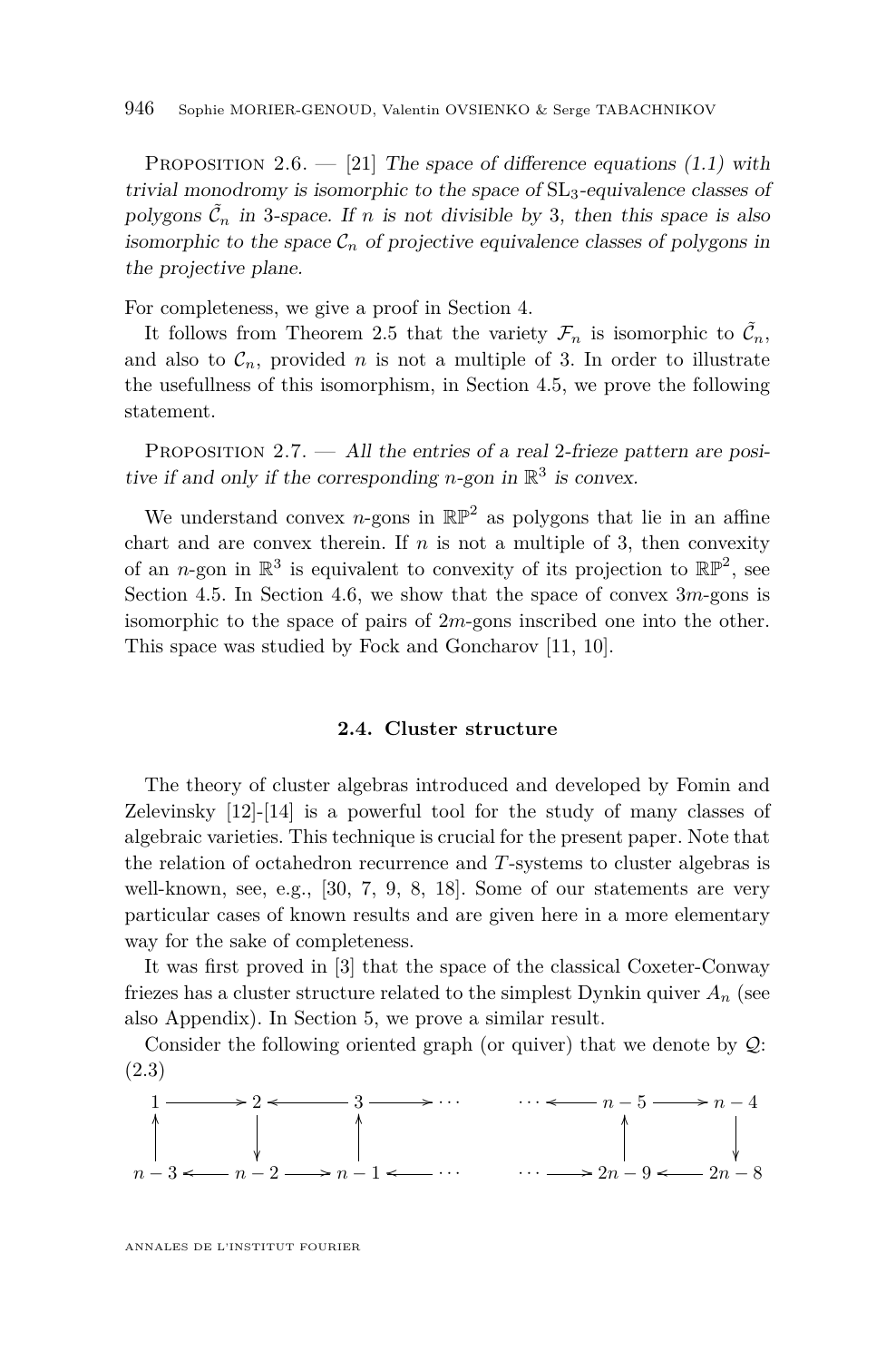<span id="page-11-0"></span>if *n* is even, or with the opposite orientation of the last square if *n* is odd (note that in the case  $n = 5$  the graph consists only in two vertices linked by one arrow). The graph  $\mathcal{Q}$  is the product of two Dynkin quivers:  $Q = A_2 * A_{n-4}.$ 

Example 2.8. — The graph  $(2.3)$  is a particular case of the graphs related to the cluster structure on Grassmannians, see [\[26\]](#page-51-0). The cluster algebra considered in Section [5](#page-23-0) can be viewed as a specialization of the one considered by Scott. In particular, for  $n = 5$ , this is nothing else but the simplest Dynkin graph  $A_2$ . For  $n = 6, 7, 8$ , the graph  $Q$  is equivalent (by a series of mutations) to  $D_4, E_6, E_8$ , respectively. The graph  $\mathcal Q$  is of infinite type for  $n \geq 9$ . For  $n = 9$ , the graph Q is equivalent to the infinite-type graph  $E_8^{1,1}$ . The relation of our approach with the one by Scott deserves a thorough study.

The cluster algebra associated to  $Q$  is of infinite type for  $n \geq 9$ . In Section [5.3,](#page-27-0) we define a finite subset  $\mathcal Z$  in the set of all clusters associated to  $Q$ . More precisely, the subset  $Z$  is the set of all clusters that can be obtained from the initial cluster by series of mutations at vertices that do not belong to two 3-cycles.

THEOREM 2.9.

(i) The cluster coordinates  $(x_1, \ldots, x_{n-4}, y_1, \ldots, y_{n-4})_\zeta$ , where  $\zeta \in \mathcal{Z}$ , define a biregular isomorphism between  $(\mathbb{C}^*)^{2n-8}$  and a Zariski open subset of  $\mathcal{F}_n$ .

(ii) The coordinates  $(x_1, \ldots, x_{n-4}, y_1, \ldots, y_{n-4})$ *ζ* restrict to a bijection between  $\mathbb{R}_{>0}^{2n-8}$  and  $\mathcal{F}_n^0$ .

Theorem 2.9 provides good coordinate systems for the study of the space  $\mathcal{C}_n$ , different from the known coordinate systems described in [\[25,](#page-51-0) [21\]](#page-51-0).

We think that the "restricted" set of cluster coordinates  $\mathcal Z$  is an interesting object that perhaps has a more general meaning, this question remains open. In Section [5.4,](#page-30-0) we define the so-called smooth cluster-type manifold corresponding to the subset  $\mathcal{Z}$ . The space of all 2-friezes  $\mathcal{F}_n$  is precisely this manifold completed by some singular points.

The following proposition is a typical statement that can be obtained using the cluster structure. A double zig-zag is a choice of two adjacent entries in each row of a pattern so that the pair of entries in each next row is directly underneath the pair above it, or is offset of either one position right or left, see Section [5.3](#page-27-0) below for details.

TOME 62 (2012), FASCICULE 3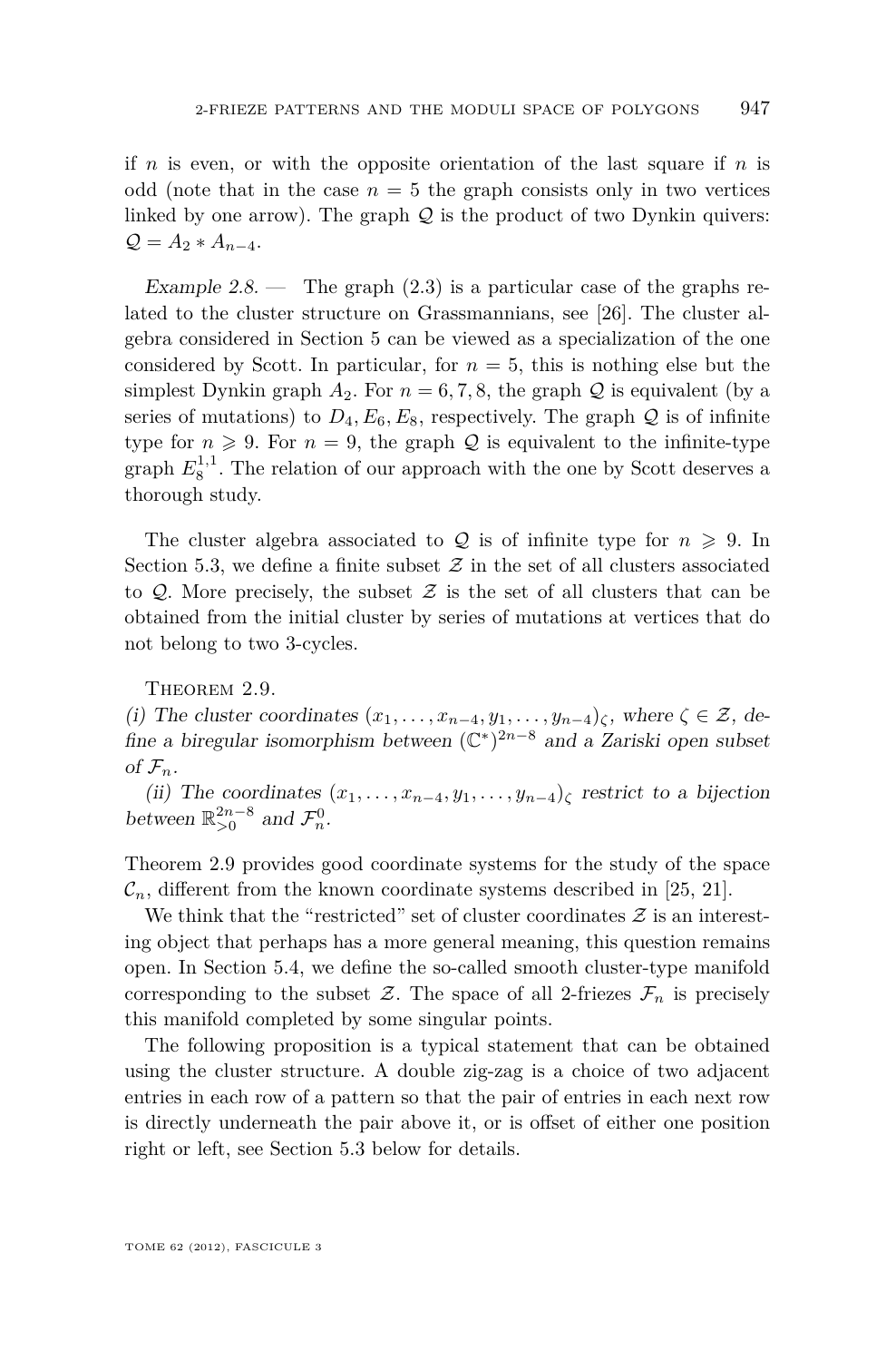<span id="page-12-0"></span>PROPOSITION  $2.10.$  — Every frame bounded from the left by a double zig-zag of 1's:

> 1 1 1 1 1 1 · · ·  $1 \quad 1 \quad \cdots$  $1 \quad 1 \quad \cdots$  $1 \quad 1 \quad \ldots$ . . . . . .  $1 \t1 \t1 \t1 \t...$

can be completed (in a unique way) to a closed 2-frieze pattern with positive integer entries.

This statement will be proved in Section [5.3.](#page-27-0) This is a direct generalization of a Coxeter-Conway result [\[5\]](#page-50-0).

### **2.5. Arithmetic 2-friezes**

Let us consider closed 2-frieze patterns of period 2*n* consisting of positive integers (like in Example [2.4\)](#page-9-0); we call such 2-friezes *arithmetic*. The classification of such patterns is a fascinating problem formulated in [\[23\]](#page-51-0). This problem remains open.

In Section [6,](#page-33-0) we present an inductive method of constructing a large number of arithmetic 2-frieze patterns. This is a step towards the classification.

Consider two closed arithmetic 2-frieze patterns,  $F(a_i, b_i)$  and  $F(a'_i, b'_i)$ , one of them of period  $2n$  and the other one of period  $2k$ , with coefficients

$$
b_1, a_1, b_2, a_2, \ldots, b_n, a_n
$$
  $b'_1, a'_1, b'_2, a'_2, \ldots, b'_k, a'_k,$ 

respectively. We call the *connected summation* the following way to glue them together and obtain a 2-frieze pattern of period  $2(n + k - 3)$ .

- (1) Cut the first one at an arbitrary place, say between  $b_2$  and  $a_2$ .
- (2) Insert  $2(k-3)$  integers:  $a'_2, b'_3, \ldots, a'_{k-2}, b'_{k-1}$ .
- (3) Replace the three left and the three right neighbouring entries by:

(2.4) 
$$
\begin{aligned}\n(b_1, a_1, b_2) &\to (b_1 + b'_1, & a_1 + a'_1 + b_2 b'_1, & b_2 + b'_2) \\
(a_2, b_3, a_3) &\to (a_2 + a'_{k-1}, & b_3 + b'_k + a_2 a'_k, & a_3 + a'_k),\n\end{aligned}
$$

leaving the other  $2(n-3)$  entries  $b_4, a_4, \ldots, b_n, a_n$  unchanged.

In Section [6,](#page-33-0) we will prove the following statement.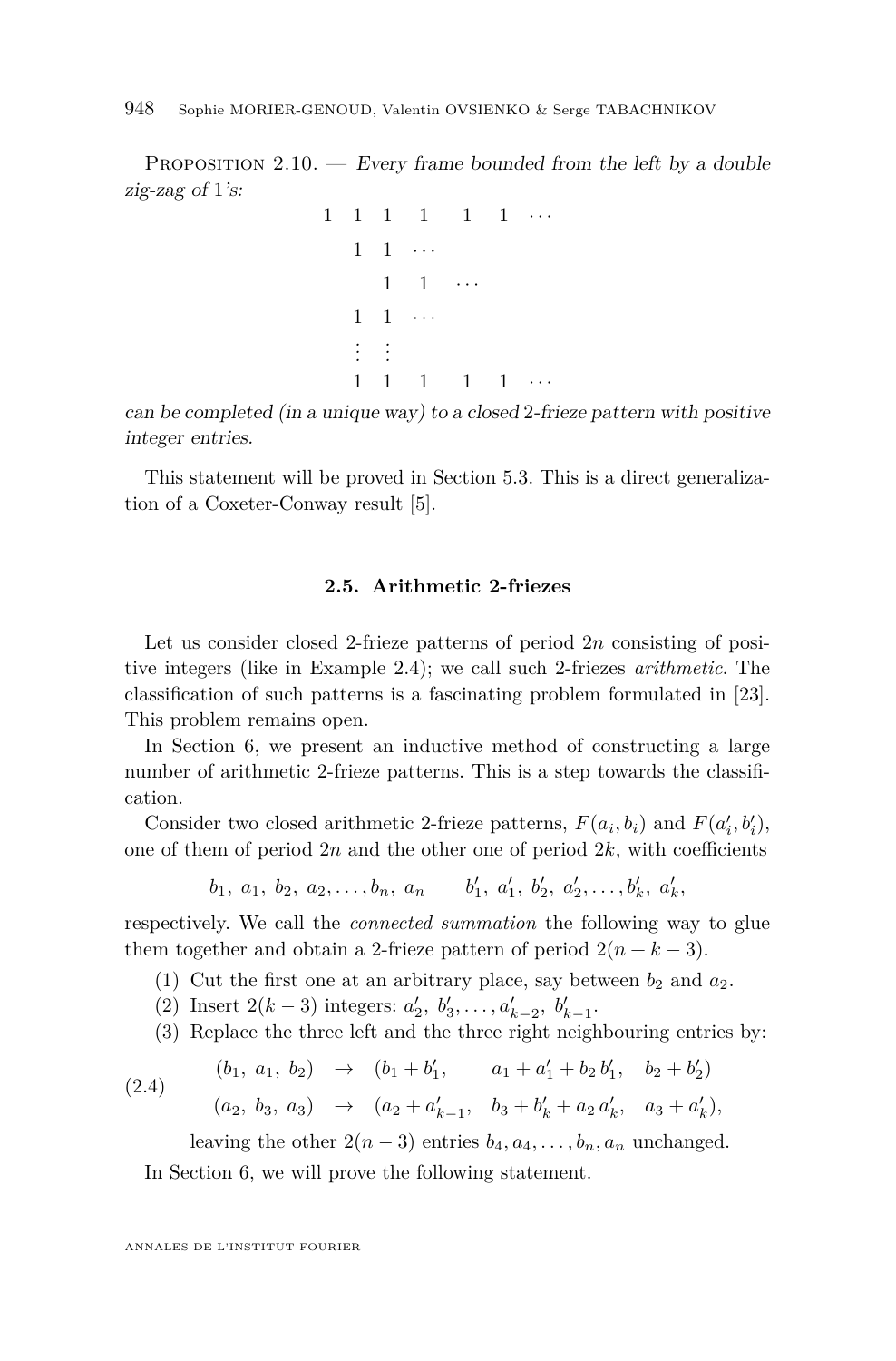<span id="page-13-0"></span>THEOREM  $2.11.$  — Connected summation yields a closed 2-frieze pattern of period  $2(n + k - 3)$ . If  $F(a_i, b_i)$  and  $F(a'_i, b'_i)$  are closed arithmetic 2-frieze patterns, then their connected sum is also a closed arithmetic 2 frieze pattern.

In Sections [6.3](#page-37-0) and [6.4,](#page-40-0) we explain the details in the first non-trivial cases:  $k = 4$  and 5, that we call "stabilization".

The classical Coxeter-Conway integral frieze patterns were classified in [\[5\]](#page-50-0) with the help of a similar stabilization procedure. In particular, a beautiful relation with triangulations of an *n*-gon (and thus with the Catalan numbers) was found making the result more attractive. Unfortunately, the above procedure of connected summation does not lead to classification of arithmetic 2-frieze patterns. This is due to the fact that, unlike the Coxeter-Conway integral frieze patterns, not every integral 2-frieze pattern is a connected sum of smaller ones, see examples below.

### **3. Algebraic 2-friezes**

The goal of this section, is to describe various ways to calculate the frieze [\(2.1\)](#page-7-0). This will imply Proposition [2.1.](#page-7-0)

### **3.1. The pattern rule**

Recall that we denote by  $(v_{i,j})_{(i,j)\in\mathbb{Z}^2}$  and  $(v_{i+\frac{1}{2},j+\frac{1}{2}})_{(i,j)\in\mathbb{Z}^2}$  the entries of the frieze organized as follows



In the algebraic frieze, we assume:

$$
v_{i,i} = A_i \qquad v_{i-\frac{1}{2},i-\frac{1}{2}} = B_i,
$$

TOME 62 (2012), FASCICULE 3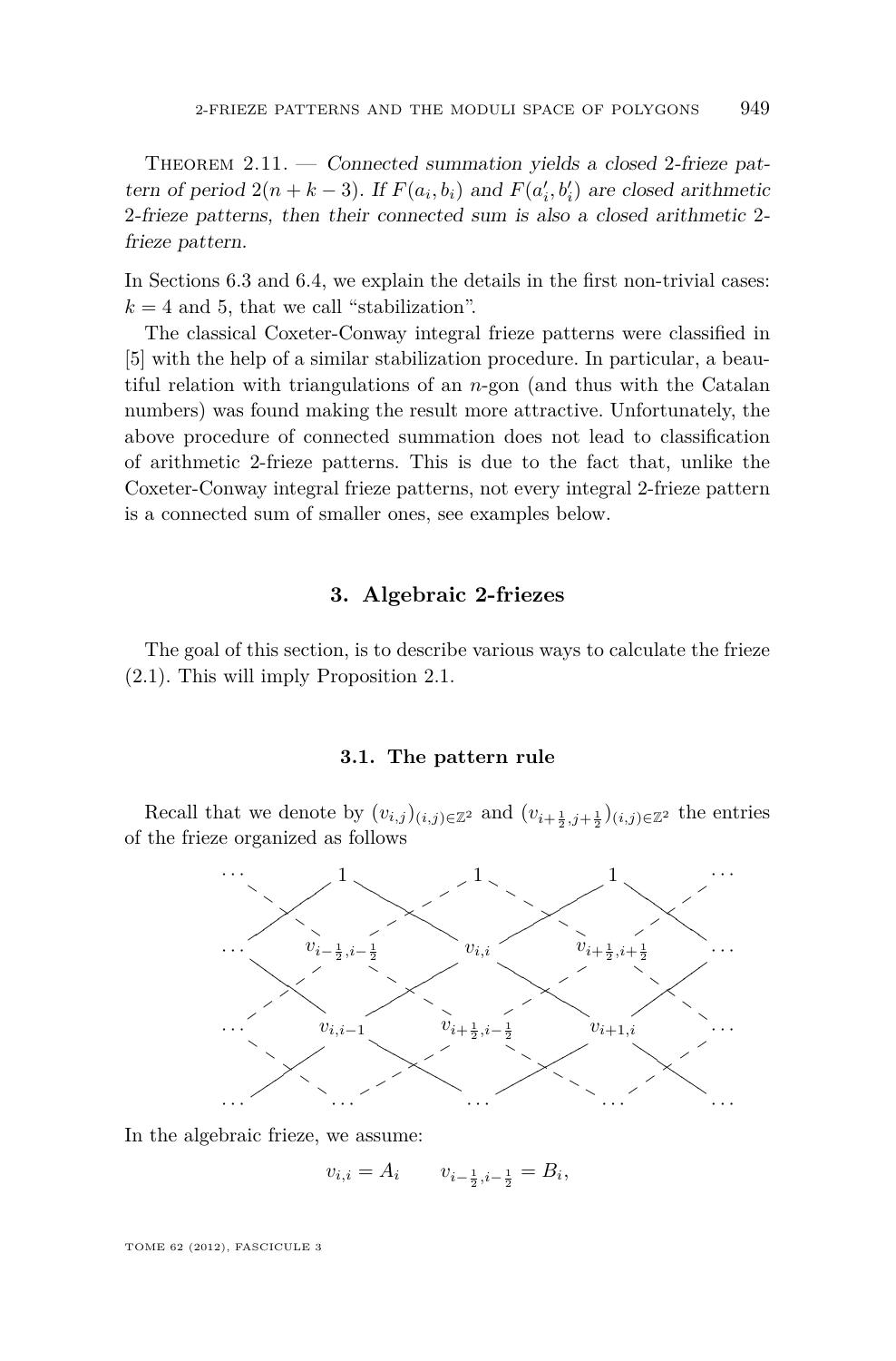<span id="page-14-0"></span>see  $(2.1)$ .

The first way to calculate the entries in the frieze  $(2.1)$  is a direct inductive application of the pattern rule.

### **3.2. The determinant formula**

The most general formula for the elements of the pattern is the following determinant formula generalizing that of Coxeter-Conway [\[5\]](#page-50-0).

Proposition 3.1. — One has

(3.1) 
$$
v_{i,j} = \begin{vmatrix} A_j & B_{j+1} & 1 & & & \\ 1 & A_{j+1} & B_{j+2} & 1 & & \\ & \ddots & \ddots & \ddots & \ddots & \\ & & 1 & A_{i-2} & B_{i-1} & 1 \\ & & & 1 & A_{i-1} & B_i \\ & & & & 1 & A_i \end{vmatrix}
$$

for  $i \geq j \in \mathbb{Z}$ . The element  $v_{i+\frac{1}{2},j+\frac{1}{2}}$  is obtained from  $v_{i,j}$  by replacing  $(A_k, B_{k+1}) \rightarrow (B_{k+1}, A_{k+1}).$ 

Proof. — The 2-frieze pattern rule for  $v_{i-1/2,j+1/2}$  reads

$$
v_{i-1,j} v_{i,j+1} = v_{i-1,j+1} v_{i,j} + v_{i-\frac{1}{2},j+\frac{1}{2}}.
$$

Using induction on  $i - j$ , understood as the row number, we assume that the formula for  $v_{k,\ell}$  holds for  $k-\ell < i-j$ , so that all the terms of the above equality except  $v_{i,j}$  are known. The result then follows from the Dodgson formula.

The algebraic frieze looks as follows: (3.2)

 $1 \quad 1 \quad 1 \quad 1 \quad 1 \quad \cdots$  $\cdots$   $A_0$   $B_1$   $A_1$   $B_2$   $\cdots$  $\cdots$  *A*<sub>0</sub>*A*<sub>1</sub> − *B*<sub>1</sub> *B*<sub>2</sub> − *A*<sub>1</sub> *A*<sub>1</sub>*A*<sub>2</sub> − *B*<sub>2</sub>  $A_0A_1A_2 - A_2B_1$   $B_1B_2B_3 - A_1B_3$  ...  $-A_0B_2 + 1$   $-A_2B_1 + 1$  $A_0A_1A_2A_3 - A_2A_3B_1$  $\cdots$  −*A*<sub>0</sub>*A*<sub>3</sub>*B*<sub>2</sub> − *A*<sub>0</sub>*A*<sub>1</sub>*B*<sub>3</sub> ...  $+B_1B_3 + A_0 + A_3$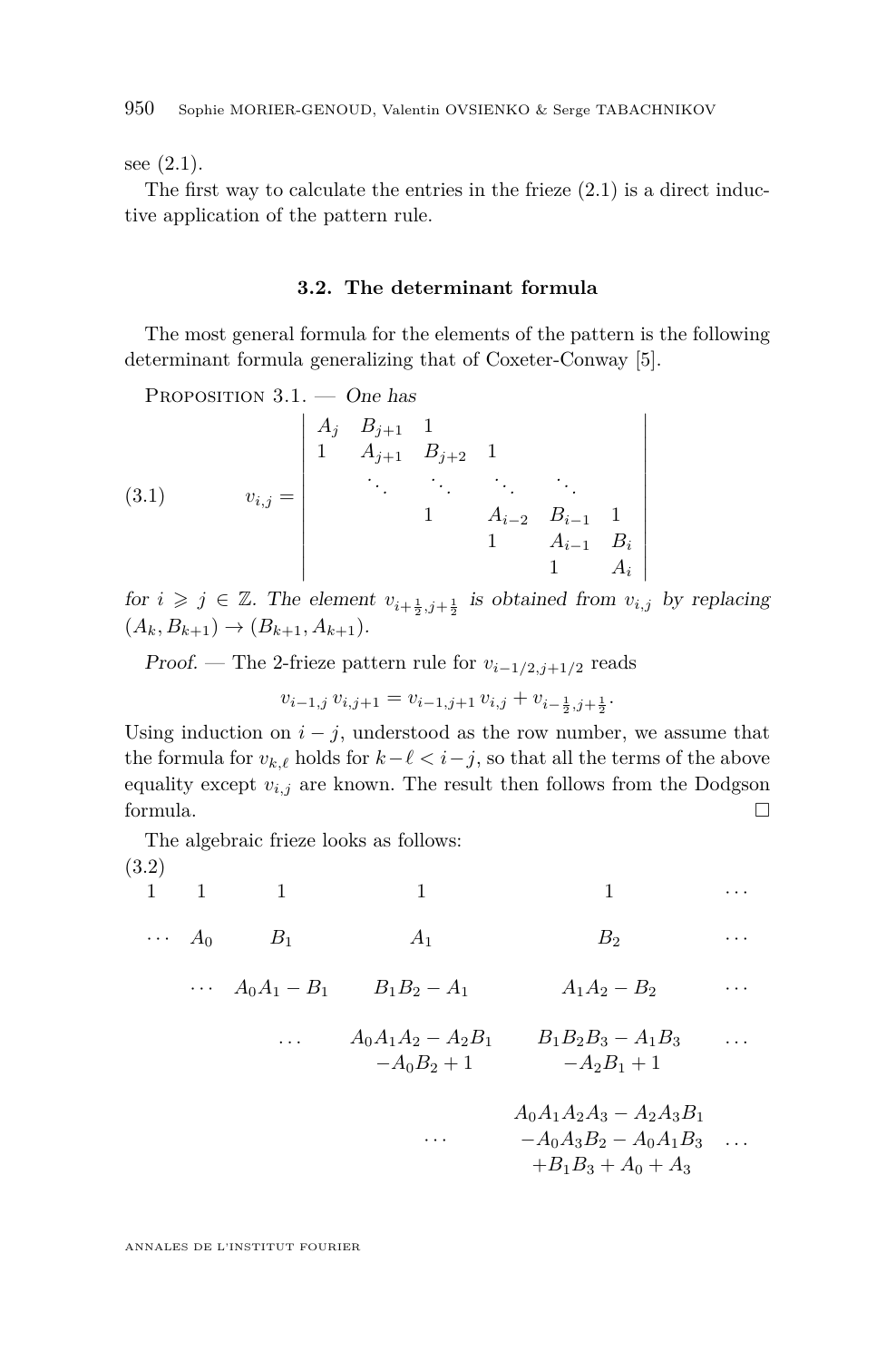### **3.3. Recurrence relations on the diagonals**

<span id="page-15-0"></span>Let us introduce the following notation.

- (1) The diagonals pointing "North-East" (that contain all the elements  $v_{i, \dots}$  with *i* fixed); are denoted by  $\Delta_i$ .
- (2) The diagonals pointing "South-East" (that contain all the elements *v*<sub>..j</sub> with *j* fixed) are denoted by  $\overline{\Delta}_i$ .
- (3) The (horizontal) rows  $\{v_{i,j} | i j = \text{const}\}\$ are denoted by  $R_{i-j}$ .



PROPOSITION  $3.2.$  — One has the following recurrence relations. For all  $i \in \mathbb{Z}$ ,

(3.3) 
$$
\Delta_i = A_i \Delta_{i-1} - B_i \Delta_{i-2} + \Delta_{i-3}, \overline{\Delta}_i = A_i \overline{\Delta}_{i+1} - B_{i+1} \overline{\Delta}_{i+2} + \overline{\Delta}_{i+3},
$$

and

(3.4) 
$$
\Delta_{i+\frac{1}{2}} = B_{i+1}\Delta_{i-\frac{1}{2}} - A_i\Delta_{i-\frac{3}{2}} + \Delta_{i-\frac{5}{2}},
$$

$$
\overline{\Delta}_{i+\frac{1}{2}} = B_{i+1}\overline{\Delta}_{i+\frac{3}{2}} - A_{i+1}\overline{\Delta}_{i+\frac{5}{2}} + \overline{\Delta}_{i+\frac{7}{2}}.
$$

Proof. — Straighforward using the determinant formula  $(3.1)$ .  $\Box$ 

Note also that the difference equations (3.3) and (3.4) are *dual* to each other, see [\[21\]](#page-51-0).

### **3.4. Relation to** SL3**-tilings**

An  $SL_k$ -tiling is an infinite matrix such that any principal  $k \times k$ -minor (i.e., a minor with contiguous row and column indices) is equal to 1. These  $SL_k$ -tilings were introduced and studied in [\[2\]](#page-50-0). Following [2], we note that an algebraic 2-frieze pattern contains two  $SL_3$ -tilings.

TOME 62 (2012), FASCICULE 3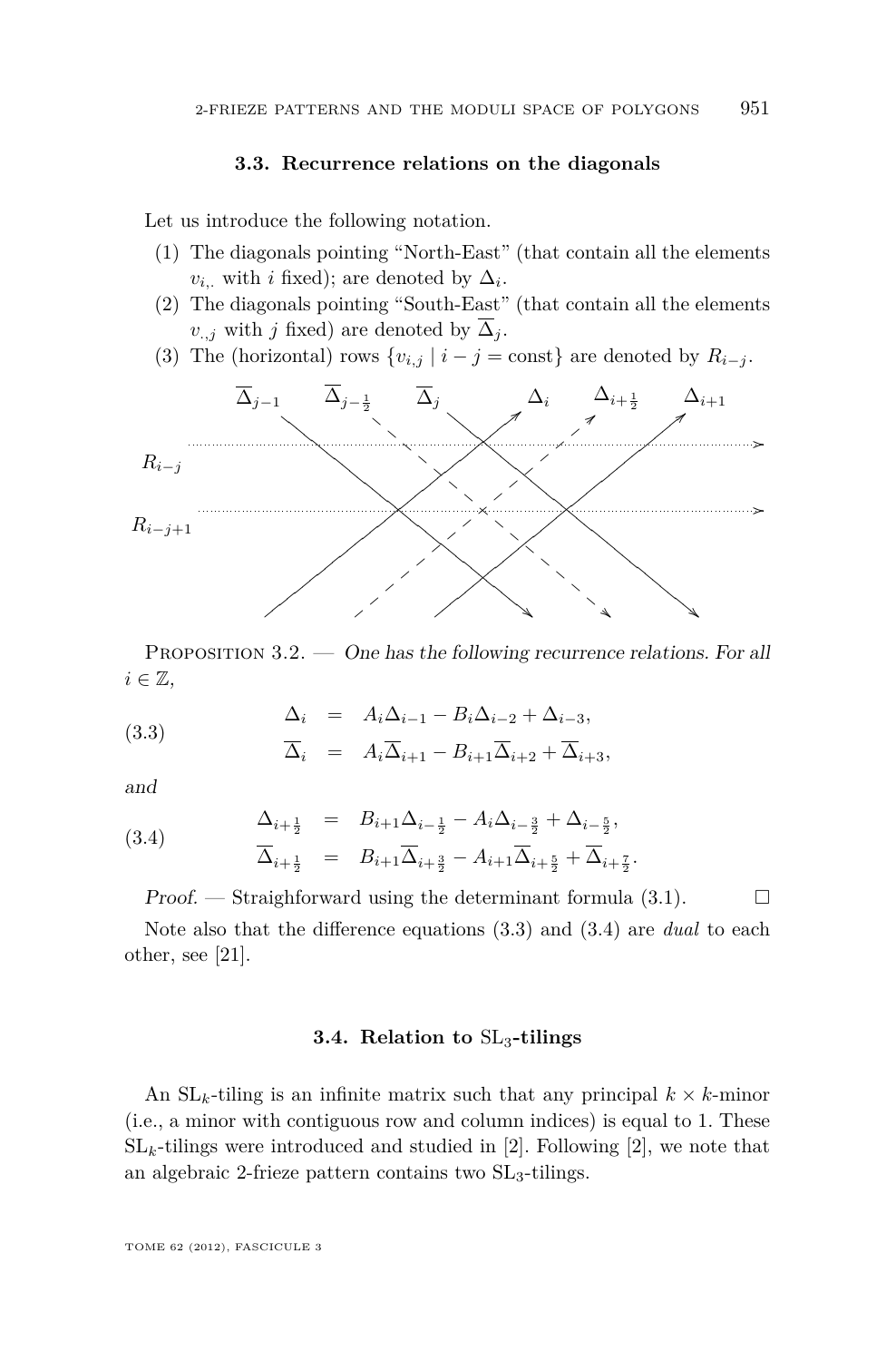<span id="page-16-0"></span>PROPOSITION 3.3. — The subpatterns  $(v_{i,j})_{i,j\in\mathbb{Z}}$  and  $(v_{i,j})_{i,j\in\mathbb{Z}+\frac{1}{2}}$  of  $F(A_i, B_i)$  are both  $SL_3$ -tilings.

Proof. — Using Dodgson's formula, one obtains

$$
\begin{vmatrix}\nv_{i-1,j-1} & v_{i-1,j} & v_{i-1,j+1} \\
v_{i,j-1} & v_{i,j} & v_{i,j+1} \\
v_{i+1,j-1} & v_{i+1,j} & v_{i+1,j+1}\n\end{vmatrix} v_{i,j} \n= \begin{vmatrix}\nv_{i-1,j-1} & v_{i-1,j} \\
v_{i,j-1} & v_{i,j}\n\end{vmatrix} \begin{vmatrix}\nv_{i,j} & v_{i,j+1} \\
v_{i+1,j} & v_{i+1,j+1}\n\end{vmatrix} \n- \begin{vmatrix}\nv_{i-1,j} & v_{i-1,j+1} \\
v_{i,j} & v_{i,j+1}\n\end{vmatrix} \begin{vmatrix}\nv_{i,j-1} & v_{i,j} \\
v_{i+1,j-1} & v_{i+1,j}\n\end{vmatrix} \n= v_{i-\frac{1}{2},j-\frac{1}{2}} v_{i+\frac{1}{2},j+\frac{1}{2}} - v_{i-\frac{1}{2},j+\frac{1}{2}} v_{i+\frac{1}{2},j-\frac{1}{2}} \n= v_{i,j}.
$$

If follows from Proposition [3.1,](#page-14-0) that  $v_{i+1,j-1} \neq 0$ . One obtains

$$
\begin{vmatrix} v_{i,j-2} & v_{i,j-1} & v_{i,j} \\ v_{i+1,j-2} & v_{i+1,j-1} & v_{i+1,j} \\ v_{i+2,j-2} & v_{i+2,j-1} & v_{i+2,j} \end{vmatrix} = 1.
$$

Hence the result.

The two  $SL_3$ -tilings are dual to each other in the sense of [\[2\]](#page-50-0). The converse statement also holds: one can construct a 2-frieze pattern from an SL3-tiling by superimposing the tiling on its dual, see [\[2\]](#page-50-0).

### **4. Numerical friezes**

In this section, we prove Propositions [2.3,](#page-8-0) [2.6,](#page-10-0) [2.7](#page-10-0) and Theorem [2.5.](#page-9-0) We also discuss a relation with a moduli space of Fock-Goncharov [\[11,](#page-50-0) [10\]](#page-50-0).

### **4.1. Entries of a numerical frieze**

Consider a numerical 2-frieze  $F(a_i, b_i)$ . Its entries  $v_{i,j}$  can be expressed as determinants involving solutions of the corresponding difference equation [\(1.1\)](#page-5-0), understood as vectors in 3-space.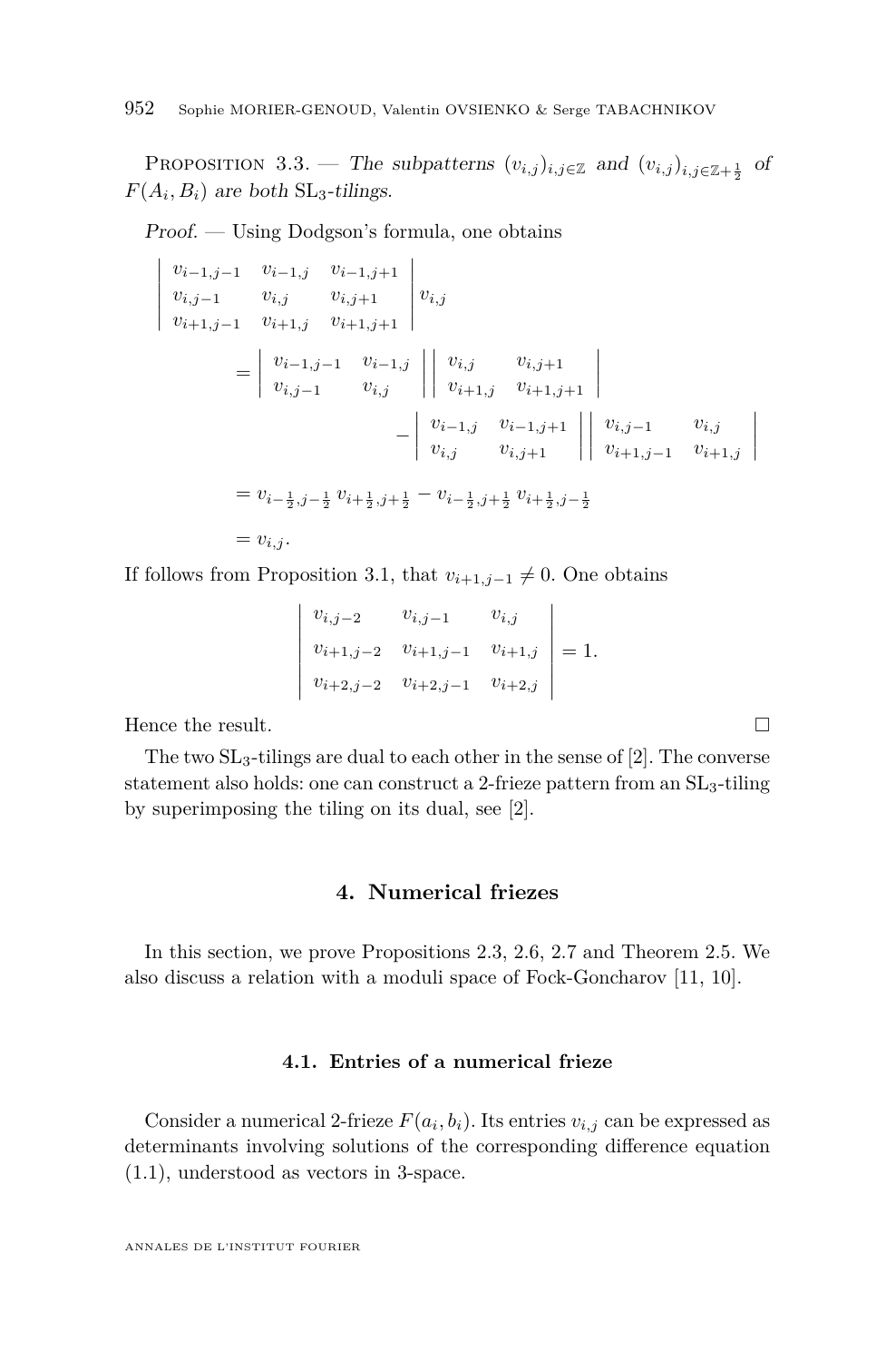<span id="page-17-0"></span>LEMMA  $4.1.$  - One has

$$
(4.1) \t v_{i,j} = |V_{j-3}, V_{j-2}, V_i|, \t v_{i-\frac{1}{2},j-\frac{1}{2}} = |V_{i-1}, V_i, V_{j-3}|,
$$

where  $V = (V_i)$  is any solution of  $(1.1)$  such that  $|V_{i-2}, V_{i-1}, V_i| = 1$ .

Proof. — Consider the diagonal  $\overline{\Delta}_j$  of the frieze, its elements  $v_{i,j}$  are labeled by one index  $i \in \mathbb{Z}$ . We proceed by induction on *i*.

The base of induction is given by the three trivial elements  $v_{i-3,j}$  =  $v_{j-2,j} = 0$  and  $v_{j-1,j} = 1$  which obviously satisfy (4.1).

The induction step is as follows. According to formula [\(3.3\)](#page-15-0), the elements  $v_{i,j}$  satisfy the recurrence [\(1.1\)](#page-5-0). One then has

$$
v_{i,j} = a_i v_{i-1,j} - b_i v_{i-2,j} + v_{i-3,j}
$$
  
=  $a_i |V_{j-3}, V_{j-2}, V_{i-1}| - b_i |V_{j-3}, V_{j-2}, V_{i-2}| + |V_{j-3}, V_{j-2}, V_{i-3}|$   
=  $|V_{j-3}, V_{j-2}, a_i V_{i-1} - b_i V_{i-2} + V_{i-3}|$   
=  $|V_{j-3}, V_{j-2}, V_{i}|\$ 

Hence the result.

The proof in the half-integer case is similar.

### **4.2. Proof of Proposition [2.3](#page-8-0)**

Consider a numerical frieze  $F(a_i, b_i)$  and assume that this frieze is closed, as in [\(2.2\)](#page-8-0), of width  $n-4$ . Choosing the diagonal  $\Delta_i$ , let us determine the last non-trivial element  $v_{i+n-5,i}$ :

| 1       | 1     | 1  | 1                      | $\mathbf{1}$   | 1 | 1            |
|---------|-------|----|------------------------|----------------|---|--------------|
|         | $a_i$ |    |                        |                |   |              |
|         |       | ٠. |                        |                |   |              |
|         |       |    | $\mathbf{v_{i+n-5,i}}$ |                |   |              |
| 1       | 1     | 1  | 1                      | 1              | 1 | $\mathbf{1}$ |
|         |       |    |                        |                |   |              |
| $\rm 0$ | 0     | 0  | 0                      | $\overline{0}$ | 0 | 0            |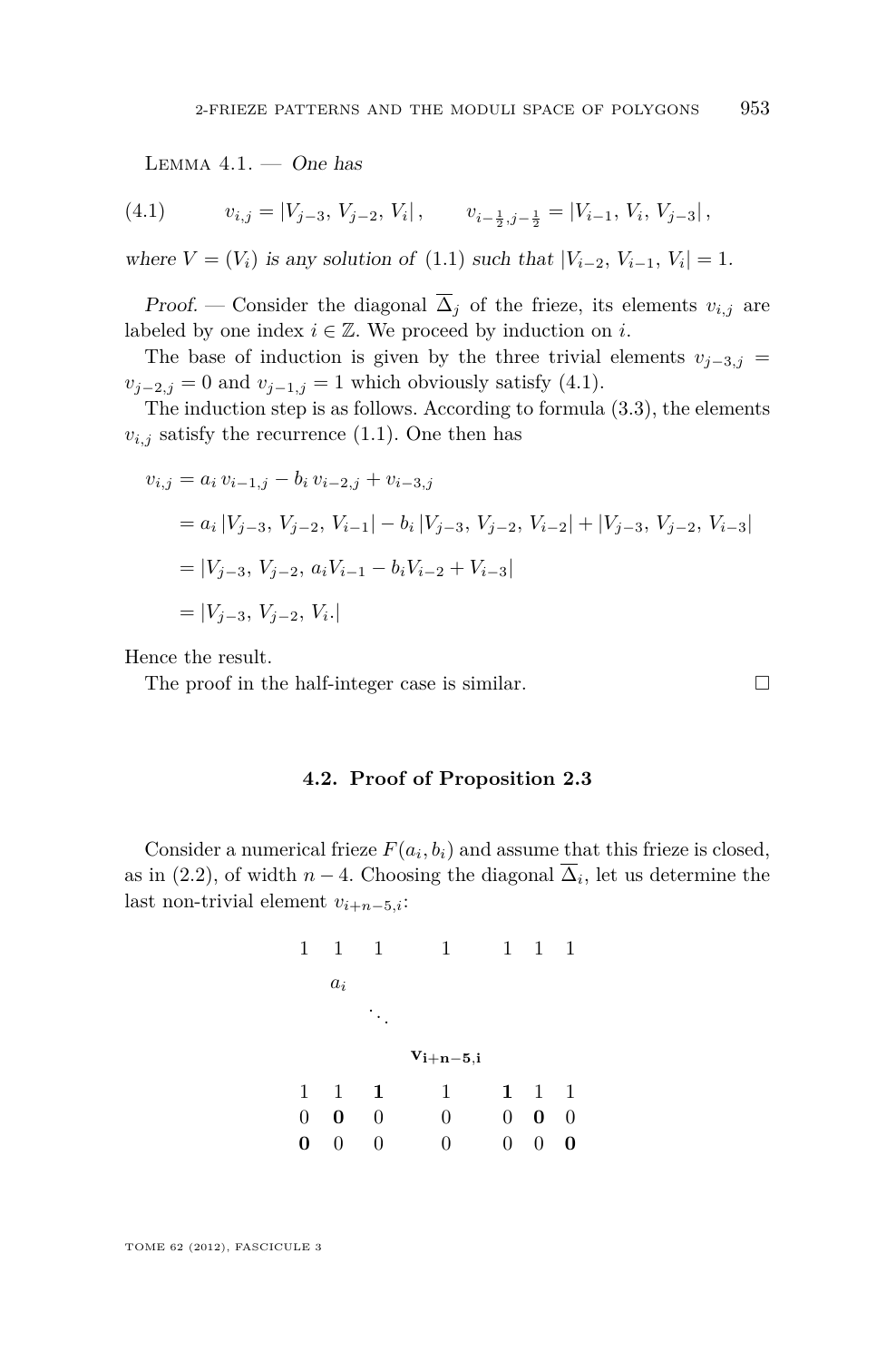Using the first recurrence relation in [\(3.3\)](#page-15-0), one has

$$
v_{i+n-2,i} = a_{i+n-2} v_{i+n-3,i} - b_{i+n-2} v_{i+n-4,i} + v_{i+n-5,i}.
$$

This implies  $v_{i+n-5,i} = b_{i+n-2}$ , since  $v_{i+n-2,i} = v_{i+n-3,i} = 0$  and  $v_{i+n-4,i} = 1$ . On the other hand, using the second recurrence relation in [\(3.3\)](#page-15-0), one has

$$
v_{i+n-5,i-3} = a_{i-3} v_{i+n-5,i-2} - b_{i-2} v_{i+n-5,i-1} + v_{i+n-5,i}.
$$

This implies  $v_{i+n-5,i} = b_{i-2}$ . Combining these two equalities, one has *n*periodicity:

$$
b_{i+n-2} = b_{i-2}.
$$

Similarly, choosing the diagonal  $\Delta_{i+\frac{1}{2}}$ , one obtains *n*-periodicity of the  $a_i$ . Finally, 2*n*-periodicity on the first two rows implies 2*n*-periodicity on each row. Part (i) is proved.

In order to prove Part (ii), we continue to determine the entries of  $\Delta_i$ :

$$
v_{i+n-5,i}
$$
\n
$$
1
$$
\n
$$
0
$$
\n
$$
0
$$
\n
$$
1
$$
\n
$$
v_{i+n,i}
$$

Using [\(3.3\)](#page-15-0), we deduce that  $v_{i+n-1,i} = 1$  and, using this relation again,

$$
v_{i+n,i} = a_{i+n} = a_i = v_{i,i}, \qquad i \in \mathbb{Z}
$$

and similarly for  $i \in \mathbb{Z} + \frac{1}{2}$ . Part (ii) is proved.

Part (iii) follows from the equalities  $v_{i+n-5,i} = b_{i+n-2} = b_{i-2}$  proved in Part (i). Indeed, in the first non-trivial row,  $b_{i-2} = v_{i-\frac{5}{2},i-\frac{5}{2}}$ , so that we rewrite the above equality as follows:  $v_{i,i} = v_{i+n-\frac{5}{2},i+\frac{5}{2}}$ . This means that the first non-trivial row is related to the last one by the desired glide symmetry. Then using the 2-frieze rule we deduce that the same glide symmetry

ANNALES DE L'INSTITUT FOURIER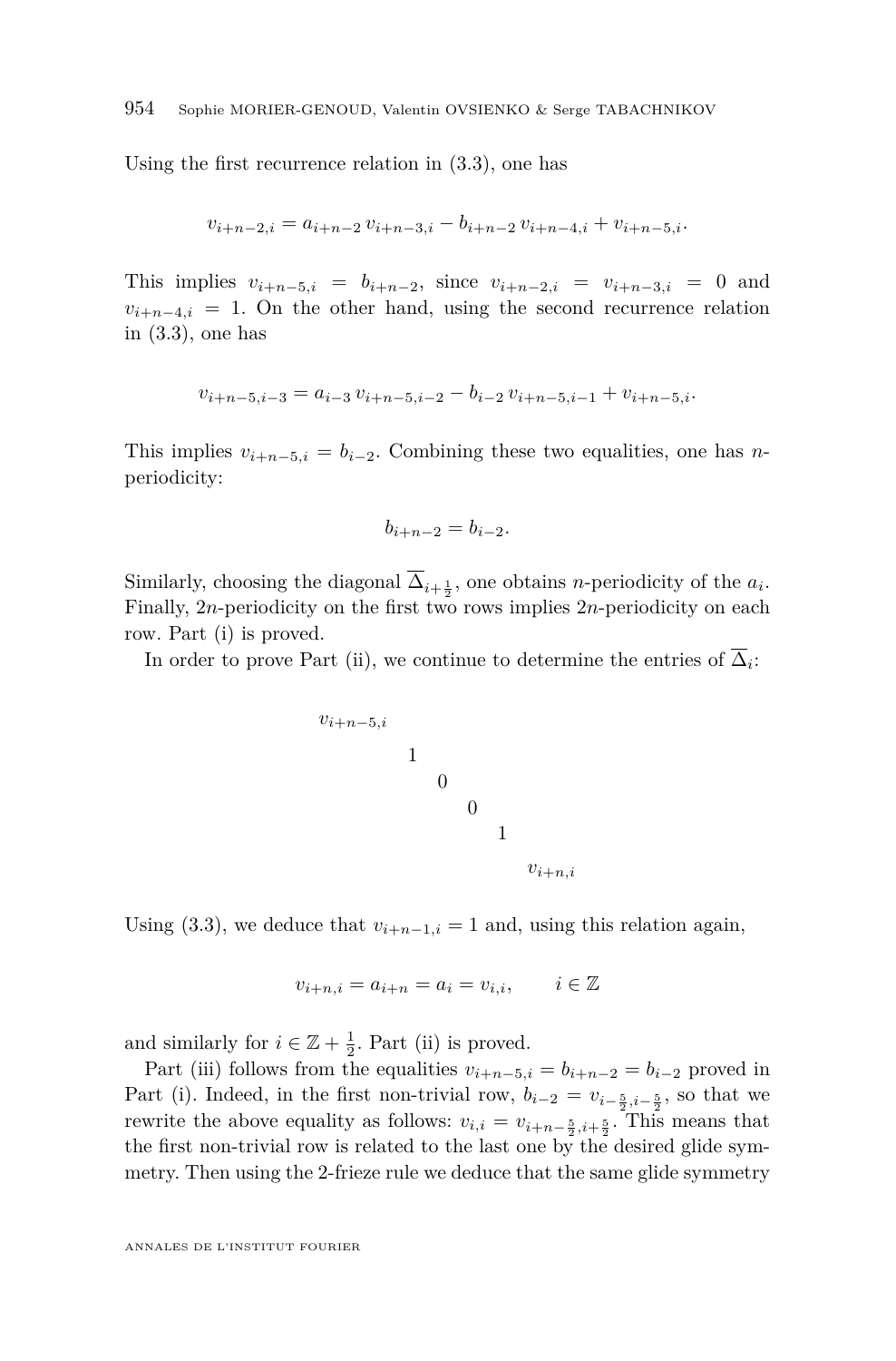

relates the second row with the one before the last, etc.

Proposition [2.3](#page-8-0) is proved.

### **4.3. Proof of Theorem [2.5](#page-9-0)**

Given a closed numerical frieze  $F(a_i, b_i)$ , let us show that all the solutions of the corresponding difference equation [\(1.1\)](#page-5-0) are periodic. Proposition [2.3,](#page-8-0) Part (ii) implies that all the diagonals  $\overline{\Delta}_j$  are *n*-periodic. Take three consecutive diagonals, say  $\overline{\Delta}_1, \overline{\Delta}_2, \overline{\Delta}_3$ , they provide linearly independent periodic solutions  $(v_{i,1}, v_{i,2}, v_{i,3})$  to [\(1.1\)](#page-5-0). It follows that every solution is periodic, so that the monodromy matrix *M* is the identity.

Conversely, suppose that all the solutions of [\(1.1\)](#page-5-0) are periodic, i.e. the monodromy is the identity. Consider the frieze  $F(a_i, b_i)$ . We have proved that the diagonals  $\Delta_i$  with  $i \in \mathbb{Z}$  satisfy the recurrence equation [\(3.3\)](#page-15-0), which is nothing else but [\(1.1\)](#page-5-0). Add formally two rows of zeroes above the first row of 1's:

$$
\begin{array}{ccccccccc}\n\cdots & 0 & 0 & 0 & 0 & 0 & \cdots \\
\cdots & 0 & 0 & 0 & 0 & 0 & \cdots \\
\cdots & 1 & 1 & 1 & 1 & 1 & \cdots \\
\cdots & b_i & a_i & b_{i+1} & a_{i+1} & b_{i+2} & \cdots \\
\vdots & \vdots & \vdots & \vdots & \vdots & \end{array}
$$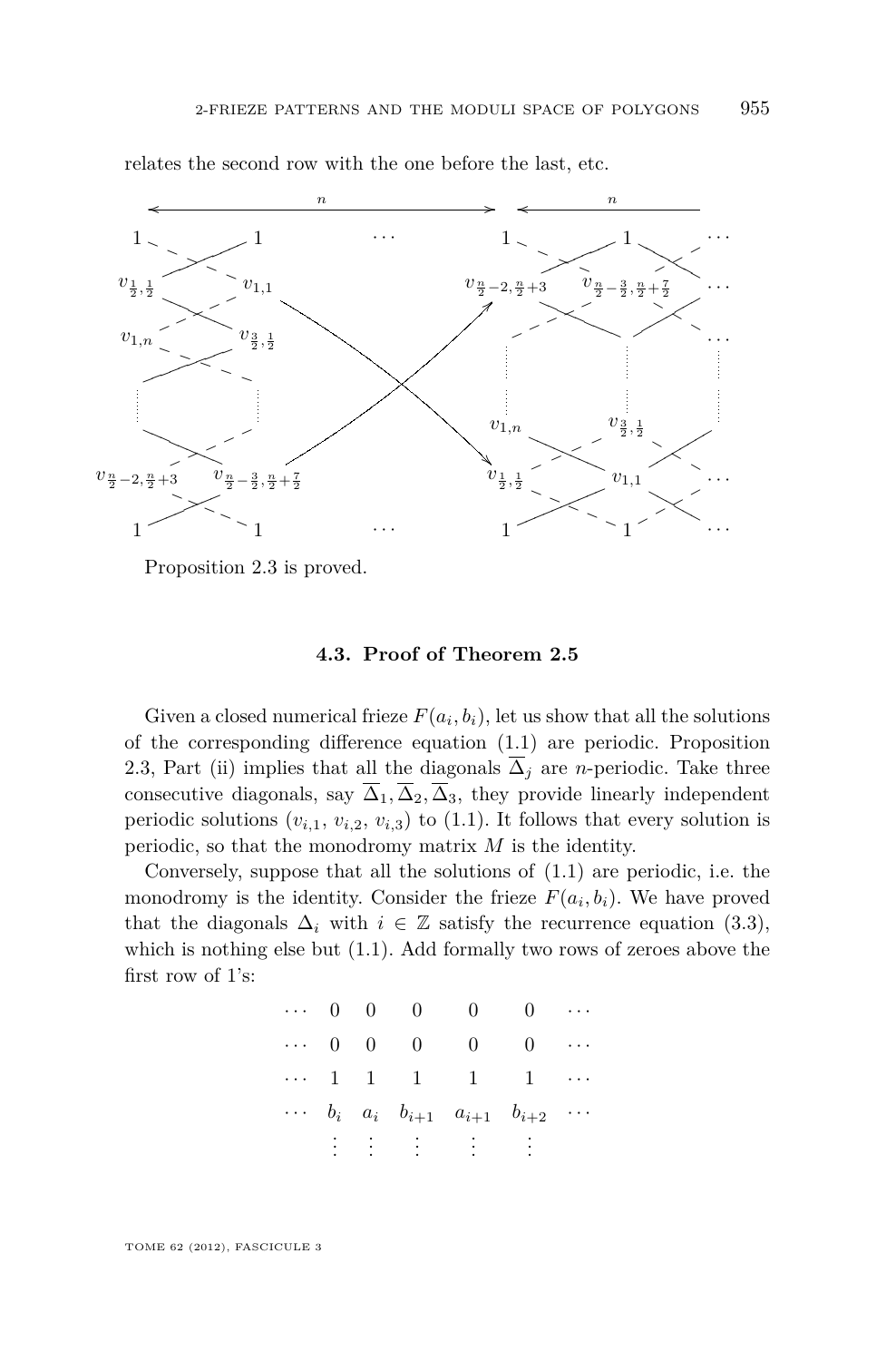<span id="page-20-0"></span>One checks immediately that this changes nothing in the recurrence relation. It follows that the diagonals  $\Delta_i$  with  $i \in \mathbb{Z}$  are periodic.

The diagonals  $\Delta_i$  with  $i \in \mathbb{Z} + \frac{1}{2}$  satisfy the recurrence equation [\(3.4\)](#page-15-0). This is precisely the difference equation dual to  $(1.1)$ . The corresponding monodromy is the conjugation of the monodromy of  $(1.1)$ , so that it is again equal to the identity. It follows that the half-integer diagonals are also periodic.

In particular, two consecutive rows of 0's followed by a row of 1's will appear again. These rows are necessarily preceded by a row 1's in order to satisfy [\(3.3\)](#page-15-0) and [\(3.4\)](#page-15-0). The 2-frieze pattern is closed.

### **4.4. Difference equations, and polygons in space and in the projective plane**

In this section, we prove Proposition [2.6.](#page-10-0)

The relation between the difference equations [\(1.1\)](#page-5-0) and polygons was already established in Section [1.3](#page-5-0) (combined with Section [1.2\)](#page-4-0). A difference equation has a 3-dimensional space of solutions, and these solutions form a sequence of vectors satisfying [\(1.1\)](#page-5-0). If the monodromy is trivial then the sequence of vectors is *n*-periodic. The sequence of the  $V_i$  (as vector in 3dimensional space) then gives a closed polygon (otherwise, it is twisted). It follows from  $(1.1)$  that the determinant of every three consecutive vectors is the same. One can scale the vectors to render this determinant unit, and then the SL3-equivalence class of the polygon is uniquely determined.

Conversely, a polygon satisfying the unit determinant condition gives rise to a difference equation [\(1.1\)](#page-5-0): each next vector is a linear combination of the previous three, and one coefficient is equal to 1, due to the determinant condition. Two  $SL_3$ -equivalent polygons yield the same difference equation, and a closed polygon yields an equation with trivial monodromy.

To prove that the projection  $\tilde{\mathcal{C}}_n \to \mathcal{C}_n$  is bijective for *n* not a multiple of 3, let us construct the inverse map. Given an  $n$ -gon  $(v_i)$  in the projective plane, let  $\tilde{V}_i$  be some lift of the point  $v_i$  to 3-space. We wish to rescale,  $V_i = t_i \tilde{V}_i$ , so that the unit determinant relation holds:  $\det(V_{i-1}, V_i, V_{i+1}) = 1$  for all *i*. This is equivalent to the system of equations

$$
t_{i-1}t_it_{i+1} = 1/\det(\tilde{V}_{i-1}, \tilde{V}_i, \tilde{V}_{i+1})
$$

(the denominators do not vanish because every triple of consecutive vertices of a polygon is not collinear). This system has a unique solution if *n* is not a multiple of 3. Furthermore, projectively equivalent polygons in the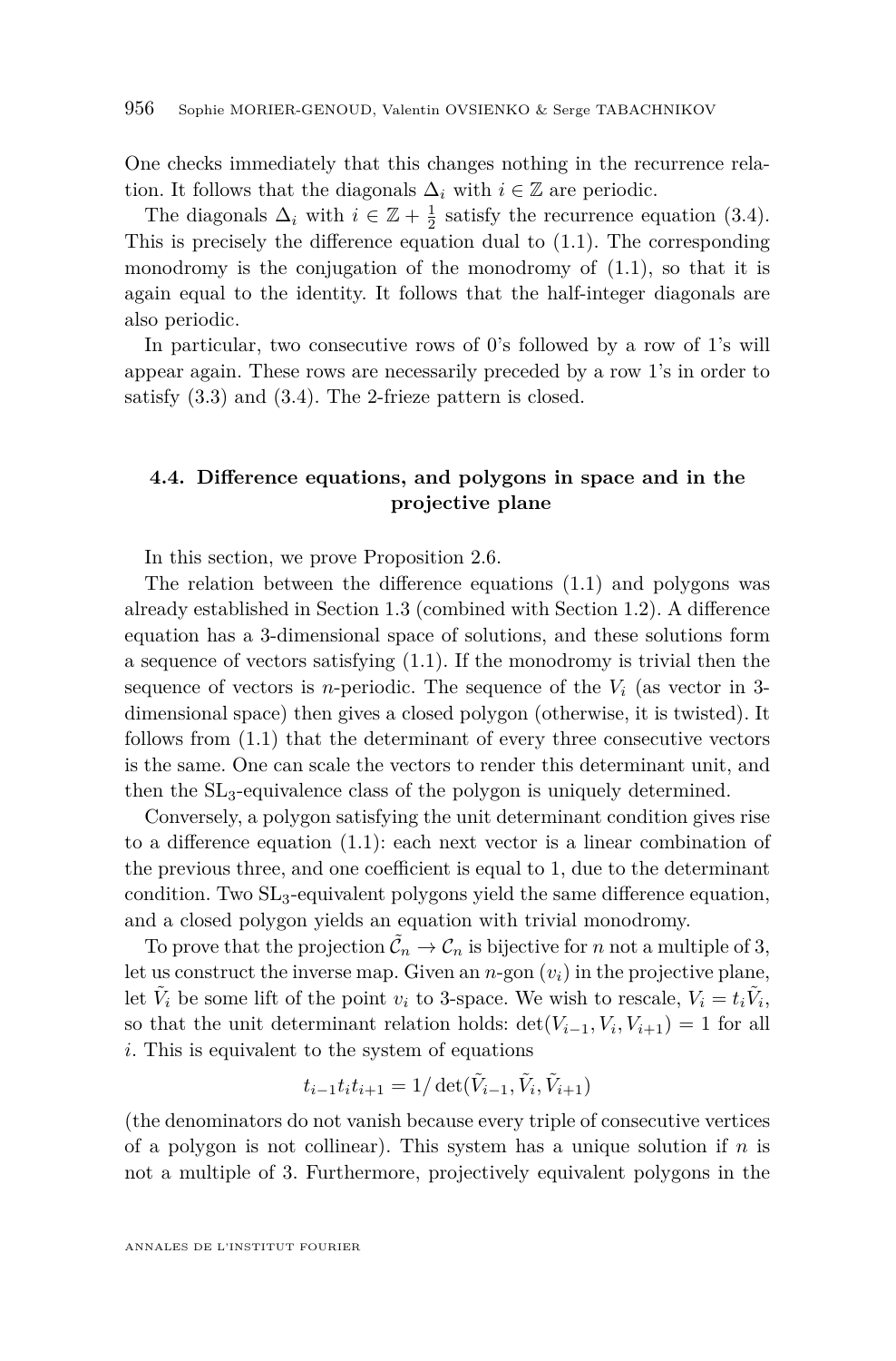<span id="page-21-0"></span>projective plane yield SL3-equivalent polygons in 3-space. This completes the proof of Proposition [2.6.](#page-10-0)

Remark  $4.2.$  — Two points in  $\mathbb{RP}^2$  determine not one, but two segments, and a polygon in  $\mathbb{RP}^2$ , defined as a cyclic collection of vertices, does not automatically have sides, i.e., segments connecting consecutive vertices. For example, three points in general position determine four different triangles, thought of as triples of segments sharing end-points. In contrast, for a polygon  $(V_i)$  in  $\mathbb{R}^3$ , the sides are the segments  $V_iV_{i+1}$ . Thus, using the above described lifting, one can make a canonical choice of sides of an *n*gon in  $\mathbb{RP}^2$ , provided that *n* is not a multiple of 3. Changing the orientation of a polygon does not affect the choice of the segments. The choice of the segments does not depend on the orientation of  $\mathbb{R}^3$  either.

### **4.5. Convex polygons in space and in the projective plane**

The proof of Proposition [2.7](#page-10-0) is immediate now. According to formula [\(4.1\)](#page-17-0), all the entries of a real 2-frieze pattern are positive if and only if the respective polygon in  $\mathbb{R}^3$  is convex, as claimed.

We shall now discuss the relation between convexity in space and in the projective plane. An *n*-gon  $(v_i)$  in  $\mathbb{RP}^2$  is called convex if there exists an affine chart in which the closed polygonal line  $v_1v_2 \ldots v_n$  is convex. The space of convex *n*-gons in  $\mathbb{RP}^2$  is denoted by  $\mathcal{C}_n^0$ .

LEMMA 4.3.  $\overline{H}(V_i)$  is a convex *n*-gon in space then its projection to  $\mathbb{RP}^2$  is a convex *n*-gon. Conversely, if *n* is not a multiple of 3 and  $(v_i)$  is a convex *n*-gon in  $\mathbb{RP}^2$  then its lift to  $\mathbb{R}^3$  is a convex *n*-gon.

Proof. — Let  $(V_i)$  be a convex *n*-gon in space. Let  $\pi$  be the oriented plane spanned by  $V_1$  and  $V_2$ . Let  $V_1^{\varepsilon}$  and  $V_2^{\varepsilon}$  be points on the negative side of  $\pi$  that are *ε*-close to  $V_1$  and  $V_2$ . Let  $\pi_{\varepsilon}$  be the plane spanned by  $V_1^{\varepsilon}$ and  $V_2^{\varepsilon}$ . If  $\varepsilon$  is a sufficiently small positive number, all the points  $V_i$  lie on one side of  $\pi_{\varepsilon}$ . Without loss of generality, we may assume that  $\pi_{\varepsilon}$  is the horizontal plane and all points  $V_i$  are in the upper half-space. Consider the radial projection of the polygon  $(V_i)$  on the horizontal plane at height one. This plane provides an affine chart of  $\mathbb{RP}^2$ . The resulting polygon,  $(v_i)$ , has the property that, for every *i* and every  $j \neq i-1, i$ , the vertex  $v_j$  lies on the positive side of the line  $v_{i-1}v_i$ . Hence this projection is a convex polygon in this plane.

Conversely, let  $(v_i)$  be a convex polygon in the projective plane. As before, we assume that the vertices are located in the horizontal plane in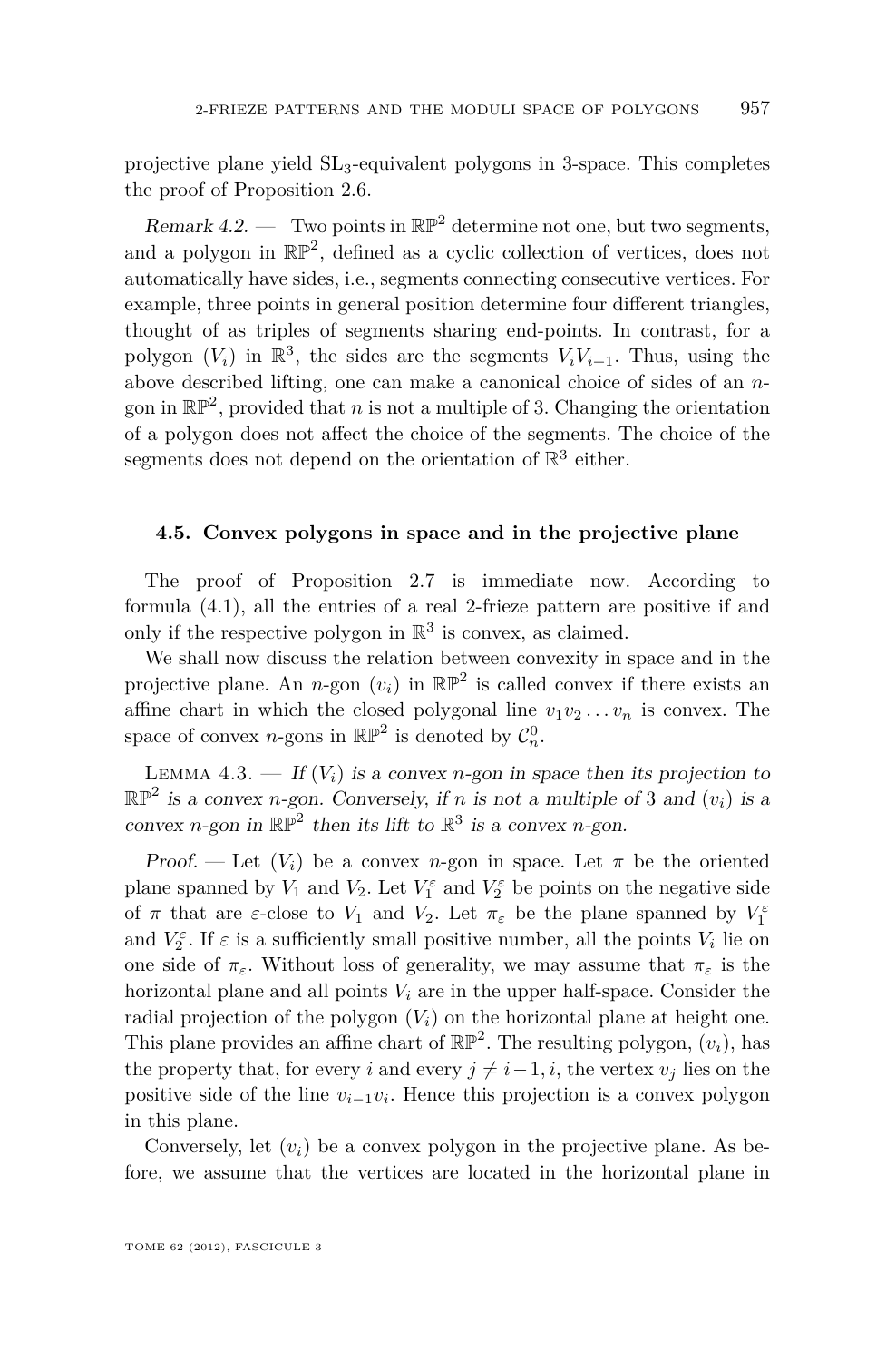<span id="page-22-0"></span> $\mathbb{R}^3$  at height one. Convexity implies that the polygon lies on one side of the line through each side, that is, with the proper orientation, that  $\det(v_{i-1}, v_i, v_j) > 0$  for all *i* and  $j \neq i-1, i$ . One needs to rescale the vectors,  $V_i = t_i v_i$ , to achieve the unit determinant condition on triples of consecutive vectors. Since the determinants are already positive, it follows that  $t_i > 0$  for all *i*. Therefore  $\det(V_{i-1}, V_i, V_j) > 0$  for all *i* and  $j \neq i-1, i$ , and  $(V_i)$  is a convex polygon.

### **4.6.** The space  $C_{3m}$  and the Fock-Goncharov variety

Consider the special case of the space  $C_n$  with  $n = 3m$ . As already mentioned, in this case, the space  $\mathcal{C}_n$  is not isomorphic to the space of difference equations [\(1.1\)](#page-5-0) and therefore it is not isomorphic to the space of closed 2-frieze patterns. We discuss this special case for the sake of completeness and because it provides an interesting link to another cluster variety.

In [\[11,](#page-50-0) [10\]](#page-50-0) (see also [\[22\]](#page-51-0), Section 6.5) Fock and Goncharov introduced and thoroughly studied the space  $\mathcal{P}_n$  consisting of pairs of convex *n*-gons  $(P, P')$  in  $\mathbb{RP}^2$ , modulo projective equivalence, such that P' is inscribed into *P*.

The following statement relates the space  $\mathcal{P}_{2m}$  and the space  $\mathcal{C}_{3m}^{0}$  of convex 3*m*-gons.

PROPOSITION 4.4. — The space  $\mathcal{C}_{3m}^0$  is isomorphic to the space  $\mathcal{P}_{2m}$ .

Proof. — The proof consists of a construction, see Figure [4.1.](#page-23-0) Consider a convex 3*m*-gon.

- (1) Choose a vertex  $v_i$  and draw the short diagonal  $(v_{i-1}, v_{i+1})$ .
- (2) Extend the sides  $(v_i, v_{i+1})$  and  $(v_{i+2}, v_{i+3})$  to their intersection point.
- (3) Repeat the procedure starting from  $v_{i+3}$ .

One obtains a pair of 2*m*-gons inscribed one into the other. The procedure is obviously bijective and commutes with the  $SL(3,\mathbb{R})$ -action.

Remark 4.5. — Choosing the vertex  $v_{i+1}$  or  $v_{i+2}$  in the above construction, one changes the identification between the spaces  $\mathcal{C}_{3m}^0$  and  $\mathcal{P}_{2m}$ . This, in particular, defines a map  $\tau$  from  $\mathcal{P}_{2m}$  to  $\mathcal{P}_{2m}$ , such that  $\tau^3 = \text{Id}$ .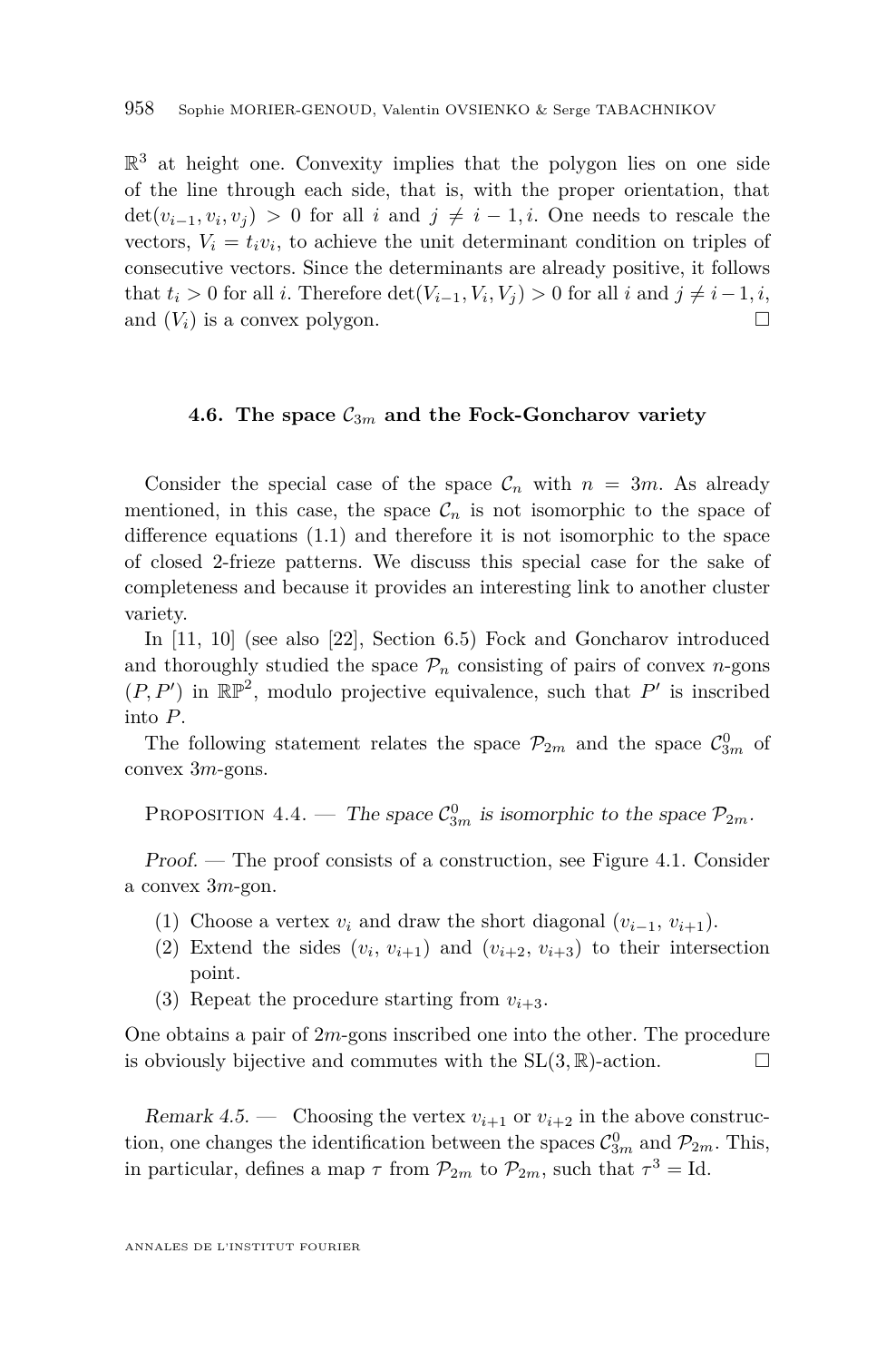<span id="page-23-0"></span>

Figure 4.1. From a hexagon to a pair of inscribed quadrilaterals

### **5. Closed 2-friezes as cluster varieties**

We now give a description of the space of all closed 2-frieze patterns. This is an 8-codimensional subvariety of the space  $\mathbb{C}^{2n}$  (or  $\mathbb{R}^{2n}$ ) identified with the space of 2*n*-periodic patterns. We will characterize this variety using the technique of cluster manifolds.

### **5.1. Cluster algebras**

Let us recall the construction of Fomin-Zelevinsky's cluster algebras [\[12\]](#page-50-0). A cluster algebra  $A$  is a commutative associative algebra. This is a subalgebra of a field of rational fractions in *N* variables, where *N* is called the rank of  $A$ . The algebra  $A$  is presented by generators and relations. The generators are collected in packages called *clusters*, the relations between generators are obtained by applying a series of specific elementary relations called the *exchange relations*. The exchange relations are encoded via a matrix, or an oriented graph with no loops and no 2-cycles.

The explicit construction of the (complex or real) cluster algebra  $\mathcal{A}(\mathcal{Q})$ associated to a finite oriented graph Q is as follows. Let *N* be the number of vertices of  $Q$ , the set of vertices is then identified with the set  $\{1, \ldots, N\}$ . The algebra  $\mathcal{A}(\mathcal{Q})$  is a subalgebra of the field of fractions  $\mathbb{C}(x_1, \ldots, x_N)$ in *N* variables  $x_1, \ldots, x_N$  (or over R, in the real case). The generators and relations of  $\mathcal{A}(\mathcal{Q})$  are given using a recursive procedure called *seed mutations* that we describe below.

A *seed* is a couple

$$
\Sigma = (\{t_1,\ldots,t_N\},\mathcal{R}),
$$

where  $\mathcal R$  is an arbitrary finite oriented graph with  $N$  vertices and where  $t_1, \ldots, t_N$  are free generators of  $\mathbb{C}(x_1, \ldots, x_N)$ . The *mutation at vertex k* of the seed  $\Sigma$  is a new seed  $\mu_k(\Sigma)$  defined by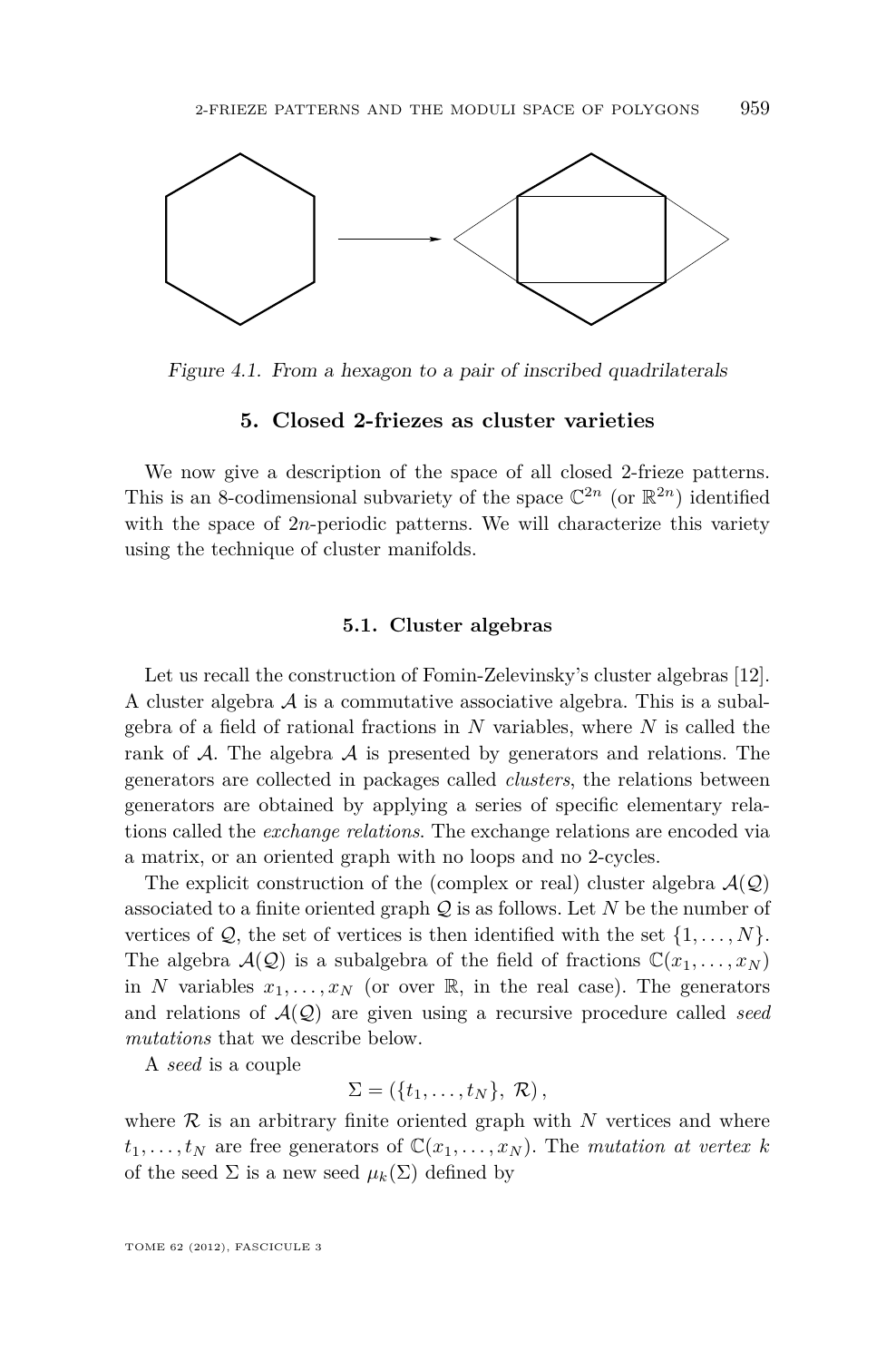• 
$$
\mu_k(\lbrace t_1, \ldots, t_N \rbrace) = \lbrace t_1, \ldots, t_{k-1}, t'_k, t_{k+1}, \ldots, t_N \rbrace
$$
 where  

$$
t'_k = \frac{1}{t_k} \left( \prod_{\substack{\text{arrows in } \mathcal{R} \\ i \to k}} t_i + \prod_{\substack{\text{arrows in } \mathcal{R} \\ i \in k}} t_i \right)
$$

- $\mu_k(\mathcal{R})$  is the graph obtained from  $\mathcal R$  by applying the following transformations
	- (a) for each possible path  $i \to k \to j$  in R, add an arrow  $i \to j$ ,
	- (b) reverse all the arrows leaving or arriving at *k*,
	- (c) remove all the possible 2-cycles,

(see Example 5.1 below for a seed mutation).

Starting from the initial seed  $\Sigma_0 = (\{x_1, \ldots, x_N\}, Q)$ , one produces N new seeds  $\mu_k(\Sigma_0), k = 1, \ldots, N$ . Then one applies all the possible mutations to all of the created new seeds, and so on. The set of rational functions appearing in any of the seeds produced during the mutation process is called a *cluster*. The functions in a cluster are called *cluster variables*. The cluster algebra  $\mathcal{A}(\mathcal{Q})$  is the subalgebra of  $\mathbb{C}(x_1, \ldots, x_N)$  generated by all the cluster variables.

Example 5.1.  $\qquad$  In the case  $n = 4$ , consider the seed

$$
\Sigma = (\{t_1, t_2, t_3, t_4\}, \mathcal{R}),
$$

where

$$
\mathcal{R} = \begin{array}{c} 1 \longrightarrow 2 \\ \uparrow \\ 3 \longleftarrow 4 \end{array}
$$

The mutation at vertex 1 gives

$$
\mu_1(\{t_1, t_2, t_3, t_4\}) = \left\{\frac{t_2 + t_3}{t_1}, t_2, t_3, t_4\right\}
$$

and

$$
\mu_1(\mathcal{R}) = \begin{array}{c} 1 & \longleftarrow \\ \downarrow & \\ \downarrow & \\ 3 & \longleftarrow \end{array} \begin{array}{c} 2 \\ \downarrow \\ 3 & \\ \downarrow \end{array}
$$

In this example, one can show that the mutation process is finite. This means that applying all the possible mutations to all the seeds leads to a finite number of seeds and therefore to a finite number (24) of cluster variables. One can also show that among the graphs obtained through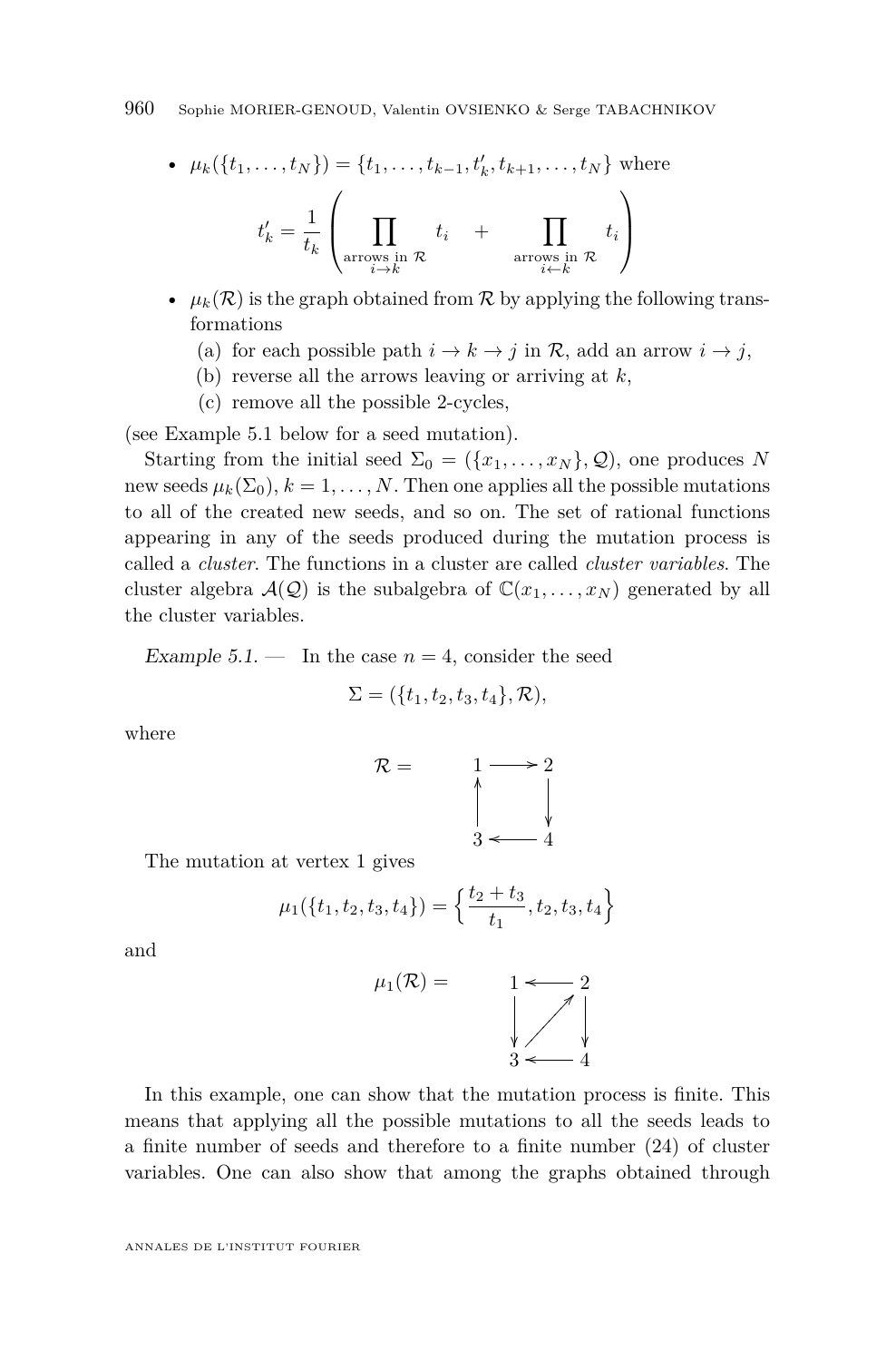<span id="page-25-0"></span>iterated mutations is the Dynkin graph of type *D*4. The cluster algebra  $A(R)$  in this example is referred to as the cluster algebra of type  $D_4$ .

### **5.2.** The algebra of regular functions on  $\mathcal{F}_n$

In the case of the oriented graph  $(2.3)$ , the cluster algebra  $\mathcal{A}(\mathcal{Q})$  has an infinite number of generators (for  $n \geq 9$ ). In this section, we consider the algebra of regular functions on  $\mathcal{F}_n$  and show that this is a subalgebra of  $\mathcal{A}(\mathcal{Q})$ . From now on,  $\mathcal Q$  always stands for the oriented graph [\(2.3\)](#page-10-0).

The space of closed 2-friezes  $\mathcal{F}_n$  is an algebraic manifold,  $\mathcal{F}_n \subset \mathbb{C}^{2n}$  (or  $\mathbb{R}^{2n}$  in the real case), defined by the trivial monodromy condition  $M =$ Id, that can be written as 8 polynomial identities. The algebra of regular functions on  $\mathcal{F}_n$  is then defined as

$$
A_n = \mathbb{C}[A_1,\ldots,A_n,B_1,\ldots,B_n]/\mathcal{I},
$$

where  $\mathcal I$  is the ideal generated by  $(M - Id)$ . Let us describe the algebra  $\mathcal A_n$ in another way.

We define the following system of coordinates on the space  $\mathcal{F}_n$ . Consider  $2n - 8$  independent variables  $(x_1, \ldots, x_{n-4}, y_1, \ldots, y_{n-4})$  and place them into two consecutive columns on the frieze:

|       |   |                      | $1 \quad 1 \quad 1 \quad 1 \quad 1 \quad \cdots$ |  |  |
|-------|---|----------------------|--------------------------------------------------|--|--|
|       |   | $x_1$ $y_1$ $\cdots$ |                                                  |  |  |
|       |   | $y_2$ $x_2$ $\cdots$ |                                                  |  |  |
| (5.1) |   | $x_3$ $y_3$          |                                                  |  |  |
|       |   | $y_4$ $x_4$ $\cdots$ |                                                  |  |  |
|       |   | B.                   |                                                  |  |  |
|       | 1 | 1                    | $1 \quad 1 \quad 1 \quad \cdots$                 |  |  |

Applying the recurrence relations, complete the 2-frieze pattern by rational functions in  $x_i, y_j$ . Since the 2-frieze pattern  $(5.1)$  is closed, Proposition [2.3](#page-8-0) implies that the closed 2-frieze pattern  $(5.1)$  contains  $n(n-4)$  distinct entries modulo periodicity.

Example  $5.2$  — Case  $n = 5$  $\cdots$  1 1 1 1 1 1  $\cdots$  $\cdots$  *x y*  $\frac{y+1}{x}$   $\frac{x+y+1}{xy}$  $\frac{x+1}{y}$  $x \quad y \quad \cdots$  $\cdots$  1 1 1 1 1 1  $\cdots$ 

In this case,  $A_5 \simeq A(1 \rightarrow 2)$ .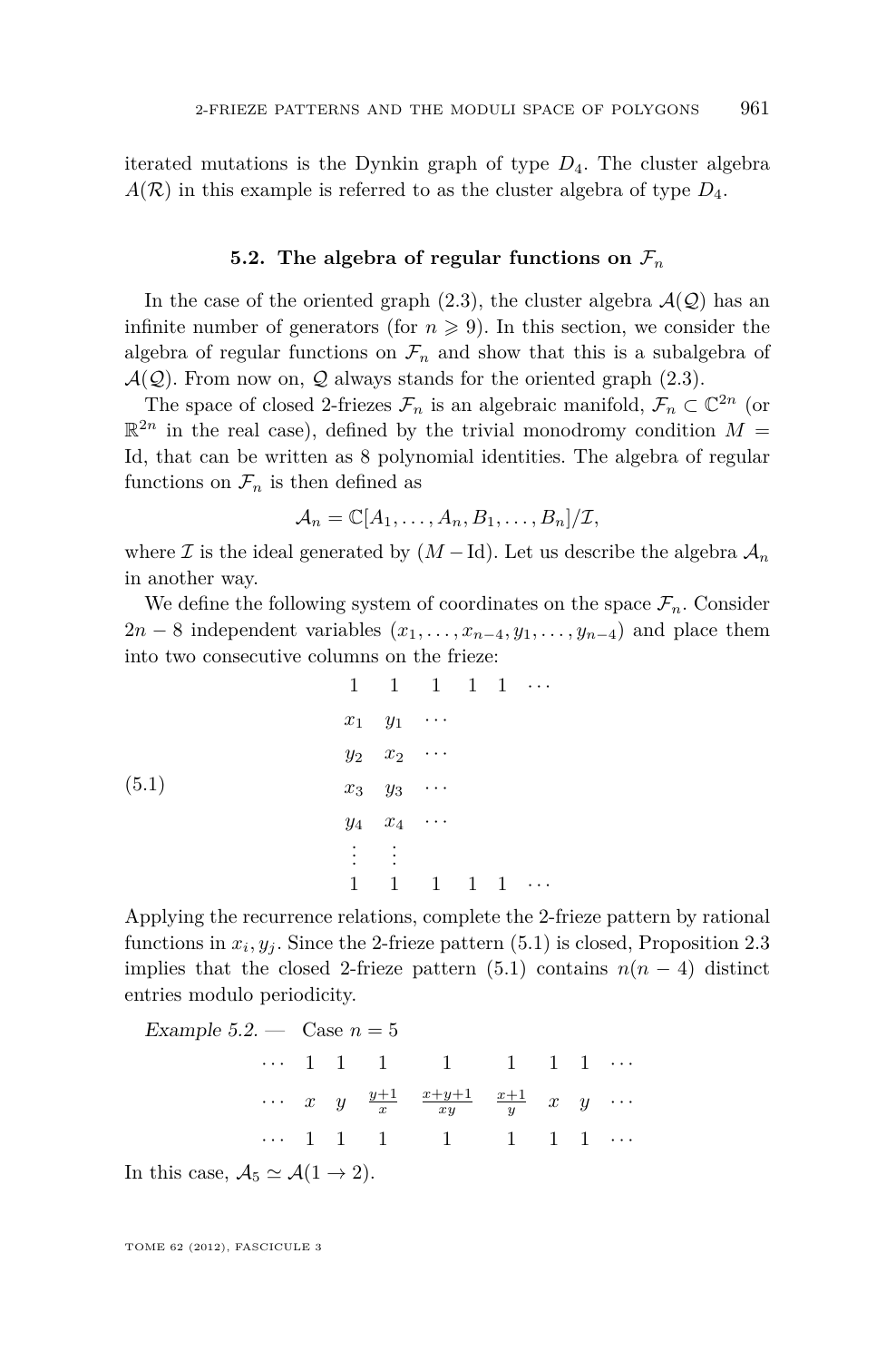<span id="page-26-0"></span>

|            |                      |                | Example 5.3. $\qquad$ Case $n = 6$                                                                          |               |                                            |                      |  |
|------------|----------------------|----------------|-------------------------------------------------------------------------------------------------------------|---------------|--------------------------------------------|----------------------|--|
|            |                      | $\cdots$ 1 1 1 | - 1                                                                                                         | $\sim$ 1      | $1 \quad 1 \quad 1 \quad $                 |                      |  |
|            | $\cdots$ $x_1$ $y_1$ |                | $rac{y_1+x_2}{x_1}$ $rac{(y_1+x_2)(y_2+x_1)}{x_1y_1y_2}$ $rac{(x_1+y_2)(x_2+y_1)}{x_2y_2y_2}$               |               | $\frac{x_1+y_2}{x_2}$                      | $y_2$ $x_2$ $\cdots$ |  |
|            | $\cdots$ $y_2$ $x_2$ |                | $\frac{x_2+y_1}{y_2} \quad \frac{(x_2+y_1)(x_1+y_2)}{y_2x_2x_1} \quad \frac{(y_2+x_1)(y_1+x_2)}{y_1x_2x_2}$ |               | $\frac{y_2+x_1}{y_1}$ $x_1$ $y_1$ $\cdots$ |                      |  |
| $\cdots$ 1 |                      |                |                                                                                                             | $-1$ and $-1$ | $-1$ $-1$                                  | $-1$                 |  |

In this case, the algebra  $\mathcal{A}_6$  is isomorphic to a proper subalgebra of  $\mathcal{A}(D_4)$ .

PROPOSITION 5.4.  $\qquad$  (i) The algebra  $\mathcal{A}_n$  is isomorphic to the subalgebra of the algebra of rational functions  $\mathbb{C}(x_1, \ldots, x_{n-4}, y_1, \ldots, y_{n-4})$  generated by the entries of the 2-frieze [\(5.1\)](#page-25-0).

(ii) The algebra  $\mathcal{A}_n$  is a subalgebra of the cluster algebra  $\mathcal{A}(\mathcal{Q})$ , where  $Q$  is the graph  $(2.3)$ .

Proof.  $-$  (i) The entries of [\(5.1\)](#page-25-0) are polynomials in 2*n* consecutive entries of the first row (see Proposition [3.1\)](#page-14-0). The isomorphism is then obtained by sending  $B_1, A_1, \ldots, B_n, A_n$  to the entries of the first line.

(ii) Consider  $\Sigma_0 = (\{x_1, \ldots, x_{n-4}, y_1, \ldots, y_{n-4}\}, Q)$  as an initial seed. The variable  $x_i$  is associated to the vertex *i* of  $Q$  and the variable  $y_i$  to the vertex  $n-4+i$ . We need to prove that all the entries of  $(5.1)$  are cluster variables.

The graph Q is bipartite. One can associate a sign  $\varepsilon(i) = \pm$  to each vertex of the graph so that any two connected vertices in  $\mathcal Q$  have different signs. Let us assume that  $\varepsilon(1) = +$  (this determines automatically all the signs of the vertices).

Following Fomin-Zelevinsky [\[14\]](#page-50-0), consider the iterated mutations

$$
\mu_+ = \prod_{i:\varepsilon(i)=+} \mu_i, \qquad \mu_- = \prod_{i:\varepsilon(i)=-} \mu_i.
$$

Note that  $\mu_i$  with  $\varepsilon(i)$  fixed commute with each other.

It is important to notice that the result of the mutation of the graph [\(2.3\)](#page-10-0) by  $\mu_+$  and  $\mu_-$  is the same graph with reversed orientation:

$$
\mu_+(\mathcal{Q}) = \mathcal{Q}^{\text{op}}, \qquad \mu_-(\mathcal{Q}^{\text{op}}) = \mathcal{Q}.
$$

This is a straightforward verification.

Consider the seeds of  $\mathcal{A}(\mathcal{Q})$  obtained from  $\Sigma_0$  by applying successively  $\mu$ <sup>+</sup> or  $\mu$ <sup>−</sup>:

$$
(5.2) \t\Sigma_0, \t\mu_+(\Sigma_0), \t\mu_-\mu_+(\Sigma_0), \t\ldots, \t\mu_{\pm}\mu_{\mp} \cdots \mu_{-\mu_+(\Sigma_0)}, \ldots
$$

ANNALES DE L'INSTITUT FOURIER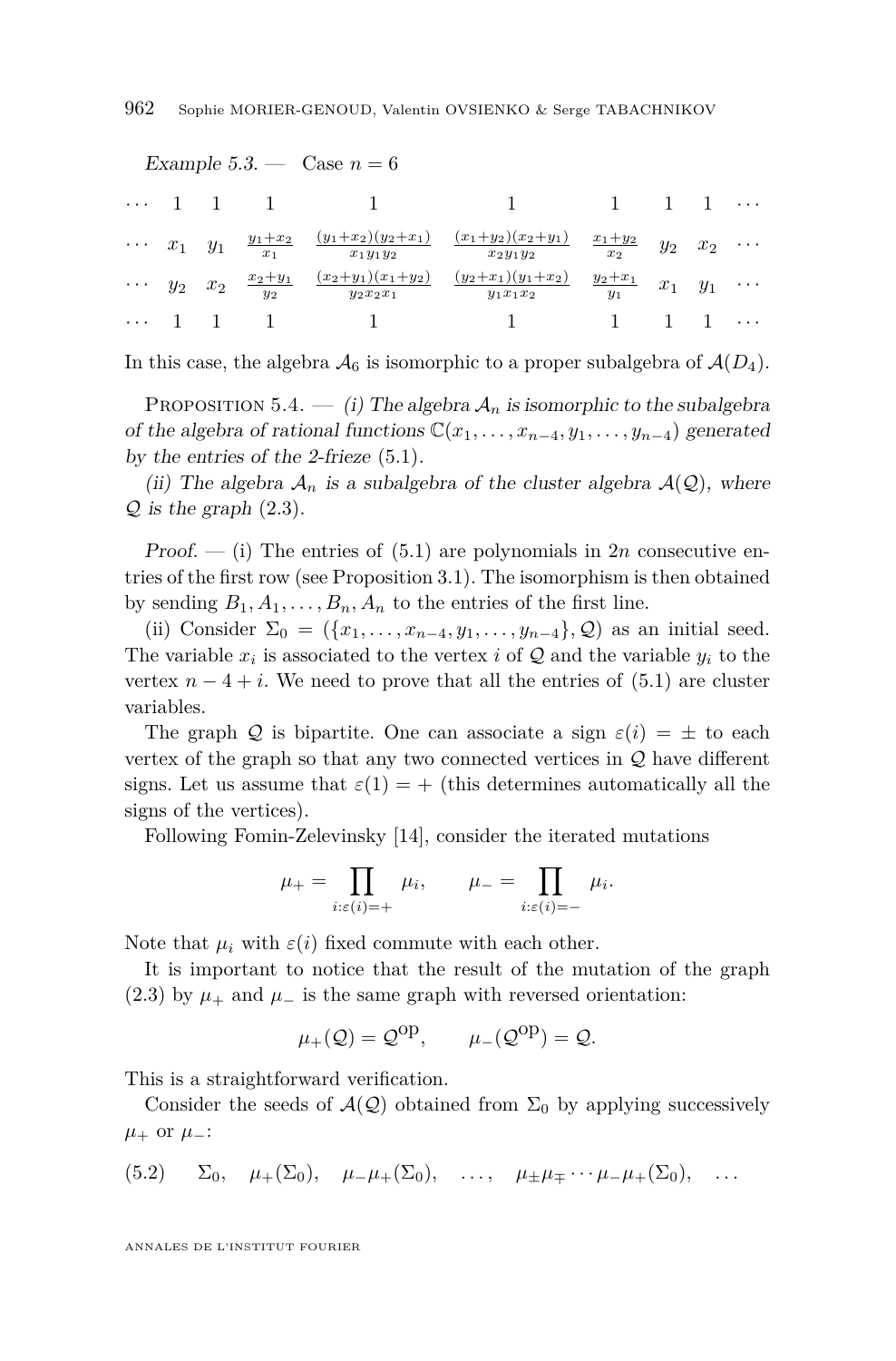<span id="page-27-0"></span>This set is called the bipartite belt of  $\mathcal{A}(\mathcal{Q})$ , see [\[14\]](#page-50-0). The cluster variables in each of the above seeds correspond precisely to two consecutive columns in the 2-frieze pattern [\(5.1\)](#page-25-0).

Proposition [5.4](#page-26-0) is proved.

Remark 5.5. — Periodicity of the sequence [\(5.2\)](#page-26-0) follows from Proposition [2.3.](#page-8-0) This periodicity of closed 2-frieze patterns, expressed in cluster variables, is a particular case of the general periodicity theorem in cluster algebra, see [\[30,](#page-51-0) [18\]](#page-50-0) and references therein. Our proof of this result is based on simple properties of solutions of the difference equation [\(1.1\)](#page-5-0) and is given for the sake of completeness.

### **5.3. Zig-zag coordinates**

In this section, we prove Theorem [2.9](#page-11-0) and Proposition [2.10.](#page-12-0) To this end, we introduce a number of coordinate systems on the space of 2-friezes.

We define another system of coordinates on  $\mathcal{F}_n$ . Draw an arbitrary *double zig-zag* in the 2-frieze [\(5.1\)](#page-25-0) and denote by  $(\widetilde{x}_1, \ldots, \widetilde{x}_{n-4}, \widetilde{y}_1, \ldots, \widetilde{y}_{n-4})$  the entries lying on this double zig-zag:

(5.3)  
\n
$$
\begin{array}{ccccccccc}\n&\cdots & 1 & 1 & 1 & 1 & 1 & \cdots \\
& & & & & & & \widetilde{x}_1 & \widetilde{y}_1 \\
& & & & & & & & \widetilde{x}_2 & \widetilde{y}_2 \\
& & & & & & & & \widetilde{x}_3 & \widetilde{y}_3 \\
& & & & & & & & \vdots & \vdots \\
& & & & & & & & & \cdots & 1 & 1 & 1 & 1 & 1 & \cdots\n\end{array}
$$

in such a way that  $\tilde{x}_i$  stay at the entries with integer indices and  $\tilde{y}_i$  stay at the entries with half-integer indices.

More precisely, a double zig-zag of coordinates is defined as follows. The coordinates  $\tilde{x}_i$  and  $\tilde{y}_i$  in the *i*-th row, are followed by the coordinates  $\tilde{x}_{i+1}$ and  $\widetilde{y}_{i+1}$  in one of the three possible ways:



Denote by  $\mathcal Z$  the set of all double zig-zags. For an arbitrary double zigzag  $\zeta \in \mathcal{Z}$ , the corresponding functions  $(\widetilde{x}_1, \ldots, \widetilde{x}_{n-4}, \widetilde{y}_1, \ldots, \widetilde{y}_{n-4})_c$  are rational expressions in  $(x_i, y_i)$ .

TOME 62 (2012), FASCICULE 3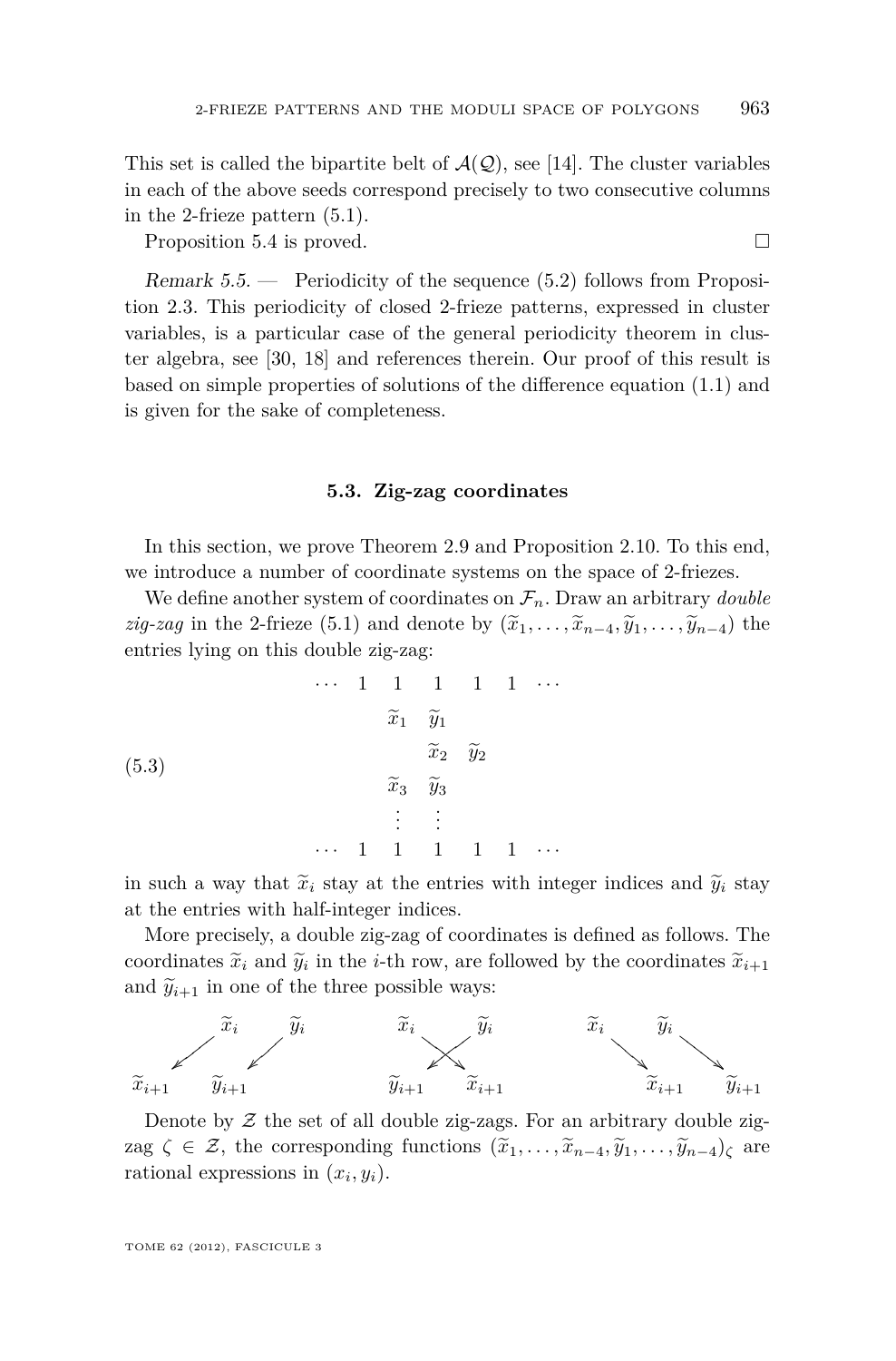PROPOSITION 5.6. — (i) For every double zig-zag  $\zeta \in \mathcal{Z}$ , the coordinates  $(\widetilde{x}_i, \widetilde{y}_i)_{\zeta}$  form a cluster in the algebra  $\mathcal{A}(\mathcal{Q})$ , where  $\mathcal Q$  is the graph [\(2.3\)](#page-10-0).

(ii) A cluster in  $\mathcal{A}(\mathcal{Q})$  coincides with the coordinate system  $(\tilde{x}_i, \tilde{y}_i)_{\zeta}$  for  $\max(\zeta \in \mathcal{Z}^{\mathcal{I}})$  for  $\zeta \in \mathcal{Z}$  if and only if it is obtained from the initial cluster  $(x, y_i)$  by some  $\zeta \in \mathcal{Z}$ , if and only if it is obtained from the initial cluster  $(x_i, y_i)$  by mutations at vertices that do not belong to two 3-cycles.

Proof. — (i) For every double zig-zag  $\zeta$ , we define a seed  $\Sigma_{\zeta}$  =  $((x_i, y_i)_{\zeta}, \mathcal{Q}_{\zeta})$  in the algebra  $\mathcal{A}(\mathcal{Q})$ , where  $\mathcal{Q}_{\zeta}$  is the oriented graph associated to  $\zeta$  defined as follows.

The fragments of zig-zags:

$$
\begin{array}{cccc}\n\widetilde{x}_i & \widetilde{y}_i & \widetilde{x}_i & \widetilde{y}_i & \widetilde{x}_i & \widetilde{y}_i \\
\widetilde{x}_{i+1} & \widetilde{y}_{i+1} & \widetilde{y}_{i+1} & \widetilde{x}_{i+1} & \widetilde{x}_{i+1} & \widetilde{y}_{i+1} \\
\end{array}
$$

correspond, respectively, to the following subgraphs:



for *i* even and with reversed orientation for *i* odd. Similarly, the fragments

 $\widetilde{y}_i$   $\widetilde{x}_i$  $\widetilde{y}_i$   $\widetilde{x}_i$  $\widetilde{y}_i$   $\widetilde{x}_i$ 

 $\widetilde{y}_{i+1}$   $\widetilde{x}_{i+1}$  $\widetilde{x}_{i+1}$   $\widetilde{y}_{i+1}$  $\widetilde{y}_{i+1}$   $\widetilde{x}_{i+1}$ 

correspond to



for *i* even and with reversed orientation for *i* odd. Applying this recurrent procedure, one defines an oriented graph Q*<sup>ζ</sup>* .

For every double zig-zag  $\zeta$ , there is a series of zig-zags  $\zeta_1, \zeta_2, \ldots, \zeta_k$  such that  $\zeta_i$  and  $\zeta_{i+1}$  differ in only one place, say  $\tilde{x}_{\ell_i}, \tilde{y}_{\ell_i}$ , and such that  $\zeta_k$  is<br>the double solumn (5.1) It is easy to shock that even "demontony move" the double column [\(5.1\)](#page-25-0). It is easy to check that every "elementary move"  $\zeta_i \to \zeta_{i+1}$  is obtained by a mutation of coordinates  $(\tilde{x}_i, \tilde{y}_i)_{\zeta_i}$ , while the corresponding graph  $\mathcal{Q}_{\zeta_{i+1}}$  is a mutation of  $\mathcal{Q}_{\zeta_i}$ .

ANNALES DE L'INSTITUT FOURIER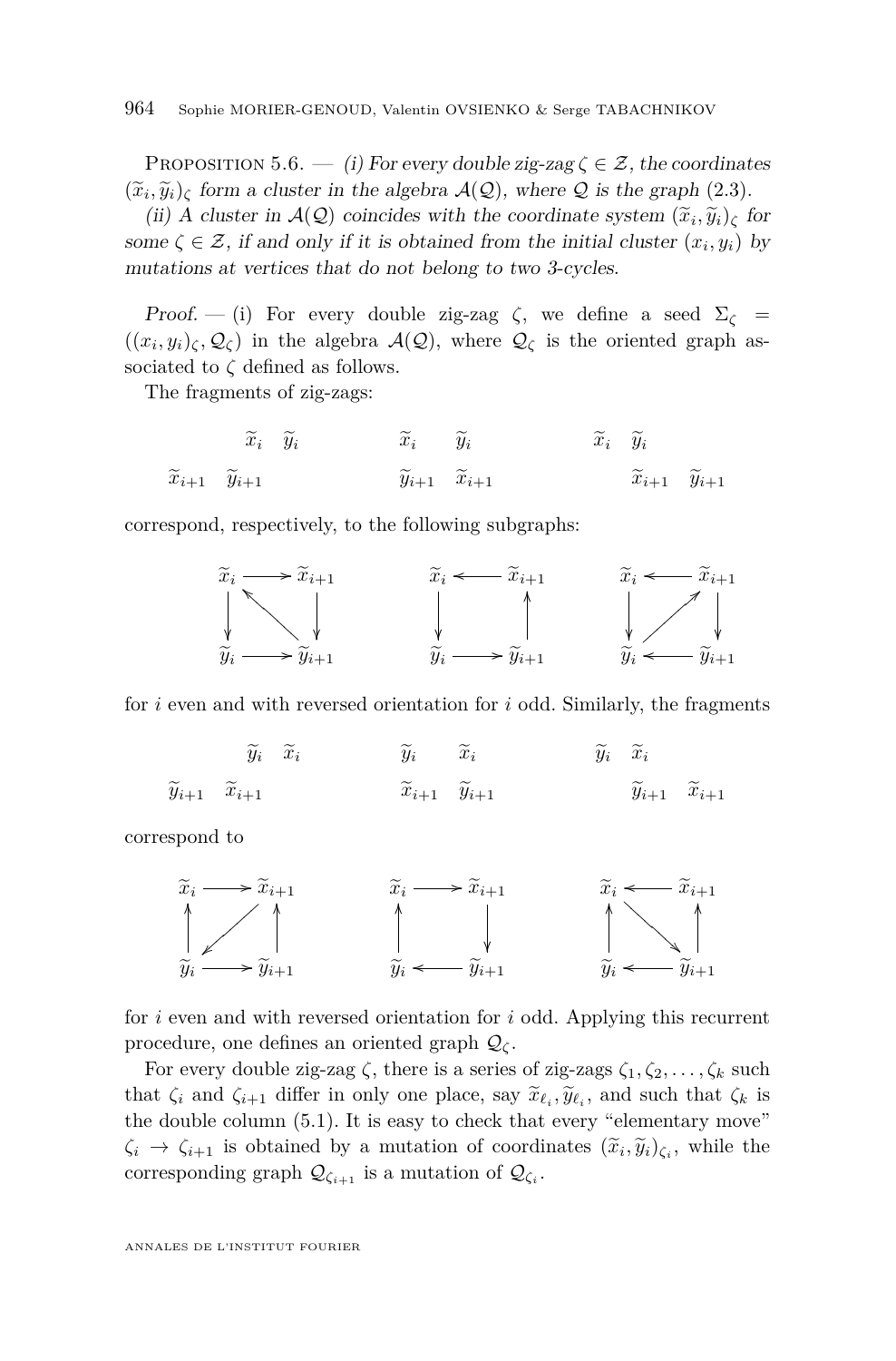(ii) Every graph  $\mathcal{Q}_{\zeta}$  that we construct in the seeds corresponding to zig-zag coordinates is of the form



That is,  $\mathcal{Q}_{\zeta}$  is the initial graph [\(2.3\)](#page-10-0) with some diagonals added (such that the triangles and empty squares are cyclically oriented). Conversely, from every such graph, one immediately constructs a double zig-zag.

A graph of the form  $(5.4)$  can be obtained from the initial graph  $\mathcal Q$ by a series of mutations at the vertices that do not belong to triangles. Conversely, a mutation at a vertex on a triangle changes the nature of the graph (it removes sides of squares).  $\Box$ 

Example  $5.7.$  - Consider a double-diagonal, it can be "redressed" to a double-column by a series of elementary moves, for instance in the case  $n=7$ ,

$$
\begin{array}{ccccccccc}\n\widetilde{y}_1 & \widetilde{x}_1 & & \widetilde{x}_1' & \widetilde{y}_1 & & \widetilde{x}_1' & \widetilde{y}_1 \\
\widetilde{y}_2 & \widetilde{x}_2 & & \rightarrow & \widetilde{y}_2 & \widetilde{x}_2 & \rightarrow & \widetilde{y}_2 & \widetilde{x}_2 \\
\widetilde{y}_3 & \widetilde{x}_3 & & & \widetilde{y}_3 & \widetilde{x}_3 & & \widetilde{x}_3 & \widetilde{y}_3'\n\end{array}
$$

The corresponding graphs are:

$$
\begin{array}{ccc}\n1 & \leftarrow & 2 & \leftarrow & 3 \\
\downarrow & \searrow & \searrow & \searrow & \searrow & \searrow & \searrow & \searrow & \searrow & \searrow & \searrow & \searrow & \searrow & \searrow & \searrow & \searrow & \searrow & \searrow & \searrow & \searrow & \searrow & \searrow & \searrow & \searrow & \searrow & \searrow & \searrow & \searrow & \searrow & \searrow & \searrow & \searrow & \searrow & \searrow & \searrow & \searrow & \searrow & \searrow & \searrow & \searrow & \searrow & \searrow & \searrow & \searrow & \searrow & \searrow & \searrow & \searrow & \searrow & \searrow & \searrow & \searrow & \searrow & \searrow & \searrow & \searrow & \searrow & \searrow & \searrow & \searrow & \searrow & \searrow & \searrow & \searrow & \searrow & \searrow & \searrow & \searrow & \searrow & \searrow & \searrow & \searrow & \searrow & \searrow & \searrow & \searrow & \searrow & \searrow & \searrow & \searrow & \searrow & \searrow & \searrow & \searrow & \searrow & \searrow & \searrow & \searrow & \searrow & \searrow & \searrow & \searrow & \searrow & \searrow & \searrow & \searrow & \searrow & \searrow & \searrow & \searrow & \searrow & \searrow & \searrow & \searrow & \searrow & \searrow & \searrow & \searrow & \searrow & \searrow & \searrow & \searrow & \searrow & \searrow & \searrow & \searrow & \searrow & \searrow & \searrow & \searrow & \searrow & \se
$$

We are ready to prove Theorem [2.9.](#page-11-0)

Part (i). It follows from the Laurent phenomenon for cluster algebras [\[13\]](#page-50-0) that all the entries of the frieze [\(5.3\)](#page-27-0) are Laurent polynomials in any zigzag coordinates  $(\tilde{x}_i, \tilde{y}_i)_{\zeta}$ . Therefore, for every double zig-zag  $\zeta$ , we obtain a well-defined map from the complex torus  $(\mathbb{C}^*)^{2n-8}$  to the open dense subset of  $\mathcal{F}_n$  consisting of 2-friezes with non-vanishing entries on  $\zeta$ . Hence the result.

Part (ii). Assume that the coordinates  $(\tilde{x}_i, \tilde{y}_i)_{\zeta}$  are positive real num-<br>rs. It than follows from the 2 friend what all the entries of the friend bers. It then follows from the 2-frieze rule that all the entries of the frieze are positive. Therefore, every system of coordinates  $(\tilde{x}_i, \tilde{y}_i)_{\zeta}$  identifies the arbanece  $\mathcal{I}^0$  with  $\mathbb{R}^{2n-8}$ subspace  $\mathcal{F}_n^0$  with  $\mathbb{R}_{>0}^{2n-8}$ .

Theorem [2.9](#page-11-0) is proved.

TOME 62 (2012), FASCICULE 3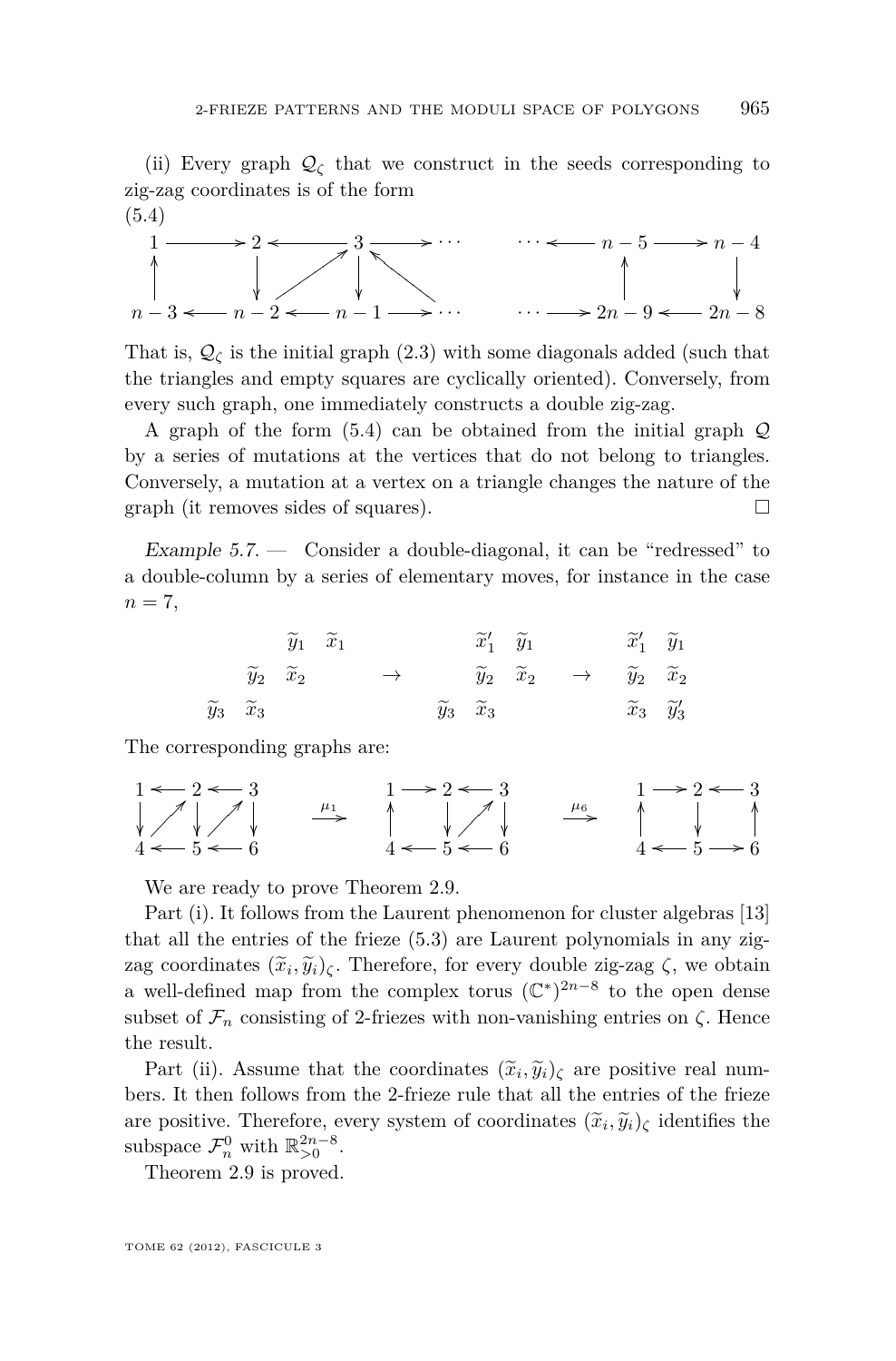<span id="page-30-0"></span>Let us also prove Proposition [2.10.](#page-12-0) Consider an arbitrary double zigzag  $\zeta$ . The set of coordinates  $(\widetilde{x}_1, \ldots, \widetilde{x}_{n-4}, \widetilde{y}_1, \ldots, \widetilde{y}_{n-4})_c$  forms a cluster. Proposition [2.10](#page-12-0) then follows from the Laurent phenomenon.

### **5.4. The cluster manifold of closed 2-friezes**

The two systems of coordinates  $(\tilde{x}_i, \tilde{y}_i)_{\zeta}$  and  $(\tilde{x}_i, \tilde{y}_i)_{\zeta'}$ , where  $\zeta$  and  $\zeta'$ are two double zig-zags, can be reached from one another by a series of mutations.

Consider all the coordinate systems corresponding to different double zig-zags. We call the *cluster manifold of 2-friezes* the smooth analytic (complex) manifold obtained by gluing together the complex tori  $(\mathbb{C}^*)^{2n-8}$  via the consecutive mutations.

The cluster manifold of 2-friezes is not the entire algebraic variety  $\mathcal{F}_n$ . Indeed, the smooth cluster manifold of 2-friezes consists of the 2-friezes that have at least one double zig-zag with non-zero entries. However, the full space  $\mathcal{F}_n$  also contains singular points.

To give an example, consider  $n = km$  with  $k, m \geq 3$  and take an *n*-gon obtained as an *m*-gon traversed *k* times. The corresponding closed 2-frieze pattern (of width *n*−4) contains double rows of zeroes (this readily follows from formula [\(4.1\)](#page-17-0)). This 2-frieze pattern does not belong to the smooth cluster manifold of 2-friezes.

Remark 5.8. — In the cases  $n = 6, 7, 8$ , Scott [\[26\]](#page-51-0) proved that the cluster algebra built out of the graph [\(2.3\)](#page-10-0) is isomorphic to the coordinate ring of the Grassmannian *Gr*(3*, n*). In these algebras, Plücker coordinates form a proper subset of the set of cluster variables (14 Plücker coordinates among 16 cluster variables for *n* = 6, 28 among 42 for *n* = 7 and 48 among 128 for  $n = 8$ ). It can be checked that the  $n(n - 4)$  cluster variables arising in the 2-frieze of width *n* − 4 are also Plücker coordinates. However, we do not know if there is a nice way to characterize them using Scott's approach (in terms of Postnikov arrangement or root correspondence).

### **5.5. The symplectic structure**

The complete integrability of the pentagram map [\[21\]](#page-51-0) was deduced from the existence of an invariant Poisson structure on the space of twisted *n*gons. In general, completely integrable dynamics is usually associated with invariant symplectic or Poisson structure - thus our interest in this question.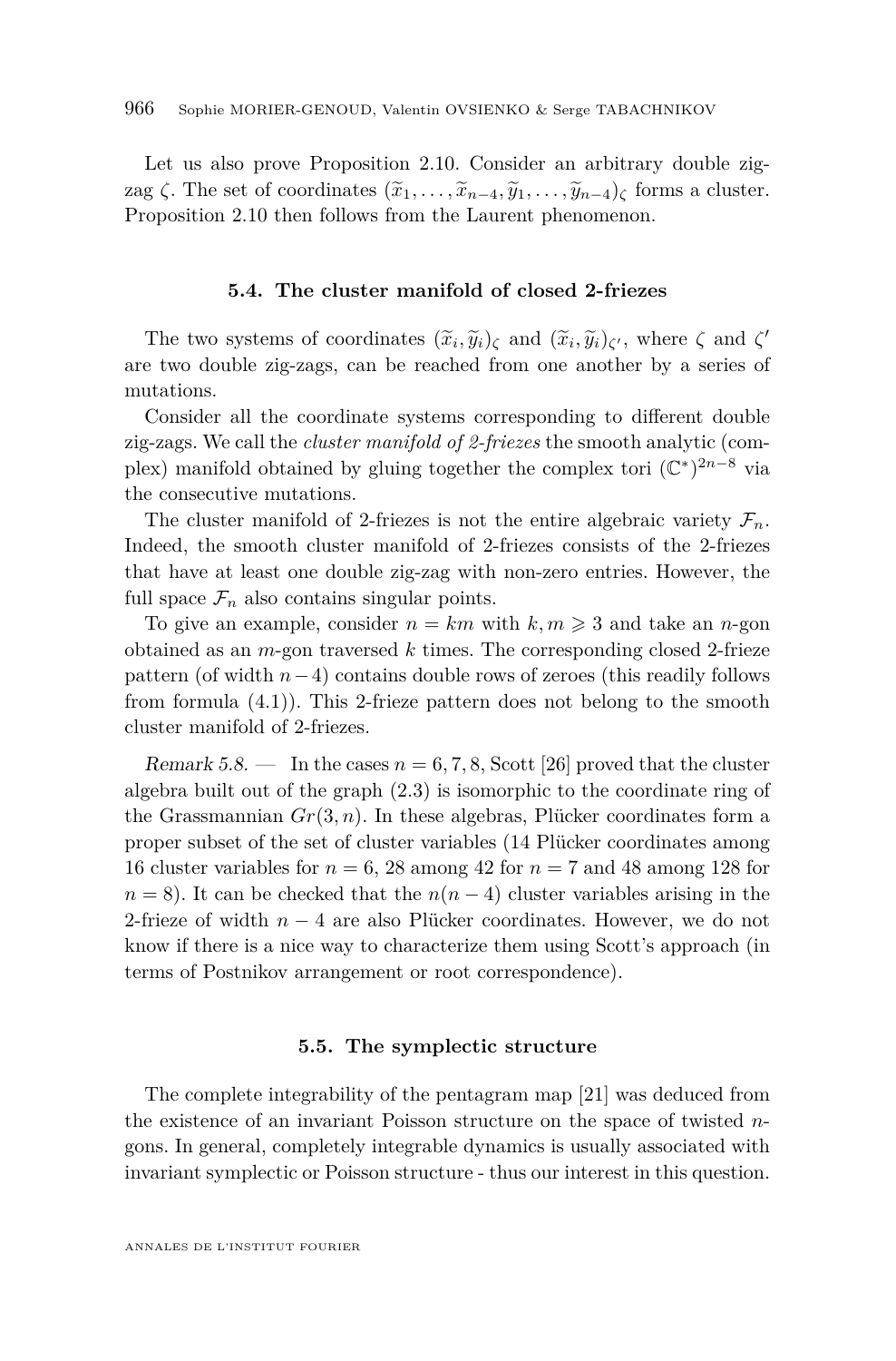Every cluster manifold has a canonical (pre)symplectic form, i.e., a closed differential 2-form, see [\[15\]](#page-50-0). Let us recall here the general definition. For an arbitrary seed  $\Sigma = (\{t_1, \ldots, t_N\}, \mathcal{R})$  on a cluster manifold, the 2-form is as follows:

(5.5) 
$$
\omega = \sum_{\substack{\text{arrows in } \mathcal{R} \\ i \to j}} \frac{dt_i}{t_i} \wedge \frac{dt_j}{t_j}.
$$

It is then easy to check that the 2-form  $\omega$  is well-defined, that is, does not change under mutations. The 2-form  $\omega$  is obviously closed (since it is constant in the coordinates  $log t_i$ ). However, this form is not always symplectic and may be degenerate.

One of the consequence of the defined cluster structure is the existence of such a form on the cluster manifold of 2-friezes. It turns out that this form is *non-degenerate*, for  $n \neq 3m$ .

PROPOSITION 5.9. — (i) The differential 2-form (5.5) on  $\mathcal{F}_n$  is symplectic if and only if  $n \neq 3m$ .

(ii) If  $n = 3m$ , then the form (5.5) is a presymplectic form of corank 2.

Proof. — It suffices to check the statement for the initial seed  $\Sigma_0 =$  $({x_1, \ldots, x_{n-4}, y_1, \ldots, y_{n-4}}, Q)$ , where Q is the graph [\(2.3\)](#page-10-0). The form (5.5) then corresponds to the following skew-symmetric  $(2n-8) \times (2n-8)$ matrix

$$
\omega(n) = \left(\begin{array}{ccccccccc} 0 & 1 & 0 & 0 & \cdots & 0 & 0 & -1 \\ -1 & 0 & -1 & 0 & \cdots & 0 & 1 & 0 \\ 0 & 1 & 0 & 1 & \cdots & -1 & 0 & 0 \\ & & & & \ddots & & & \\ 0 & 0 & 1 & 0 & \cdots & 0 & -1 & 0 \\ 0 & -1 & 0 & 0 & \cdots & 1 & 0 & 1 \\ 1 & 0 & 0 & 0 & \cdots & 0 & -1 & 0 \end{array}\right)
$$

which is nothing other than the incidence matrix of the graph [\(2.3\)](#page-10-0) (for technical reasons we inverse the labeling of the second line). We need to check that this matrix is non-degenerate if and only if  $n \neq 3m$  and has corank 2 otherwise.

(i) We proceed by induction on *n*. First, one easily checks the statement for small *n*. Indeed, for  $n = 5$ ,  $n = 6$  and  $n = 7$ , the matrix  $\omega(n)$  is as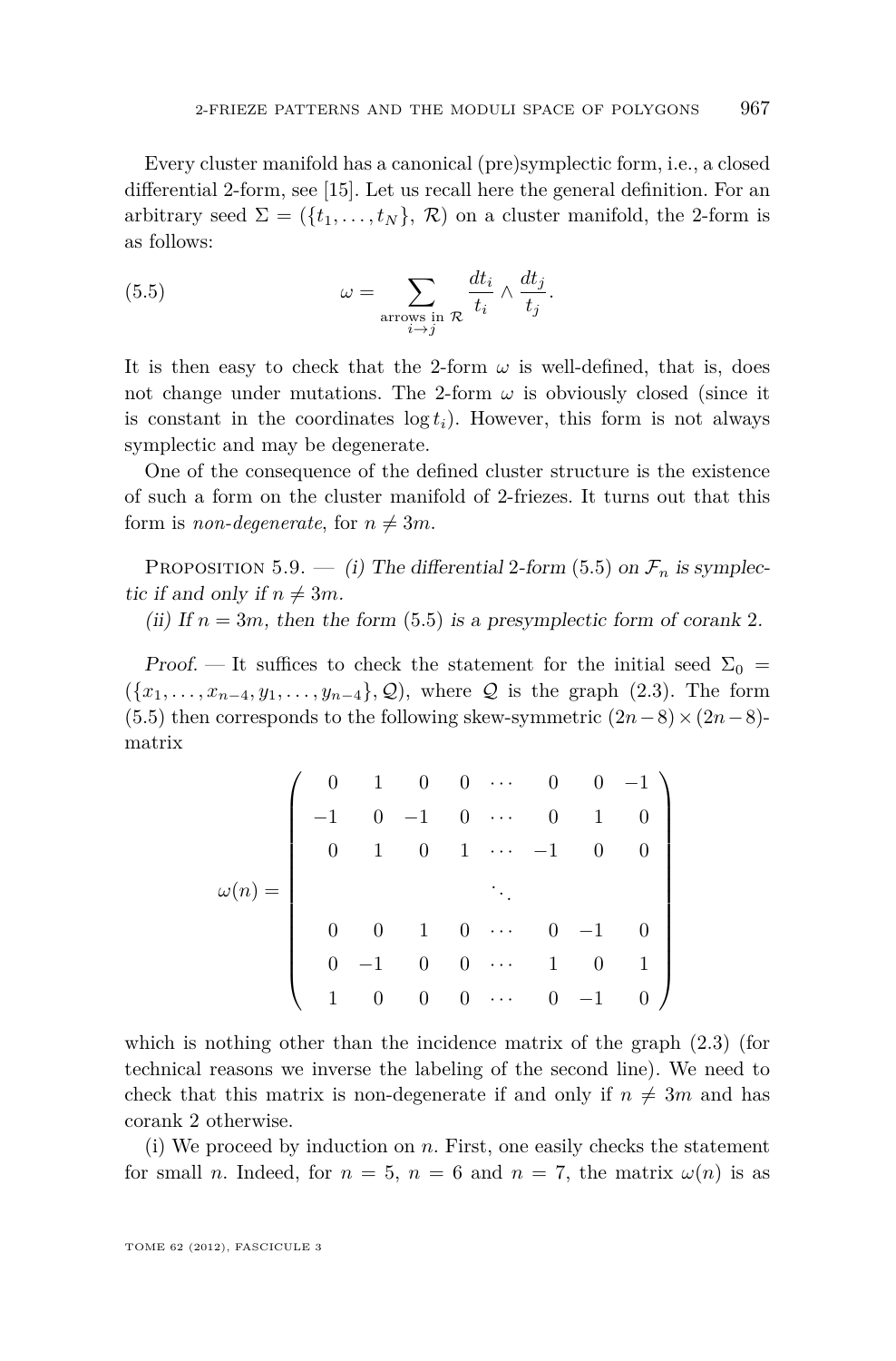follows:

$$
\begin{pmatrix}\n0 & 1 \\
-1 & 0\n\end{pmatrix}\n, \n\begin{pmatrix}\n0 & 1 & 0 & -1 \\
-1 & 0 & 1 & 0 \\
0 & -1 & 0 & 1 \\
1 & 0 & -1 & 0\n\end{pmatrix}
$$

and

| $\boldsymbol{0}$ |                  | $\overline{0}$   | $\overline{0}$   | $\mathbf{0}$ | $-1$ |
|------------------|------------------|------------------|------------------|--------------|------|
| $-1$             | 0                | $-1$             | $\boldsymbol{0}$ |              |      |
| $\boldsymbol{0}$ | 1                | $\boldsymbol{0}$ | $-1$             | 0            |      |
| $\boldsymbol{0}$ | 0                |                  | $\overline{0}$   | $-1$         |      |
| $\boldsymbol{0}$ |                  | 0                |                  | U            |      |
|                  | $\boldsymbol{0}$ | 0                | $\theta$         | $^{-1}$      |      |

respectively.

Next, the matrix  $\omega(n)$  is non-degenerate if and only if  $\omega(n-3)$  is nondegenerate. Indeed, denote by  $N = 2n - 8$  the size of the matrix  $\omega(n)$ . Add the columns  $(N-2)$  and *N* to the column 2, and add rows  $(N-2)$  and *N* to row 2. One obtains

| $\overline{0}$ | 0 | $\theta$       |   |                |      | $\theta$ | $\theta$         | $-1$           |
|----------------|---|----------------|---|----------------|------|----------|------------------|----------------|
| 0              | 0 | $\overline{0}$ |   |                | $-1$ | $\theta$ | 1                | 0              |
| 0              | 0 | $\overline{0}$ | 1 |                |      | 1        | $\boldsymbol{0}$ | $\overline{0}$ |
|                |   | $-1$           |   |                |      |          |                  |                |
|                |   |                |   | $-\omega(n-3)$ |      |          |                  |                |
|                |   |                |   |                |      | 1        |                  |                |
| $\theta$       | 0 | 1              |   |                | $-1$ | $\Omega$ | -1               | 0              |
| 0              |   | $\theta$       |   |                |      |          | 0                | 1              |
| 1              | 0 |                |   |                |      | O        | 1                | 0              |

Then, one can subtract column 2 from column  $N-2$ , add column 1 to column  $N-1$  and do similar operations on the rows. This leads to a block of zeroes in the right down corner. Then one can easily remove the extra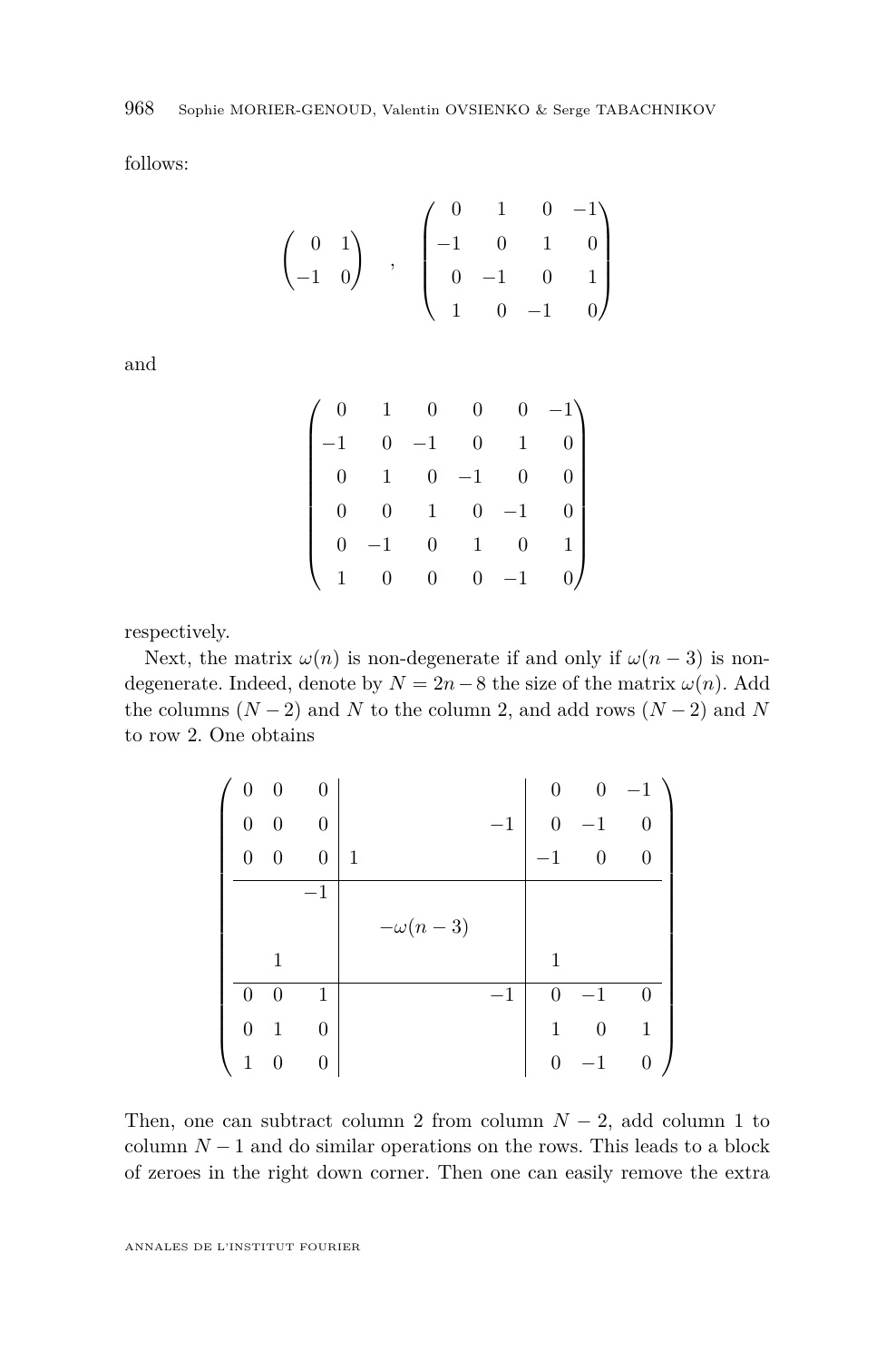| $\overline{0}$   | $\overline{0}$ | 0                |                | $\overline{0}$   | $\theta$ | - 1              |
|------------------|----------------|------------------|----------------|------------------|----------|------------------|
| $\boldsymbol{0}$ | $\overline{0}$ | 0                | (0)            | $\boldsymbol{0}$ | 1        | $\boldsymbol{0}$ |
| $\overline{0}$   | 0              | $\overline{0}$   |                | 1                | 0        | 0                |
|                  | (0)            |                  | $-\omega(n-3)$ |                  | (0)      |                  |
| $\overline{0}$   | 0              | $\mathbf{1}$     |                | $\theta$         | $\theta$ | 0                |
| $\overline{0}$   | 1              | 0                | (0)            | 0                | 0        | $\boldsymbol{0}$ |
| 1                | 0              | $\boldsymbol{0}$ |                | 0                | 0        | $\boldsymbol{0}$ |

<span id="page-33-0"></span> $\pm 1$ 's to finally obtain

The result follows.

(ii) Let now 
$$
n = 3m
$$
. The  $(2n - 10) \times (2n - 10)$ -minor:

$$
(\omega(n)_{ij}), \qquad 2 \leqslant i, j \leqslant 2n-9
$$

coincides with the matrix  $-\omega(n-1)$  which is non-degenerate as already proved in Part (i). Therefore, the matrix  $\omega(n)$  is, indeed, of corank 2.  $\square$ 

Remark 5.10. — In the case  $n = 3m$ , one can explicitly find a linear combination of the rows of  $\omega(n)$  that vanishes:

$$
\sum_{0 \leq i < [m/2]} (\ell_{6i+1} + \ell_{N-6i-1}) - \sum_{1 \leq i < [m/2]} (\ell_{6i-1} + \ell_{N-6i+3}),
$$

where  $N = 2n - 8$ , so that  $\omega(n)$  is, indeed, degenerate.

### **6. Arithmetic 2-friezes**

We consider now closed numerical 2-friezes whose entries are positive integers, that is, arithmetic 2-friezes. The problem of classification of such 2-frieze patterns was formulated in [\[23\]](#page-51-0) and interpreted as a generalization of the Catalan numbers. The problem remains open.

In this section, we describe a stabilization process that is a step toward solution of this problem. It is natural to consider a 2-frieze pattern that can be obtained by stabilization as "trivial". We thus formulate a problem of classification of those patterns that cannot be obtained this way. Likewise, it is natural to call a 2-frieze pattern *prime* if it is not the connected sum of non-trivial 2-frieze patterns. The classification of prime arithmetic 2-friezes is also a challenging problem.

TOME 62 (2012), FASCICULE 3

 $\setminus$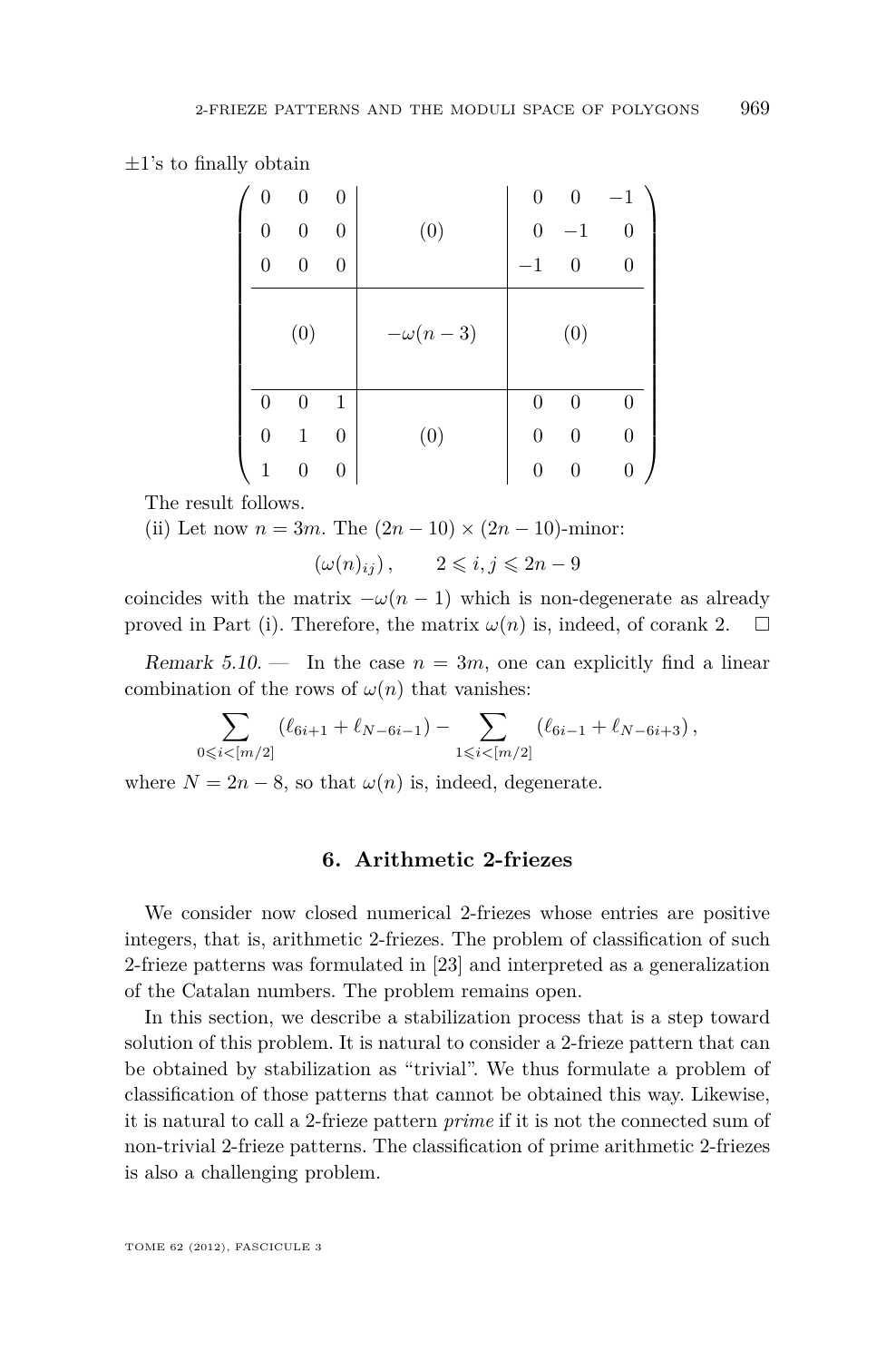<span id="page-34-0"></span>It was shown in [\[5\]](#page-50-0) that every (classical Coxeter-Conway) arithmetic frieze pattern contains 1 in the first non-trivial row and can be obtained by a simple procedure from a pattern of lower width. This provides a complete classification of Coxeter-Conway. Our stabilization is quite similar to the classical Coxeter-Conway stabilization. However, unlike the classical case, classification of 2-frieze patterns does not reduce to stabilization (cf. for instance Example [6.7\)](#page-40-0).

We start this section with the simplest examples.

### **6.1.** Arithmetic 2-friezes for  $n = 4.5$

The case  $n = 4$  is the first case where the notion of 2-frieze pattern makes sense. The unique 8-periodic pattern is the following one

(6.1) 
$$
\begin{array}{cccccccc}\n\cdot \cdot \cdot & 1 & 1 & 1 & 1 & 1 & 1 & 1 & 1 & \cdots \\
\cdot \cdot \cdot & 1 & 1 & 1 & 1 & 1 & 1 & 1 & 1 & \cdots\n\end{array}
$$

which is the most elementary 2-frieze pattern.

If  $n = 5$ , the answer is as follows.

PROPOSITION  $6.1$ . — The 2-frieze pattern

|       |  |  |  |  |  | $\cdots$ 1 1 1 1 1 1 1 1 1 1 $\cdots$ |
|-------|--|--|--|--|--|---------------------------------------|
| (6.2) |  |  |  |  |  | $\cdots$ 1 1 2 3 2 1 1 2 3 2 $\cdots$ |
|       |  |  |  |  |  | $\cdots$ 1 1 1 1 1 1 1 1 1 1 $\cdots$ |

is the unique arithmetic 2-frieze pattern of width 1.

Proof. — According to Proposition [2.3,](#page-8-0) Parts (ii), (iii), an integral 2 frieze pattern of width 1 is of the form

|  |  |  |  | $\cdots \quad 1 \quad 1 \quad 1 \quad 1 \quad 1 \quad 1 \quad 1 \quad \cdots$ |
|--|--|--|--|-------------------------------------------------------------------------------|
|  |  |  |  | $\cdots$ $b_0$ $a_0$ $b_1$ $a_1$ $b_2$ $b_0$ $a_0$ $\cdots$                   |
|  |  |  |  | $\cdots \quad 1 \quad 1 \quad 1 \quad 1 \quad 1 \quad 1 \quad 1 \quad \cdots$ |

Let us show that every number  $\{b_0, a_0, b_1, a_1, b_2\}$  is less than or equal to 3. One has from  $(5.2)$ :

The has from 
$$
(5.2)
$$
:

$$
b_1 = \frac{a_0 + 1}{b_0},
$$
  $b_2 = \frac{b_0 + 1}{a_0}.$ 

Therefore, there exist positive integers  $k, \ell$  such that  $b_0 + 1 = k a_0$  and  $a_0 + 1 = \ell b_0$ . Hence

(6.3) 
$$
a_0 = \frac{\ell+1}{k\ell-1}.
$$

ANNALES DE L'INSTITUT FOURIER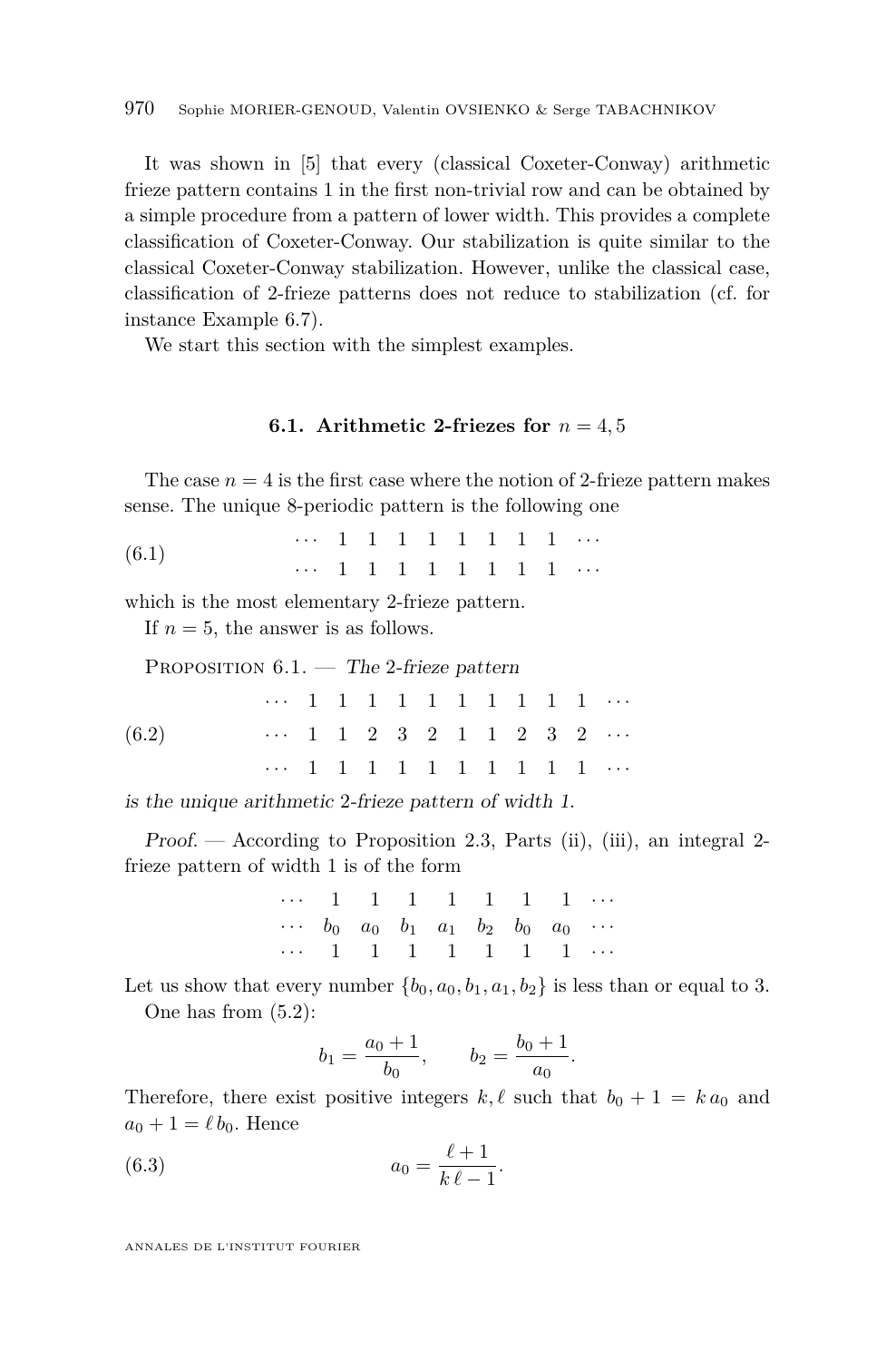<span id="page-35-0"></span>Assume  $a_0 > 3$ , then  $\ell (3k - 1) < 4$ . Since  $k, \ell$  are positive integers, the only possibility is  $k = \ell = 1$ . This contradicts [\(6.3\)](#page-34-0).

Once one knows that the entries do not exceed 3, the proof is completed by a brief exhaustive search.  $\hfill \square$ 

### **6.2.** Arithmetic 2-friezes for  $n = 6$

The classification in this case is as follows.

PROPOSITION  $6.2.$  — The following 5 patterns:

| (6.4) | 1              | $\mathbf{1}$   | $\mathbf{1}$   | $\mathbf{1}$     | $\mathbf{1}$     | $\mathbf 1$    | $\mathbf 1$    | $\mathbf 1$    | 1                | $\mathbf{1}$   | $\mathbf 1$    | $\mathbf 1$      |
|-------|----------------|----------------|----------------|------------------|------------------|----------------|----------------|----------------|------------------|----------------|----------------|------------------|
|       | $\overline{2}$ | $\overline{2}$ | $\overline{2}$ | $\overline{2}$   | $\overline{2}$   | $\overline{2}$ | $\overline{2}$ | $\overline{2}$ | $\overline{2}$   | $\overline{2}$ | $\overline{2}$ | $\sqrt{2}$       |
|       | $\overline{2}$ | $\overline{2}$ | $\overline{2}$ | $\overline{2}$   | $\sqrt{2}$       | $\overline{2}$ | $\overline{2}$ | $\overline{2}$ | $\boldsymbol{2}$ | $\overline{2}$ | $\overline{2}$ | $\sqrt{2}$       |
|       | $\mathbf{1}$   | $\mathbf{1}$   | $\mathbf{1}$   | $\mathbf{1}$     | $\mathbf{1}$     | $\mathbf{1}$   | $\mathbf{1}$   | $\mathbf{1}$   | $\mathbf{1}$     | $\mathbf{1}$   | $\mathbf{1}$   | $\mathbf{1}$     |
| (6.5) | $\mathbf{1}$   | 1              | $\mathbf{1}$   | $\mathbf{1}$     | $\mathbf 1$      | $\mathbf 1$    | $\mathbf 1$    | $\mathbf 1$    | $\mathbf 1$      | 1              | $\mathbf 1$    | $\mathbf 1$      |
|       | $\mathbf{1}$   | 3              | $\overline{5}$ | $\overline{2}$   | $\mathbf 1$      | 3              | $\overline{5}$ | $\overline{2}$ | $\mathbf 1$      | 3              | $\overline{5}$ | $\sqrt{2}$       |
|       | $\overline{5}$ | $\overline{2}$ | $\mathbf{1}$   | 3                | $\bf 5$          | $\sqrt{2}$     | $\mathbf{1}$   | $\overline{3}$ | $\bf 5$          | $\overline{2}$ | $\mathbf{1}$   | $\sqrt{3}$       |
|       | $\mathbf{1}$   | $\mathbf{1}$   | $\mathbf{1}$   | $\mathbf{1}$     | $\mathbf{1}$     | $\mathbf{1}$   | $\mathbf{1}$   | $\mathbf{1}$   | $\mathbf{1}$     | $\mathbf{1}$   | $\mathbf{1}$   | $\mathbf{1}$     |
| (6.6) | $\mathbf 1$    | 1              | $\mathbf{1}$   | $\mathbf{1}$     | $\mathbf{1}$     | 1              | $\mathbf{1}$   | $\mathbf 1$    | $\mathbf 1$      | $\mathbf{1}$   | $\mathbf{1}$   | $\mathbf 1$      |
|       | $\mathbf 1$    | 1              | $\overline{2}$ | $\overline{4}$   | $\overline{4}$   | $\overline{2}$ | $\mathbf 1$    | $\mathbf{1}$   | $\overline{2}$   | $\,4\,$        | $\overline{4}$ | $\sqrt{2}$       |
|       | 1              | $\mathbf{1}$   | $\overline{2}$ | $\overline{4}$   | $\overline{4}$   | $\overline{2}$ | $\mathbf{1}$   | $\mathbf{1}$   | $\boldsymbol{2}$ | $\,4\,$        | $\overline{4}$ | $\sqrt{2}$       |
|       | $\mathbf{1}$   | $\mathbf{1}$   | $\mathbf{1}$   | $\mathbf{1}$     | $\mathbf{1}$     | $\mathbf{1}$   | $\mathbf{1}$   | $\mathbf{1}$   | $\mathbf{1}$     | $\mathbf{1}$   | $\mathbf{1}$   | $\mathbf{1}$     |
| (6.7) | $\mathbf 1$    | 1              | $\mathbf{1}$   | $\mathbf{1}$     | $\,1$            | $\mathbf 1$    | $\mathbf 1$    | $\mathbf 1$    | $\mathbf 1$      | $\mathbf 1$    | $\,1$          | $\mathbf 1$      |
|       | $\mathbf{1}$   | $\mathbf 1$    | $\overline{3}$ | $\boldsymbol{6}$ | $\sqrt{3}$       | $\,1$          | $\mathbf{1}$   | $\overline{2}$ | $\boldsymbol{3}$ | $\sqrt{3}$     | $\,3$          | $\boldsymbol{2}$ |
|       | $\mathbf 1$    | $\overline{2}$ | 3              | 3                | $\sqrt{3}$       | $\overline{2}$ | $\mathbf{1}$   | $\mathbf{1}$   | $\boldsymbol{3}$ | $\,6$          | $\sqrt{3}$     | $\,1$            |
|       | $\mathbf{1}$   | $\mathbf{1}$   | $\mathbf{1}$   | $\mathbf{1}$     | $\,1$            | $\mathbf{1}$   | $\mathbf{1}$   | $\mathbf{1}$   | $\mathbf 1$      | $\mathbf{1}$   | $\mathbf{1}$   | $\mathbf 1$      |
| (6.8) | $\mathbf 1$    | 1              | $\mathbf{1}$   | $\mathbf{1}$     | $\,1$            | $\mathbf 1$    | $\mathbf 1$    | $\mathbf 1$    | $\mathbf 1$      | $\mathbf{1}$   | $\mathbf{1}$   | $\,1$            |
|       | 1              | $\mathbf 1$    | $\overline{4}$ | $\boldsymbol{6}$ | $\boldsymbol{2}$ | $\mathbf 1$    | $\overline{2}$ | 3              | $\overline{2}$   | $\overline{2}$ | $\overline{4}$ | $\sqrt{3}$       |
|       | $\overline{2}$ | 3              | $\overline{2}$ | $\overline{2}$   | $\overline{4}$   | $\sqrt{3}$     | $\,1$          | $\mathbf{1}$   | $\overline{4}$   | $\,6$          | $\,2$          | $\mathbf 1$      |
|       | $\mathbf{1}$   | $\mathbf 1$    | $\mathbf{1}$   | $\mathbf{1}$     | $\mathbf 1$      | $\mathbf{1}$   | $\mathbf 1$    | 1              | $\mathbf 1$      | $\mathbf{1}$   | $\mathbf 1$    | $\mathbf{1}$     |

is the complete (modulo dihedral symmetry) list of 12-periodic arithmetic 2-frieze patterns.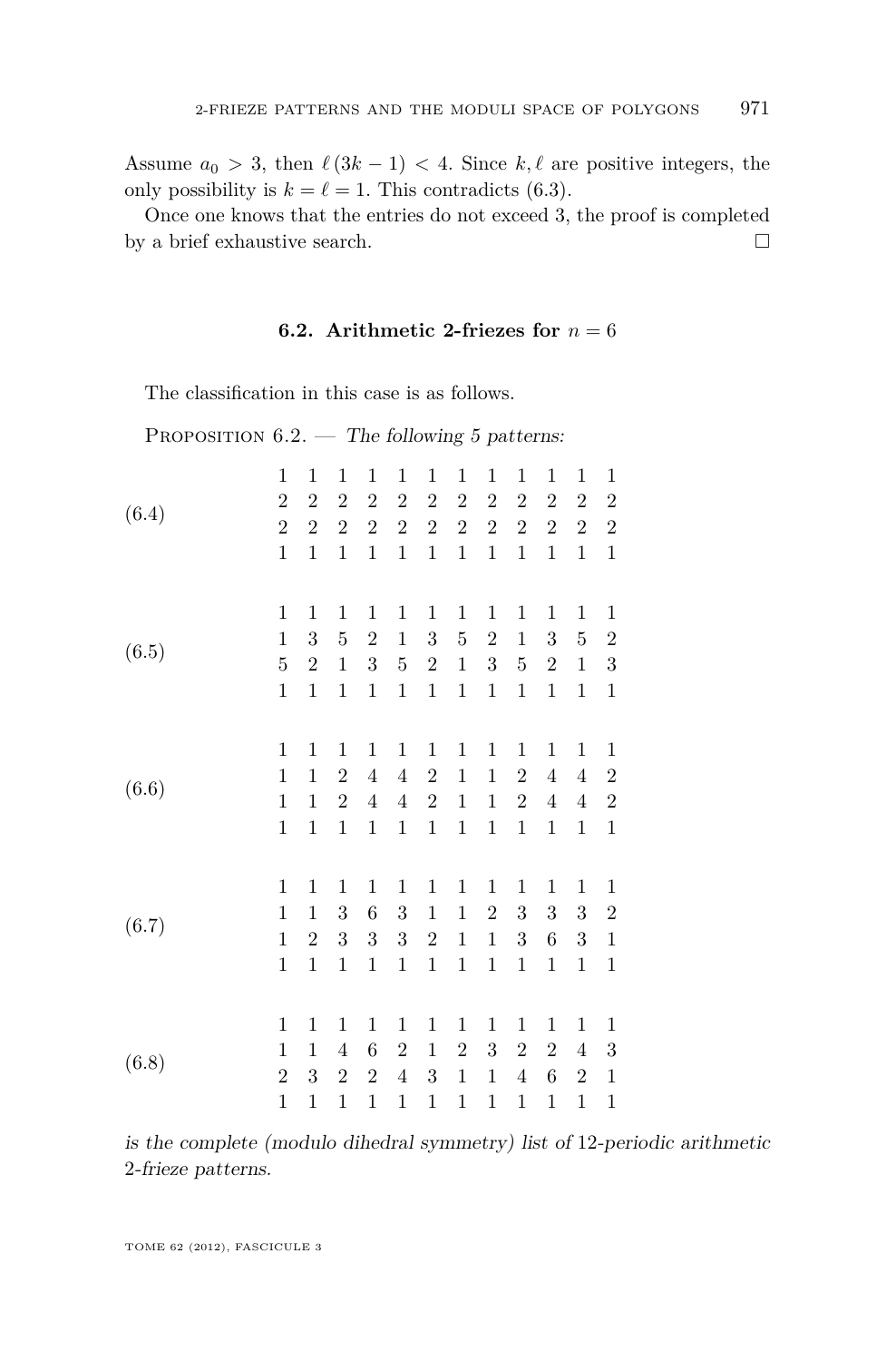Proof. — We sketch an elementary, albeit somewhat tedious, proof. Let *a* be the greatest common divisor of  $x_1, y_2$ , and *b* that of  $x_2, y_1$ . Then

$$
x_1 = a\bar{x}_1
$$
,  $y_2 = a\bar{y}_2$ ,  $x_2 = b\bar{x}_2$ ,  $y_1 = b\bar{y}_1$ 

where the pairs  $\bar{x}_1, \bar{y}_2$  and  $\bar{x}_2, \bar{y}_1$  are coprime. Set:  $p = x_1 + y_2, q = x_2 + y_1$ .

Consider Example [5.3.](#page-26-0) From the third column we see that  $q = kx_1 = \ell y_2$ for some  $k, \ell \in \mathbb{Z}_+$ . Hence  $k = A\bar{y}_2, \ell = A\bar{x}_1$  for  $A \in \mathbb{Z}_+$ , and  $q = A a\bar{x}_1 \bar{y}_2$ . Likewise,  $p = Bb\bar{x}_2\bar{y}_1$ . Thus

$$
a(\bar{x}_1 + \bar{y}_2) = Bb \bar{x}_2 \bar{y}_1,
$$
  $b(\bar{x}_2 + \bar{y}_1) = Aa \bar{x}_1 \bar{y}_2.$ 

Multiply these two equations, cancel *ab*, and rewrite in an equivalent form:

(6.9) 
$$
AB = \left(\frac{1}{\bar{x}_2} + \frac{1}{\bar{y}_1}\right) \left(\frac{1}{\bar{x}_1} + \frac{1}{\bar{y}_2}\right).
$$

This Diophantine equation has just a few solutions, and this leads to the desired classification.

Before we list the solutions of (6.9), let us remark that the 4th and 5th columns of the 2-frieze in Example [5.3](#page-26-0) consist of the following integers:

$$
\frac{AB\bar{x}_2}{a}, \quad \frac{AB\bar{y}_1}{a}, \quad \frac{AB\bar{x}_1}{b}, \quad \frac{AB\bar{y}_2}{b}.
$$

Therefore, once  $A, B, \bar{x}_1, \bar{x}_2, \bar{y}_1, \bar{y}_2$  are found, one can determine the denominators, *a* and *b*, by inspection.

Now we analyze equation (6.9). First of all, at least one denominator must be equal to 1. If not, then the value of each parenthesis does not exceed  $1/2 + 1/3 = 5/6$ , and their product is less than 1. If 1 is present in the denominator in both parentheses then we have a Diophantine equation

$$
\left(1+\frac{1}{x}\right)\left(1+\frac{1}{y}\right) = AB \in \mathbb{Z}_+
$$

that, up to permutations, has the solutions  $(1,1), (2,1)$  and  $(2,3)$ . The respective values of *AB* are 4, 3 and 2. These solutions correspond to the 2-friezes [\(6.4\)](#page-35-0) and [\(6.6\)](#page-35-0), [\(6.7\)](#page-35-0), and [\(6.8\)](#page-35-0), respectively.

If 1 is present in the denominator in only one parenthesis then we have a Diophantine equation

$$
\left(1+\frac{1}{x}\right)\left(\frac{1}{z}+\frac{1}{y}\right) = AB \in \mathbb{Z}_+
$$

where the second parenthesis does not exceed 5/6. It follows that  $x \in$  $\{1, 2, 3, 4, 5\}$ . A case by case consideration yields one more solution:  $x = 5$ and  $\{y, z\} = \{2, 3\}$ . The respective value of AB is 1, and this corresponds to the 2-frieze  $(6.5)$ .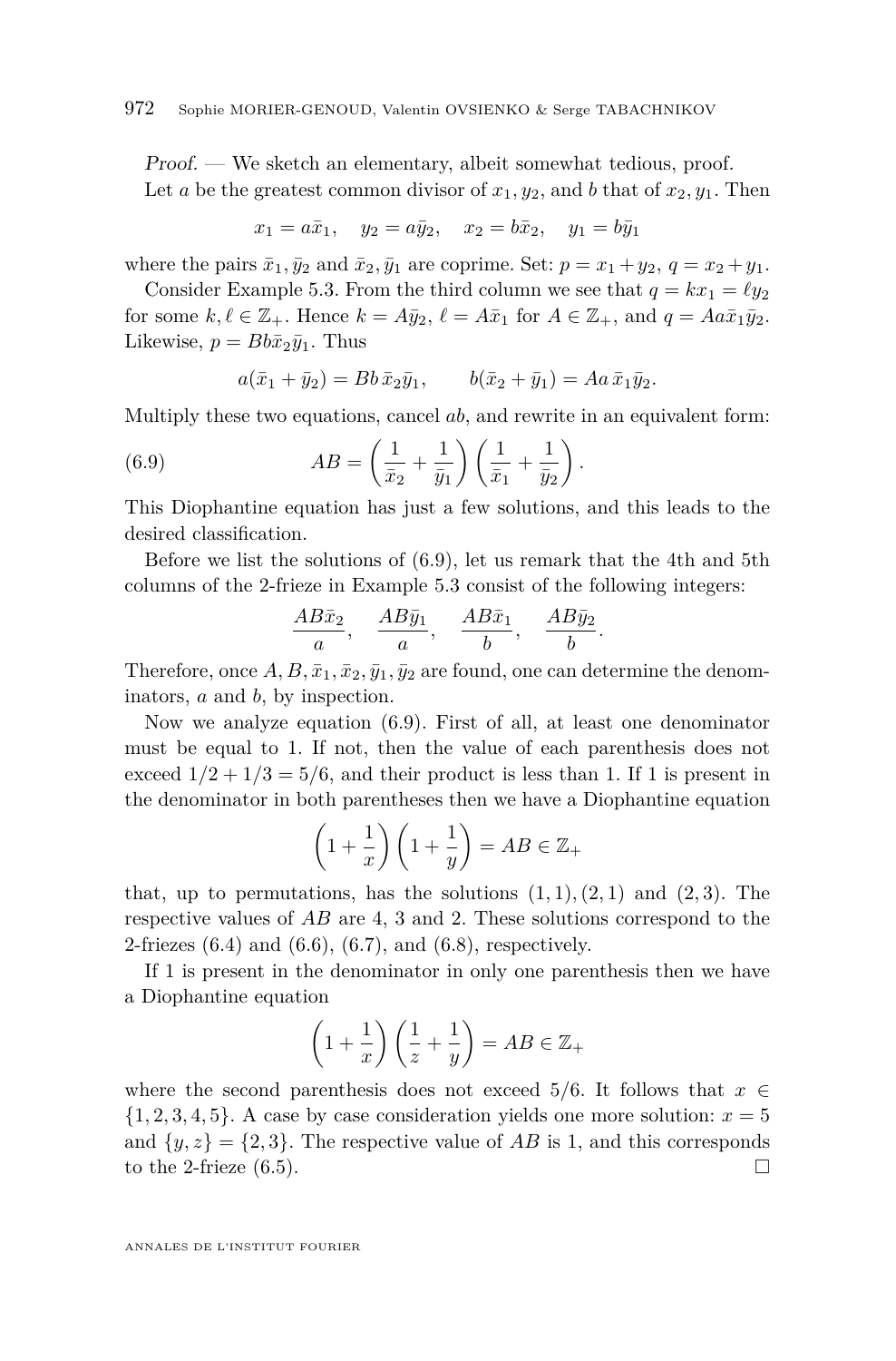<span id="page-37-0"></span>Remark  $6.3.$  — Note that we have listed 2-friezes only up to dihedral symmetry. To be consistent with the case of the Coxeter-Conway friezes, where the count is given by the Catalan numbers, one should count the cases separately, that is, not to factorize by the dihedral group or its subgroups. Then the number of 2-friezes for  $n = 4, 5, 6, 7$  is as follows: 1, 5, 51, 868. These numbers appeared in [\[23\]](#page-51-0). We have independently verified this using an applet created by R. Schwartz for this purpose. The 2-frieze pattern of Proposition [6.1](#page-34-0) gives 5 different patterns. The patterns of Proposition [6.2](#page-35-0) contribute 1,8,6,12 and 24 different patterns, respectively. We do not have a proof that 868 is the correct answer, nor can we prove that the number of arithmetic 2-friezes is finite for each *n*. We hope to return to this fascinating combinatorial problem in the near future. Curiously, the only appearance of the sequence 1*,* 5*,* 51*,* 868 in Sloane's Online Encyclopedia [\[29\]](#page-51-0) is in connection with Propp's paper [\[23\]](#page-51-0).

### **6.3. One-point stabilization procedure**

Below we describe a procedure that allows one to obtain 2-frieze patterns of width  $m+1$  from 2-frieze patterns of width m. More precisely, we consider 2*n*-periodic 2-frieze patterns whose first non-trivial row contains two consecutive entries equal to 1. Such a pattern can be obtained from a  $2(n-1)$ -periodic pattern and, in this sense, may be considered "trivial".

PROPOSITION  $6.4.$  - Let

$$
\ldots b_1, a_1, b_2, a_2, b_3, a_3 \ldots
$$

be the first non-trivial row that generates a 2*n*-periodic arithmetic 2-frieze as in [\(2.2\)](#page-8-0). Then the frieze with the first non-trivial row (6.10)  $\ldots$ *b<sub>n</sub>*, *a*<sub>n</sub>, *b*<sub>1</sub>+1, *a*<sub>1</sub>+*b*<sub>2</sub>+1, *b*<sub>2</sub>+1, 1, 1, *a*<sub>2</sub>+1, *b*<sub>3</sub>+*a*<sub>2</sub>+1, *a*<sub>3</sub>+1, *b*<sub>4</sub>, *a*<sub>4</sub> ...

is a  $2(n + 1)$ -periodic arithmetic 2-frieze.

In other words, we cut the line between  $b_2$  and  $a_2$ , add 1, 1 and change the three left neighbours:

$$
(b_1, a_1, b_2) \rightarrow (b_1 + 1, a_1 + b_2 + 1, b_2 + 1)
$$

and similarly with the three right neighbours. The other entries remain unchanged.

TOME 62 (2012), FASCICULE 3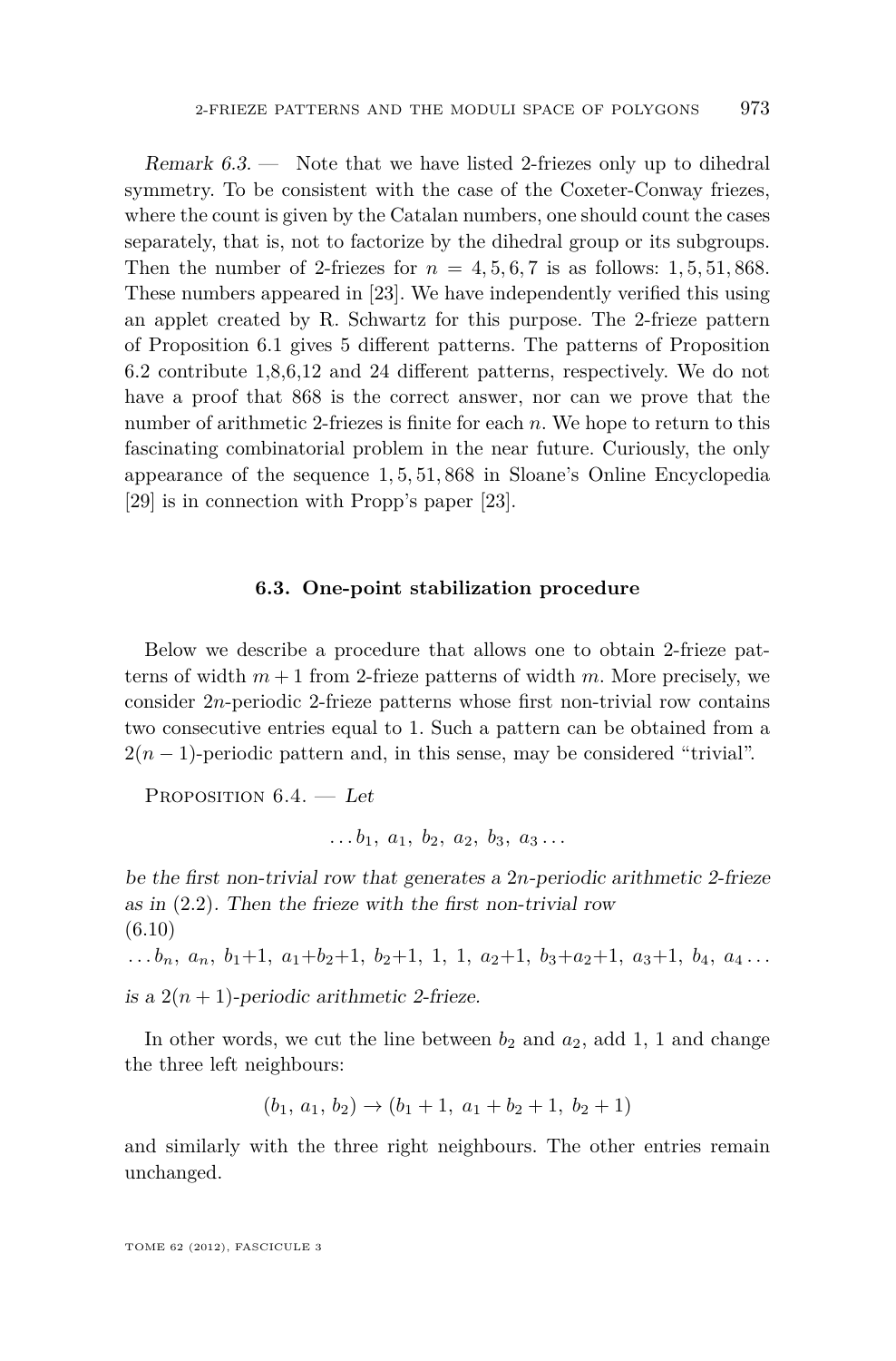Proof. — Let  $(V_i)$  be a solution to the difference equations  $(1.1)$  associated to the initial frieze. We assume that  $V_i \in \mathbb{R}^3$ . We wish to add an extra point  $W \in \mathbb{R}^3$  so that the points

$$
\begin{aligned}\n\widetilde{V}_i &= V_i, \quad i \leq n, \\
\widetilde{V}_{n+1} &= W, \end{aligned}
$$

give a solution to the difference equation

$$
\widetilde{V}_i = \widetilde{a}_i \,\widetilde{V}_{i-1} - \widetilde{b}_i \,\widetilde{V}_{i-2} + \widetilde{V}_{i-3}.
$$

Geometrically speaking, we replace the *n*-gon  $\{V_1, \ldots, V_n\}$  by the  $(n + 1)$ gon  $\{V_1, \ldots, V_n, W\}$ .

It is easy to check that the choice of *W* is unique:

(6.11) 
$$
W = (b_2 + a_1 + 1) V_n - (b_1 + 1) V_{n-1} + V_{n-2}.
$$

The coefficients of the resulting equation are as follows

<sup>e</sup>*bn*+1 <sup>e</sup>*an*+1 <sup>e</sup>*b*<sup>1</sup> <sup>e</sup>*a*<sup>1</sup> <sup>e</sup>*b*<sup>2</sup> <sup>e</sup>*a*<sup>2</sup> <sup>e</sup>*b*<sup>3</sup> <sup>e</sup>*a*<sup>3</sup> q q q q q q q q *b*<sup>1</sup> + 1 *a*<sup>1</sup> + *b*<sup>2</sup> + 1 *b*<sup>2</sup> + 1 1 1 *a*<sup>2</sup> + 1 *b*<sup>3</sup> + *a*<sup>2</sup> + 1 *a*<sup>3</sup> + 1

while  $\tilde{b}_i = b_i$  and  $\tilde{a}_i = a_i$  for  $4 \leq i \leq n$ . This corresponds to [\(6.10\)](#page-37-0).

The frieze  $F(\tilde{a}_i, b_i)$  generated by [\(6.10\)](#page-37-0) is again integral. Indeed, the entries of this frieze are polynomials in  $\tilde{a}_i, b_i$ , see formula [\(3.1\)](#page-14-0). It remains to prove positivity of the friene  $F(\tilde{\lambda})$ to prove positivity of the frieze  $F(\widetilde{a}_i, b_i)$ .<br>
In the frieze  $F(\widetilde{a}_i, \widetilde{b}_i)$  are chosen true of

In the frieze  $F(\tilde{a}_i, b_i)$ , we choose two consecutive diagonals  $\Delta_1$  and  $\Delta_{\frac{3}{2}}$ . Their entries are  $\tilde{v}_{i,1}$  and  $\tilde{v}_{i+\frac{1}{2},\frac{3}{2}}$ , respectively, where  $1 \leq i \leq n-3$ . According to formula (4.1) and has cording to formula [\(4.1\)](#page-17-0), one has:

$$
\widetilde{v}_{i,1} = |V_n, V_{n-1}, V_i|, \qquad \widetilde{v}_{i+\frac{1}{2},\frac{3}{2}} = |V_i, V_{i+1}, V_n|.
$$

Therefore, these entries do not depend on  $\widetilde{V}_{n+1} = W$  and, furthermore, all these entries belong to the initial frieze  $F(a_i, b_i)$ . Hence,  $\tilde{v}_{i,1}$  and  $\tilde{v}_{i+\frac{1}{2},\frac{3}{2}}$ are positive integers.

Finally, according to the rule of 2-friezes, the diagonals  $\Delta_1$  and  $\Delta_{\frac{3}{2}}$  determine the rest and, moreover, all the entries are positive, see Theorem [2.9.](#page-11-0)  $\Box$ 

Remark  $6.5.$  — It is clear that in the above stabilization process, one can cut the first non-trivial line of  $F(a_i, b_i)$  at an arbitrary place (and not only between  $b_2$  and  $a_2$ ).

ANNALES DE L'INSTITUT FOURIER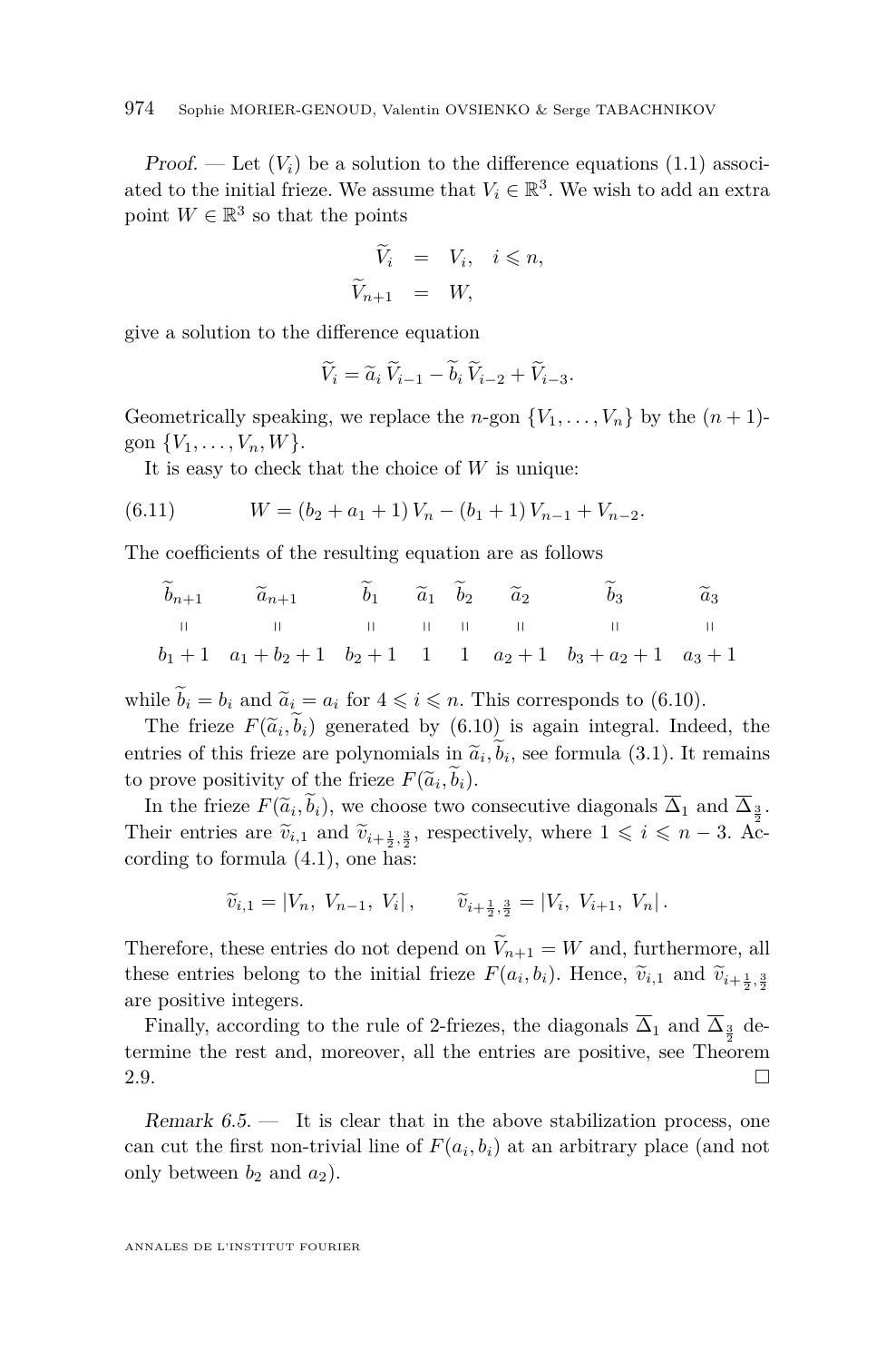Let us describe the geometry of one-point stabilization. The new point,  $W$ , is inserted between  $V_n$  and  $V_1$ . One has the relation

$$
V_2 = a_2 V_1 - b_2 V_n + V_{n-1};
$$

it follows that

$$
a_2V_1 - V_2 = b_2V_n - V_{n-1} =: U.
$$

One can easily check that

(6.12) 
$$
W = U + V_n + V_1.
$$

It follows from the definition of *U* that

$$
det(V_{n-1}, V_n, U) = det(V_1, V_2, U) = 0, det(V_{n-2}, V_{n-1}, U)
$$
  
=  $b_2 > 0$ , det $(V_2, V_3, U) = a_2 > 0$ .

Hence the vector *U* belongs to the intersection of the two planes spanned by the pairs of vectors  $(V_{n-1}, V_n)$  and  $(V_1, V_2)$ . Furthermore, *U* is on the positive side of the two planes spanned by the pairs of vectors  $(V_{n-2}, V_{n-1})$ and  $(V_2, V_3)$ . Using the same central projection as in the proof of Lemma [4.3,](#page-21-0) we conclude that the  $n-1$ -gon  $\dots V_{n-2}, V_{n-1}, U, V_2, V_3, \dots$  in the horizontal plane is convex, see Figure 6.1. This implies the inequalities  $\det(V_{i-1}, V_i, U) > 0$  for  $i \neq n, 1, 2$ . In view of (6.12) and the convexity of the polygon  $(V_j)$ , these inequalities imply that  $\det(V_{i-1}, V_i, W) > 0$ .



Figure 6.1. Position of point *U*

The following statement is a reformulation of Proposition [6.4.](#page-37-0)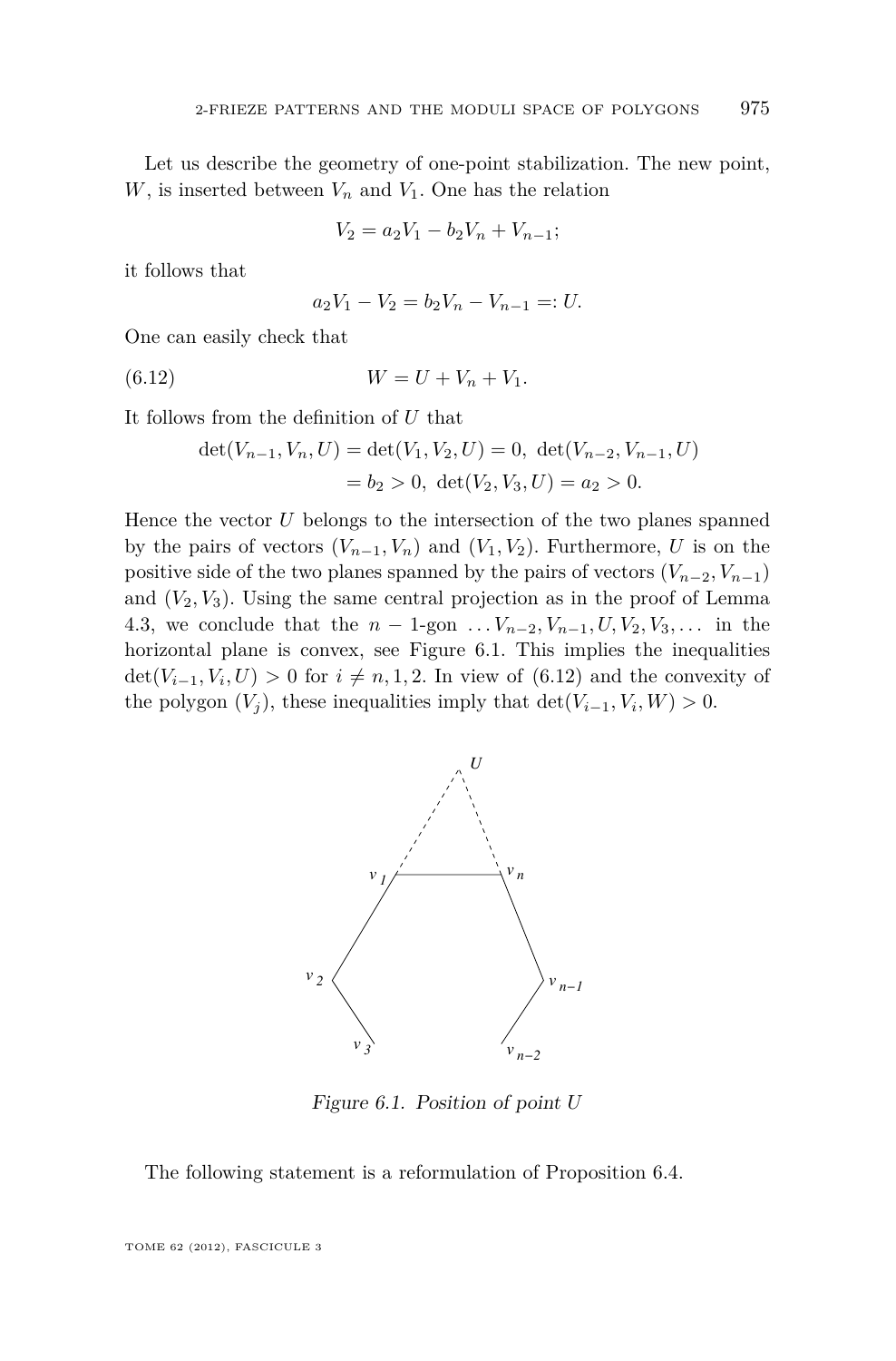<span id="page-40-0"></span>COROLLARY 6.6. — An arithmetic 2-frieze pattern of width  $m \geq 1$  can be obtained via one-point stabilization from a pattern of width *m* − 1 if and only if the second row  $(b_i, a_i)$  contains two consecutive ones.

Example 6.7.  $\qquad$  (a) The only 10-periodic 2-frieze pattern [\(6.2\)](#page-34-0) is obtained by stabilization from the most elementary pattern [\(6.1\)](#page-34-0). In this sense, there are no non-trivial 10-periodic integral patterns.

(b) All the patterns of width 2, see Section [6.2,](#page-35-0) except the first and the second, are obtained by stabilization from [\(6.2\)](#page-34-0). One therefore is left with two non-trivial 12-periodic integral patterns, namely [\(6.4\)](#page-35-0) and [\(6.5\)](#page-35-0).

### **6.4. Connected sum**

We are ready to analyze the general connected summation and to prove Theorem [2.11.](#page-13-0) Let us start with an example.

Example  $6.8.$  — Consider the connected sum of the pentagon  $(6.2)$  with the hexagon  $(6.4)$ . Cut the first row of  $(6.2)$  as follows: 112 | 3211232, insert six 2's, and change the two triples of neighbors of the block of 2's as required to obtain a 16-periodic arithmetic 2-frieze pattern corresponding to an octagon:

|  |  |  |  | 1 1 1 1 1 1 1 1 1 1 1 1 1 1 1 1    |  |  |  |  |
|--|--|--|--|------------------------------------|--|--|--|--|
|  |  |  |  | 3 7 4 2 2 2 2 2 2 5 10 3 1 2 3 2   |  |  |  |  |
|  |  |  |  | 11 5 10 6 2 2 2 2 8 15 5 7 5 1 1 7 |  |  |  |  |
|  |  |  |  | 8 15 5 7 5 1 1 7 11 5 10 6 2 2 2 2 |  |  |  |  |
|  |  |  |  | 2 5 10 3 1 2 3 2 3 7 4 2 2 2 2 2   |  |  |  |  |
|  |  |  |  | 1 1 1 1 1 1 1 1 1 1 1 1 1 1 1 1    |  |  |  |  |

We now turn to the proof of Theorem [2.11.](#page-13-0) Let us start with the remark that the roles played by the patterns  $F(a_i, b_i)$  and  $F(a'_i, b'_i)$  in the definition of connected sum are the same: interchanging the two results in the same pattern.

First, we prove that the connected sum of two closed 2-frieze patterns is also closed. Let  $(V_i)$  be an *n*-gon corresponding to the difference equation  $(1.1)$ , and let  $(U_i)$  be a *k*-gon corresponding to a similar equation with coefficients  $a'_{j}$ ,  $b'_{j}$ . Consider a new difference equation with coefficients

$$
B_1 = b'_1 + b_1, \quad A_1 = a'_1 + a_1 + b'_1 b_2, \quad B_2 = b'_2 + b_2, \quad A_2 = a'_2, B_3 = b'_3, \quad A_3 = a'_3, \quad \dots, \quad B_{k-1} = b'_{k-1}, \quad A_{k-1} = a'_{k-1} + a_2, B_k = b'_k + b_3 + a'_k a_2, \quad A_k = a'_k + a_3.
$$

ANNALES DE L'INSTITUT FOURIER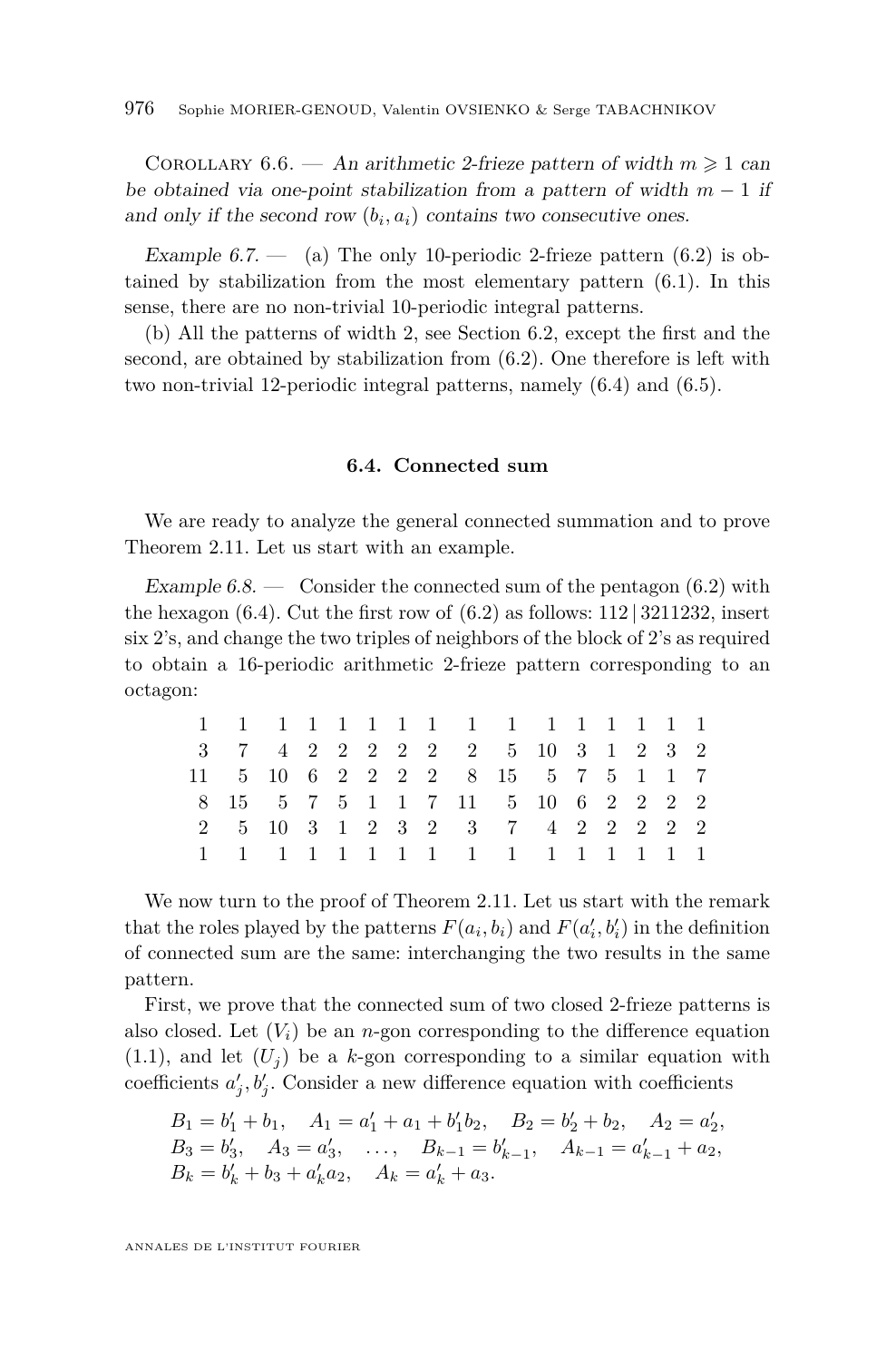<span id="page-41-0"></span>A solution to this equation is a sequence of points  $W_m$  in  $\mathbb{R}^3$ ; we may choose  $W_{-2}, W_{-1}, W_0$  to be the standard basis. The polygon  $(W_m)$  is twisted: one has  $W_{m+k} = M(W_m)$  for all m. The linear transformation M is the monodromy of *Wm*.

Assume that the vectors  $V_{n-2}$ ,  $V_{n-1}$ ,  $V_n$  also constitute the standard basis (this can be always achieved by applying a transformation from SL3).

LEMMA 6.9. — The transformation *M* takes  $V_{n-2}$ ,  $V_{n-1}$ ,  $V_n$  to  $V_1$ ,  $V_2$ ,  $V_3$ .

Proof. — Let us start with some generalities about difference equations and their monodromies (see [\[21\]](#page-51-0) for a detailed discussion). Consider the difference equation  $(1.1)$ . Let us construct its solution  $V_i$  choosing the initial condition  $V_{-2}$ ,  $V_{-1}$ ,  $V_0$  to be the standard basis in  $\mathbb{R}^3$ . This is done by building a  $3 \times \infty$  matrix in which each next column is a linear combination of the three previous ones, as prescribed by  $(1.1)$ : (6.13)

$$
\left(\begin{array}{ccccccccc}\n1 & 0 & 0 & 1 & a_2 & a_2a_3-b_3 & \cdots \\
0 & 1 & 0 & -b_1 & -b_1a_2+1 & -b_1a_2a_3+a_3+b_1b_3 & \cdots \\
0 & 0 & 1 & a_1 & a_1a_2-b_2 & a_1a_2a_3-b_3a_1-a_3b_2+1 & \cdots\n\end{array}\right).
$$

Three consecutive columns in the matrix (6.13) are also given by the product  $N_1N_2...N_r$  of  $3\times 3$  matrices of the form

(6.14) 
$$
N_j = \begin{pmatrix} 0 & 0 & 1 \\ 1 & 0 & -b_j \\ 0 & 1 & a_j \end{pmatrix}.
$$

With this preparation, we can compute the monodromy *M* of the twisted polygon  $(W_m)$ . Thus M is given as a product of matrices as in  $(6.14)$  where all matrices, except the first two and the last two, are the same as for the polygon  $(U_i)$ . The product of the first two is:  $(6.15)$ 

$$
\begin{pmatrix}\n0 & 0 & 1 \\
1 & 0 & -B_1 \\
0 & 1 & A_1\n\end{pmatrix}\n\begin{pmatrix}\n0 & 0 & 1 \\
1 & 0 & -B_2 \\
0 & 1 & A_2\n\end{pmatrix}
$$
\n
$$
= \begin{pmatrix}\n0 & 1 & a'_2 \\
0 & -b_1 - b'_1 & -b_1a'_2 + 1 - b'_1a'_2 \\
1 & a_1 + b_2b'_1 + a'_1 & a_1a'_2 - b_2 + b'_1a'_2b_2 + a'_1a'_2 - b'_2\n\end{pmatrix},
$$

TOME 62 (2012), FASCICULE 3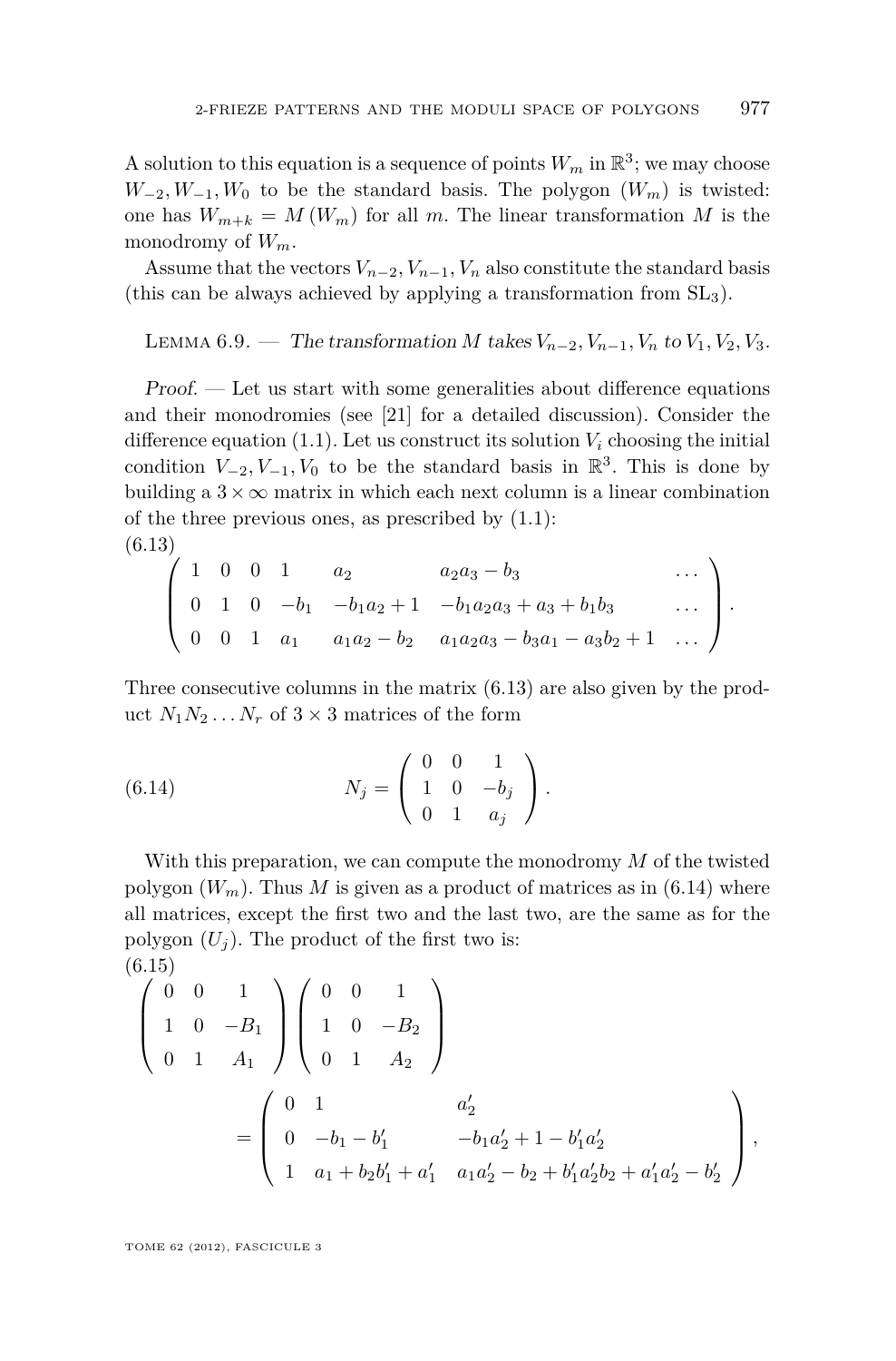and the product of the last two is: (6.16)

$$
\begin{pmatrix}\n0 & 0 & 1 \\
1 & 0 & -B_{k-1} \\
0 & 1 & A_{k-1}\n\end{pmatrix}\n\begin{pmatrix}\n0 & 0 & 1 \\
1 & 0 & -B_k \\
0 & 1 & A_k\n\end{pmatrix}
$$
\n
$$
= \begin{pmatrix}\n0 & 1 & a'_k + a_3 \\
0 & -b'_{k-1} & 1 - b'_{k-1}a'_k - b'_{k-1}a_3 \\
1 & a'_{k-1} + a_2 & a'_k a'_{k-1} + a'_{k-1}a_3 + a_2a_3 - b'_k - b_3\n\end{pmatrix}.
$$

Next, we observe that the matrices [\(6.15\)](#page-41-0) and (6.16) decompose as

$$
\left(\begin{array}{ccc} 1 & 0 & 0 \\ -b_1 & 1 & 0 \\ a_1 & -b_2 & 1 \end{array}\right) \left(\begin{array}{ccc} 0 & 1 & a'_2 \\ 0 & -b'_1 & 1 - b'_1 a'_2 \\ 1 & a'_1 & a'_1 a'_2 - b'_2 \end{array}\right)
$$

and

$$
\left(\begin{array}{ccc} 0 & 1 & a'_k \\[0.4em] 0 & -b'_{k-1} & 1-b'_{k-1}a'_k \\[0.4em] 1 & a'_{k-1} & a'_{k-1}a'_k-b'_k \end{array}\right) \left(\begin{array}{ccc} 1 & a_2 & a_2a_3-b_3 \\[0.4em] 0 & 1 & a_3 \\[0.4em] 0 & 0 & 1 \end{array}\right)
$$

respectively. Thus  $M$  is the product of  $k+2$  matrices, and the product of the "inner" *k* of them is the monodromy of the closed *k*-gon  $(U_i)$ , that is, the identity matrix. What remains is the product of the first and the last matrices:

$$
\begin{pmatrix}\n1 & 0 & 0 \\
-b_1 & 1 & 0 \\
a_1 & -b_2 & 1\n\end{pmatrix}\n\begin{pmatrix}\n1 & a_2 & a_2a_3 - b_3 \\
0 & 1 & a_3 \\
0 & 0 & 1\n\end{pmatrix}
$$
\n
$$
=\n\begin{pmatrix}\n1 & a_2 & a_2a_3 - b_3 \\
-b_1 & -b_1a_2 + 1 & -b_1a_2a_3 + a_3 + b_1b_3 \\
a_1 & a_1a_2 - b_2 & a_1a_2a_3 - b_3a_1 - a_3b_2 + 1\n\end{pmatrix}.
$$

The last matrix is the fourth 3 by 3 minor in [\(6.13\)](#page-41-0), that is, it takes *V*−2*, V*−1*, V*<sub>0</sub> to *V*<sub>1</sub>*, V*<sub>2</sub>*, V*<sub>3</sub>*,* as claimed. □

Due to Lemma [6.9,](#page-41-0) the connected summation under consideration is the following procedure: arrange, by applying a volume preserving linear transformation, that the vertices  $W_{-2}$ ,  $W_{-1}$ ,  $W_0$  of the twisted polygon  $(W_m)$ coincide with  $V_{n-2}, V_{n-1}, V_n$ , and insert  $k-3$  vertices  $W_1, W_2, \ldots, W_{k-3}$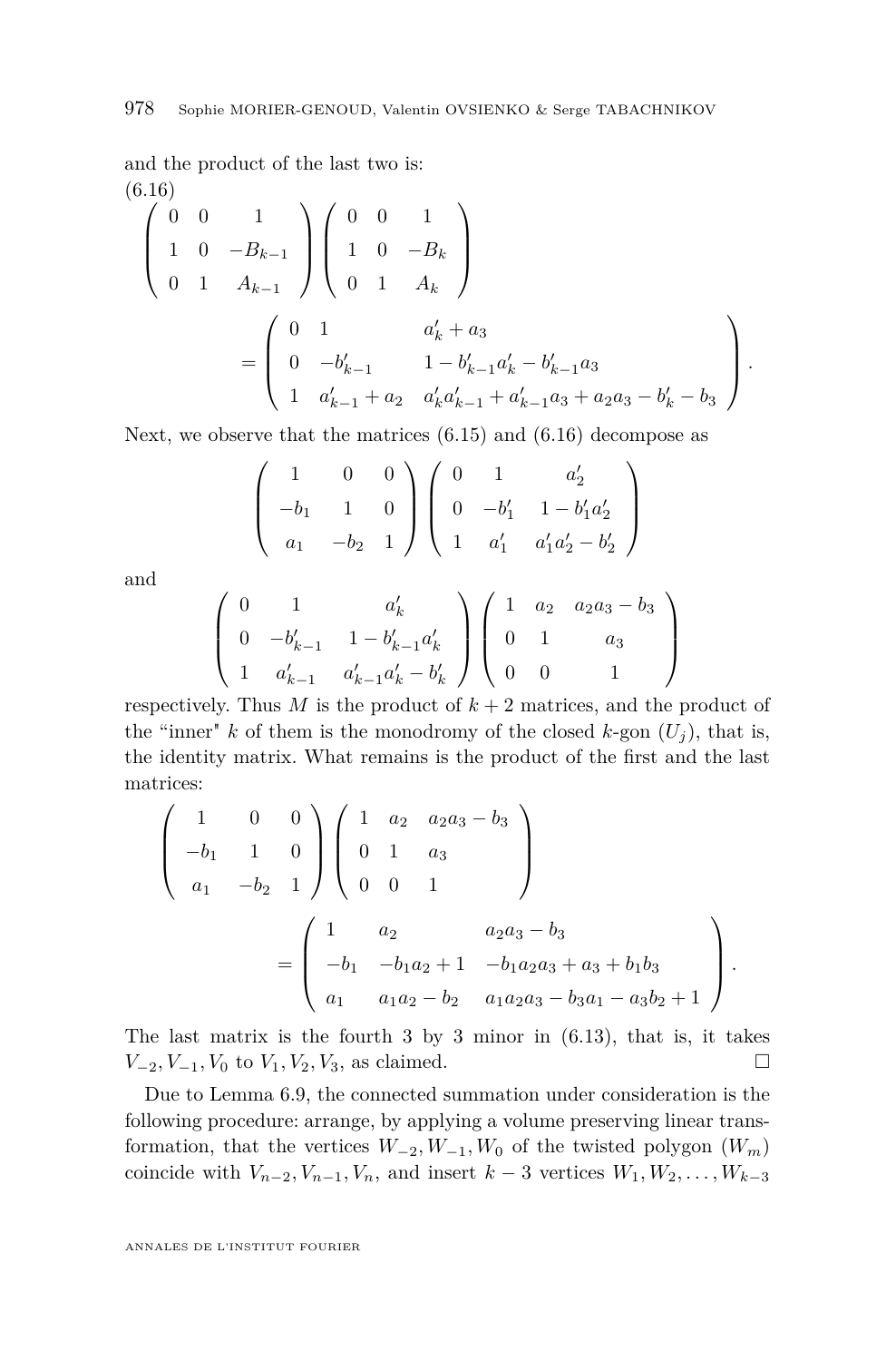between  $V_n$  and  $V_1$ . By Lemma [6.9,](#page-41-0) the vertices  $W_{k-2}$ ,  $W_{k-1}$ ,  $W_k$  will coincide with  $V_1, V_2, V_3$ . Thus a segment of length  $k+3$  of the twisted polygon  $(W_m)$  is pasted onto the polygon  $(V_i)$  over coinciding triples of vertices on both ends. We have constructed a closed  $(n + k - 3)$ -gon

 ${W_1, W_2, \ldots, W_{k-3}, V_1, V_2, \ldots, V_n}$ 

satisfying the difference equation with coefficients as described in Theorem [2.11.](#page-13-0)

Now we need to show that the connected sum of two arithmetic 2-frieze patterns is arithmetic as well. The argument is similar to the proof of Proposition [6.4.](#page-37-0) The entries of the new pattern are polynomials in the entries of the first row, hence, integers. It remains to show that they are positive. For that purpose, we show there is a positive double zig-zag and refer to the positivity of Theorem [2.9.](#page-11-0)

Consider the  $(n + k - 3)$ -gon corresponding to the connected sum, and assume that its vertices labeled 1 through *n* are the vertices of the *n*-gon  $V_1, \ldots, V_n$ . Let  $V_{n+1}, \ldots, V_{n+k-3}$  be the remaining vertices. Consider the consecutive diagonals  $\Delta_{n+2}$  and  $\Delta_{n+\frac{5}{2}}$ . According to formula [\(4.1\)](#page-17-0), the entries of these two diagonals are  $|V_i, V_{n-1}, V_n|$  and  $|V_i, V_{i+1}, V_n|$ , respectively. For  $i = 1, 2, \ldots, n-3$ , these determinants are positive because the points involved are vertices of a convex *n*-gon  $(V_i)$ .

We claim that  $|V_i, V_{n-1}, V_n|$  and  $|V_i, V_{i+1}, V_n|$  are also positive for  $i =$  $n+2, n+3, \ldots, n+k-3$ . Indeed, reversing the roles of the *n*-gon and *k*-gon in the construction of connected sum, we may assume that the *k* consecutive points  $V_{n-1}, V_n, \ldots, V_{n+k-3}, V_1$  are the vertices of a convex  $k$ -gon  $(U_i)$ . This yields the desired positivity.

Theorem [2.11](#page-13-0) is proved.

Remark 6.10. — The procedure of connected sum can be understood directly from the friezes as a vertical gluing of two friezes. More precisely, the connected sum consists in choosing two consecutive columns in each frieze and connecting them on the pair 1 1. The connected two columns give two consecutive columns in the new frieze. For instance in Example [6.8,](#page-40-0) the new frieze is obtained by connecting the columns

| 1              |   |     | 1 |   |
|----------------|---|-----|---|---|
| $\overline{2}$ | 2 |     |   |   |
|                |   | and | 2 | 3 |
| $\overline{2}$ | 2 |     |   |   |
|                |   |     | 1 |   |
| 1              |   |     |   |   |
|                |   |     |   |   |

of the friezes [\(6.4\)](#page-35-0) and [\(6.2\)](#page-34-0) respectively, one of the top of the other.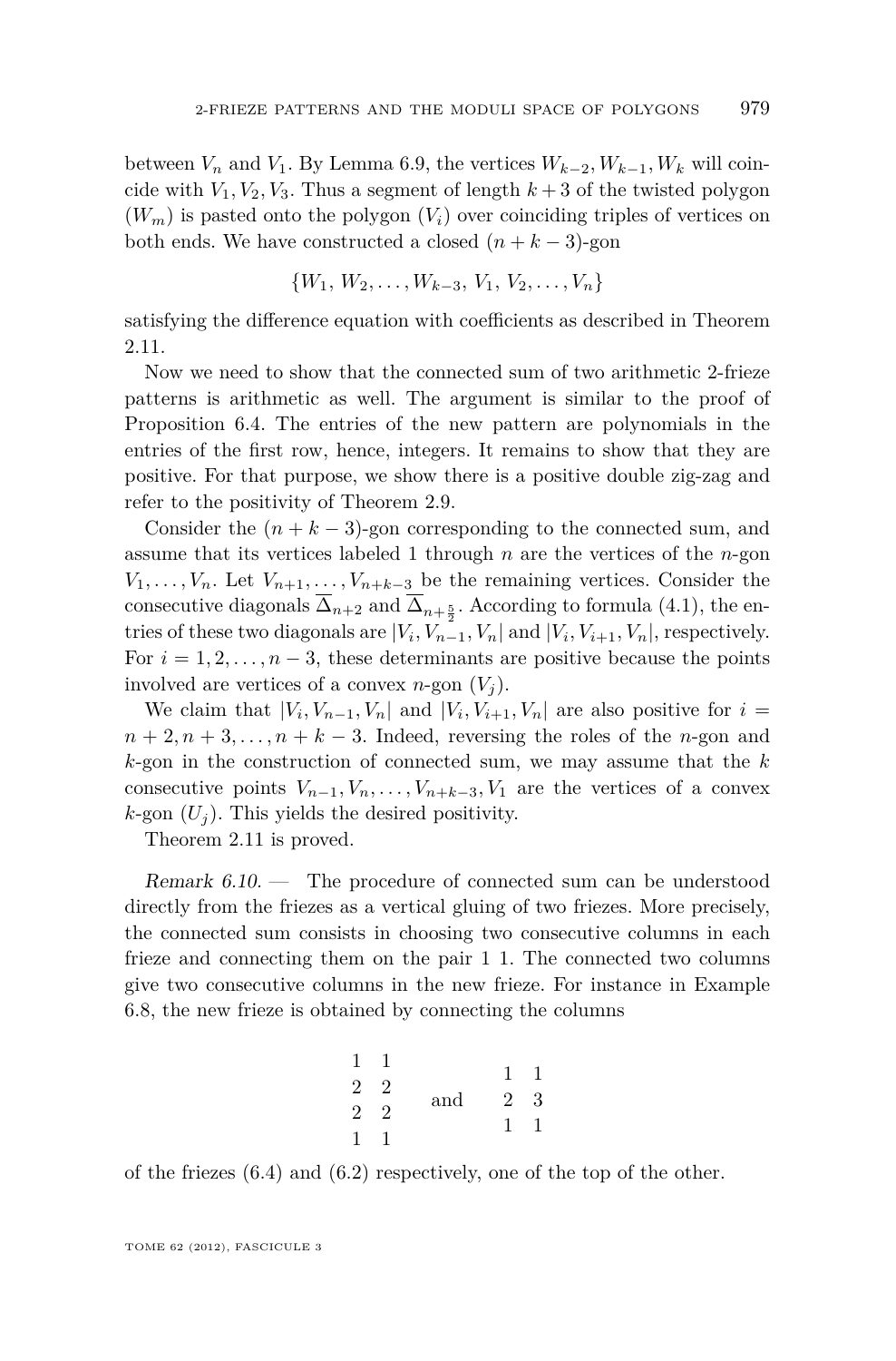This procedure do not allow to obtain all the arithmetic friezes of a given width. However, there exists a more general procedure, for which the gluing is not necessarily on a pair of ones, that allows to construct more friezes. This procedure will be described in a separate work.

### **6.5. Examples of infinite arithmetic 2-frieze patterns**

In this section, we give examples of infinite arithmetic 2-frieze patterns bounded above by a row of 1's and on the left by a double zig-zag of 1's.

Example  $6.11.$  — In the following 2-frieze dots mean that the entries in the row stabilize.

|  |  |  |                        | 1 1 1 1 1 1 1 1 1 1 1                              |  |  |
|--|--|--|------------------------|----------------------------------------------------|--|--|
|  |  |  | $1 \t1 \t2 \t3 \t3 \t$ |                                                    |  |  |
|  |  |  | $1 \t1 \t3 \t6 \t6 \t$ |                                                    |  |  |
|  |  |  |                        | $1 \quad 1 \quad 4 \quad 10 \quad 10 \quad \ldots$ |  |  |
|  |  |  |                        | $1 \quad 1 \quad 5 \quad 15 \quad 15 \quad \ldots$ |  |  |
|  |  |  |                        | 1 1 6 21 21                                        |  |  |

The first two non-trivial South-East diagonals consist of consecutive positive integers and of consecutive binomial coefficients.

Example  $6.12.$  — In the next example, we choose two vertical arrays of 1's as the double zig-zag. As before, dots mean stabilization.

|  |  |                            |                                                                     | 1 1 1 1 1 1 1 1 1 1 1 1                                                                                          |  |  |
|--|--|----------------------------|---------------------------------------------------------------------|------------------------------------------------------------------------------------------------------------------|--|--|
|  |  | $1 \t1 \t2 \t4 \t5 \t5 \t$ |                                                                     |                                                                                                                  |  |  |
|  |  |                            | $1 \quad 1 \quad 2 \quad 6 \quad 15 \quad 20 \quad 20 \quad \ldots$ |                                                                                                                  |  |  |
|  |  |                            |                                                                     | $1 \quad 1 \quad 2 \quad 6 \quad 21 \quad 56 \quad 76 \quad 76 \quad \ldots$                                     |  |  |
|  |  |                            |                                                                     | $1 \quad 1 \quad 2 \quad 6 \quad 21 \quad 77 \quad 209 \quad 285 \quad 285 \quad \ldots$                         |  |  |
|  |  |                            |                                                                     | $1 \quad 1 \quad 2 \quad 6 \quad 21 \quad 77 \quad 286 \quad 780 \quad 1065 \quad 1065 \quad \ldots$             |  |  |
|  |  |                            |                                                                     | $1 \quad 1 \quad 2 \quad 6 \quad 21 \quad 77 \quad 286 \quad 1066 \quad 2911 \quad 3976 \quad 3976 \quad \ldots$ |  |  |

The pattern is clear: all rows and all columns stabilize; the stabilization starts along two parallel South-East diagonals, and there is one other diagonal between the two, consisting of the numbers 1*,* 4*,* 15*,* 56*,* 209*,* 780*,* 2911*, . . .* The respective numbers in the two stabilizing diagonals differ by 1. It follows that the numbers on the diagonal between the two are the differences between the consecutive numbers on either of the stabilizing diagonals.

The numbers  $d_n$  on the upper stabilizing diagonal  $1, 5, 20, 76, 285, 1065$ , 3976*, . . .* satisfy the relation

$$
d_{n+1} = \frac{d_n(d_n - 1)}{d_{n-1}}
$$

ANNALES DE L'INSTITUT FOURIER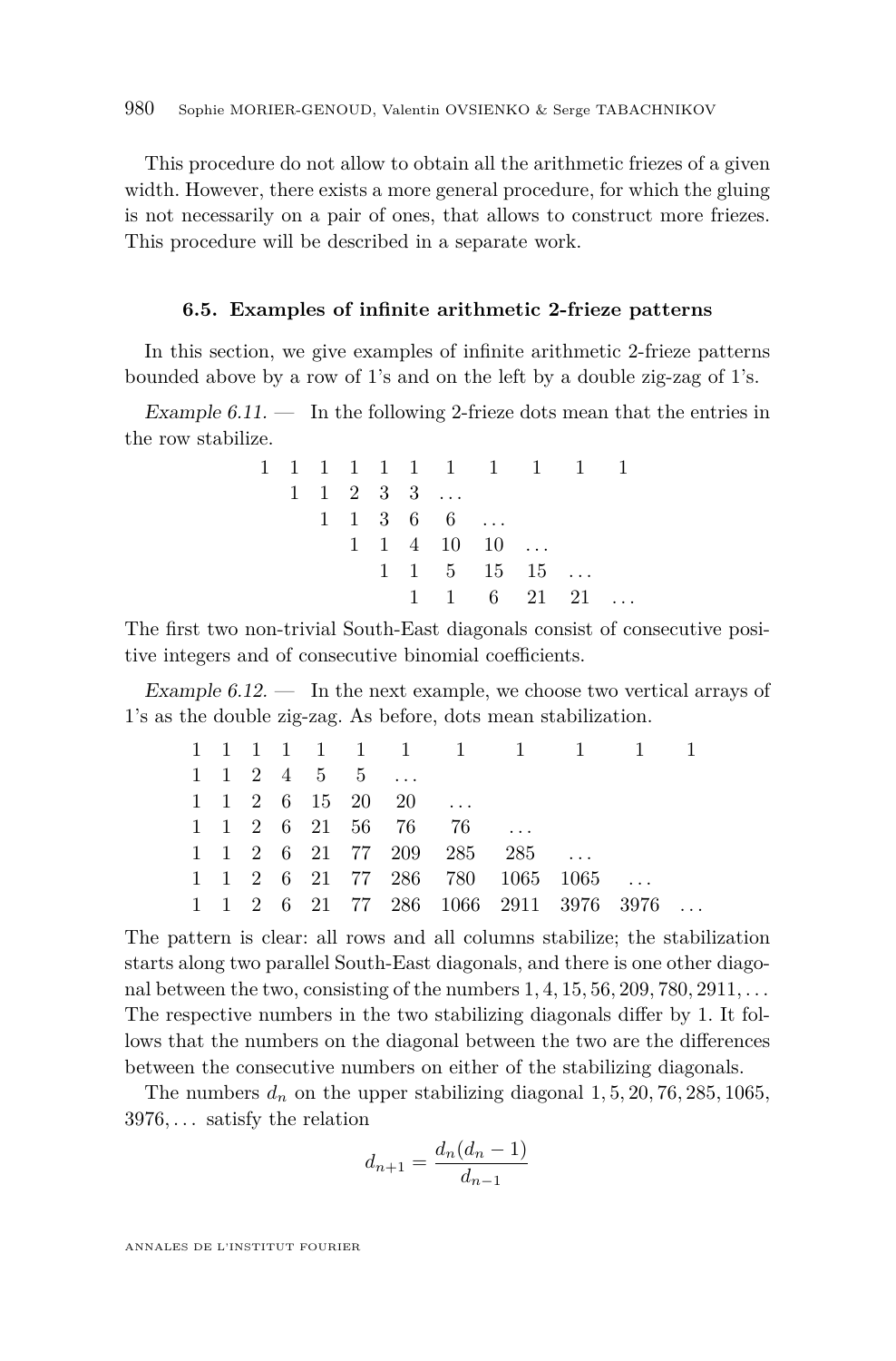that follows from the 2-frieze relation. One learns from Sloane's Encyclopedia [\[29\]](#page-51-0) that these numbers also satisfy a linear recurrence

$$
d_{n+1} = 4d_n - d_{n-1} + 1,
$$

which can be easily proved by induction on *n*. Solving the above linear recurrence is standard.

Example  $6.13.$  — In the next example, the double zig-zag of 1's indeed looks like a zig-zag:

|  |  |  |  |                     | 1 1 1 1 1 1 1 1 1 1 1                  |       |
|--|--|--|--|---------------------|----------------------------------------|-------|
|  |  |  |  | 1 1 2 3 4 6 5 6 5 6 |                                        | $5\,$ |
|  |  |  |  |                     | 1 1 5 14 14 31 19 31 19                | - 31  |
|  |  |  |  |                     | 1 1 2 3 14 70 47 157 66 157            | - 66  |
|  |  |  |  |                     | 1 1 5 14 42 353 155 793 221 793        |       |
|  |  |  |  |                     | 1 1 2 3 14 70 131 1782 507 4004 728    |       |
|  |  |  |  |                     | 1 1 5 14 42 353 417 8997 1652 20216    |       |
|  |  |  |  |                     | 1 1 2 3 14 70 131 1782 1341 45425 5373 |       |

In this 2-frieze pattern, the horizontal and vertical stabilization is different from the previous examples: each row and each column is eventually 2 periodic. There are five different South-East diagonals. Interestingly, they are all in Sloane's Encyclopedia [\[29\]](#page-51-0). We list them here, along with their Sloane's numbers:

| $1, 2, 5, 14, 42, 131, 417, \ldots$       | A080937; |
|-------------------------------------------|----------|
| $1, 3, 14, 70, 353, 1782, 8997, \ldots$   | A038213; |
| $1, 4, 14, 47, 155, 507, 1652, \ldots$    | A094789; |
| $1, 6, 31, 157, 793, 4004, 20216, \ldots$ | A038223; |
| $1, 5, 19, 66, 221, 728, 2380, \ldots$    | A005021. |

### **7. Appendix: Frieze patterns of Coxeter-Conway, difference equations, polygons,** and the moduli space  $\mathcal{M}_{0,n}$

In this appendix we review the classical case of Coxeter-Conway frieze patterns in their relation with second order difference equations, polygons in the plane and in the projective line, and the configuration space of the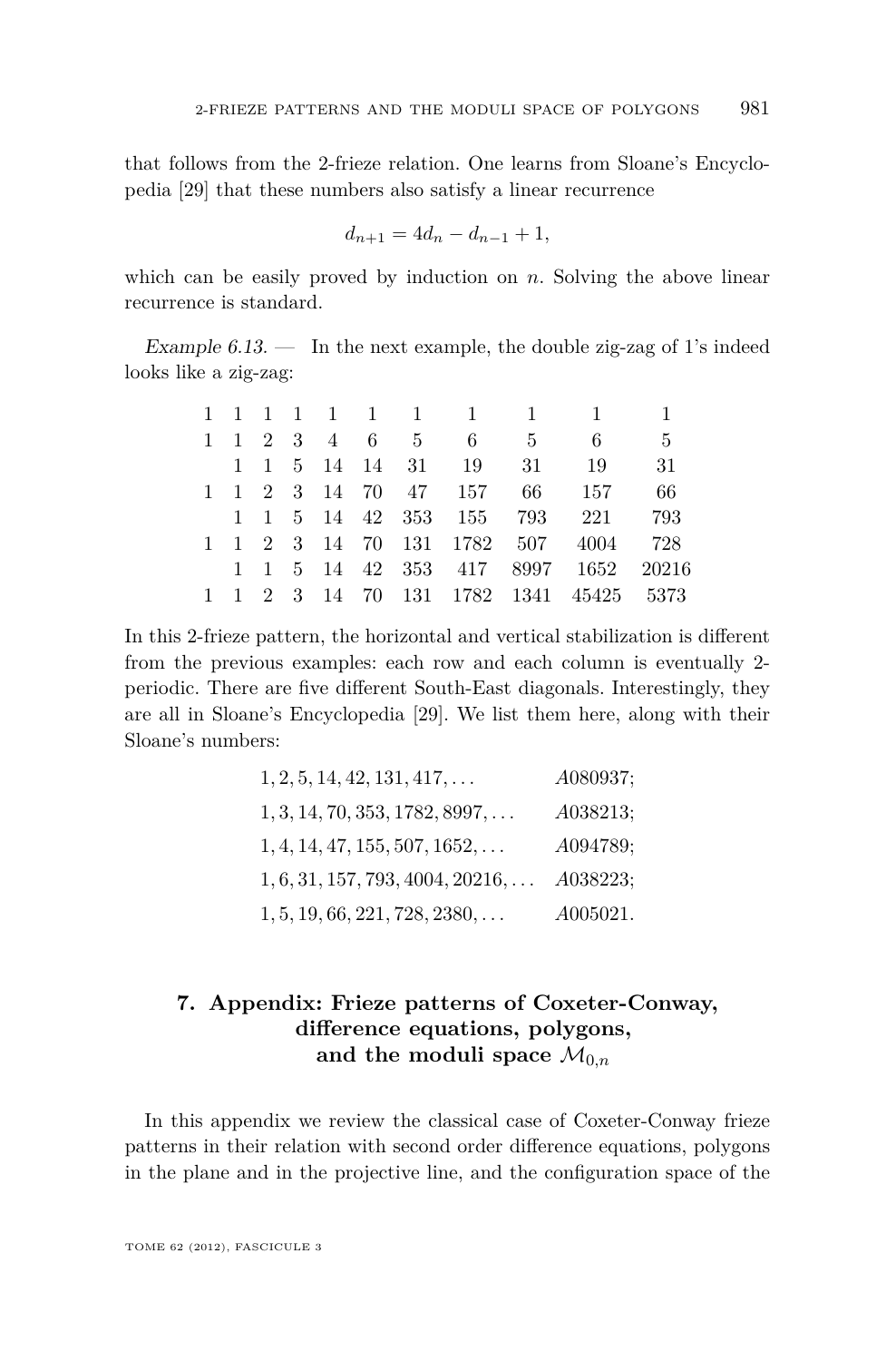projective line. We refer to [\[6,](#page-50-0) [5\]](#page-50-0) for information on frieze patterns; see also [\[19\]](#page-50-0) and [\[28\]](#page-51-0) for details concerning some of our remarks.<sup>(1)</sup>

As before, we consider the space  $\mathcal{C}_n$  of polygons in  $\mathbb{P}^1$ , that is, *n*-tuples of cyclically ordered points  $(v_i)$  such that  $v_i \neq v_{i+1}$  for all *i*. Polygons in  $\mathbb{P}^1$ are considered modulo projective equivalence. Let  $\tilde{\mathcal{C}}_n$  be the space of origin symmetric  $2n$ -gons  $(V_i)$  in the plane satisfying the determinant condition  $|V_i, V_{i+1}| = 1$  for all *i*. Polygons in the plane are considered modulo  $SL_2$ equivalence.

Another relevant space is the moduli space  $\mathcal{M}_{0,n}$  of stable curves of genus zero with *n* distinct marked points, defined as the space of ordered *n*-tuples of points in  $\mathbb{CP}^1$  modulo projective equivalence:

$$
\mathcal{M}_{0,n} = \left\{ (v_1, \ldots, v_n) \in \mathbb{CP}^1 \, | v_i \neq v_j, \ i < j \right\} / \mathrm{PSL}(2, \mathbb{C}).
$$

The space  $\mathcal{M}_{0,n}$  is classical, and it continues to play an important role in the current research (see, e.g., [\[1\]](#page-50-0)). We show in this Appendix that  $\mathcal{M}_{0,n}$  is an open dense subset of a cluster manifold, provided *n* is odd (this condition is a 1-dimensional counterpart to the condition that *n* is not a multiple of 3 that we encountered earlier). This cluster structure is closely related to that on the Teichmuller space, see [\[11\]](#page-50-0), but it is more difficult to construct. We did not find an appropriate reference in the literature [\[4\]](#page-50-0). We use the classical Coxeter-Conway friezes (with coefficients in  $\mathbb{C}$ ). The space  $\mathcal{M}_{0,n}$ coincides with the subset of friezes such that all the entries are different from 0. This observation is rather simple but we did not find it explicitly in the literature. Two immediate consequences are as follows.

- (1) One obtains several natural coordinate systems on  $\mathcal{M}_{0,n}$ , one of which is compatible with a cluster structure. More precisely,  $\mathcal{M}_{0,n}$ is a smooth cluster manifold of type  $A_{n-3}$ .
- (2) Many objects related to  $\mathcal{M}_{0,n}$ , such as discrete versions of KdV, etc., can be formulated in terms of Coxeter-Conway friezes.

 $\text{Space } \tilde{\mathcal{C}}_n$ , difference equations and Coxeter-Conway friezes. We consider the following, infinite and row *n*-periodic, frieze pattern:

$$
\begin{array}{ccccccccc}\n\cdots & & 1 & & 1 & & 1 & & 1 & & \cdots \\
C_i & & C_{i+1} & & C_{i+2} & & C_{i+3} & & C_{i+4} & \\
& & \cdots & & \cdots & & \cdots & & \cdots\n\end{array}
$$

 $(1)$ We strongly recommend R. Schwartz's applet [http://www.math.brown.edu/~res/](http://www.math.brown.edu/~res/Java/Frieze/Main.html) [Java/Frieze/Main.html](http://www.math.brown.edu/~res/Java/Frieze/Main.html)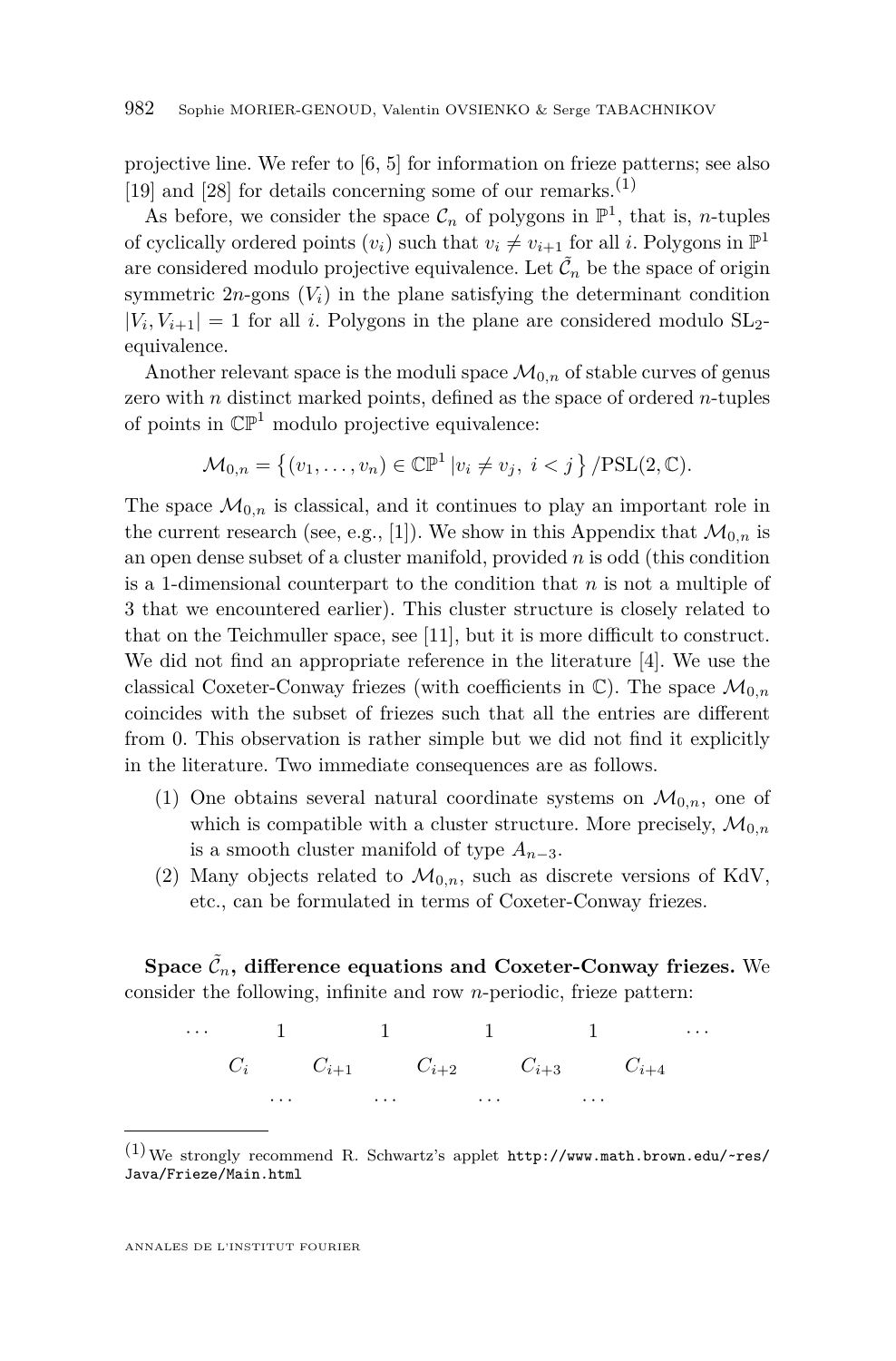<span id="page-47-0"></span>where  $C_i (= C_{i+n})$  are formal variables and where all the entries are polynomials determined by the first row via the frieze rule  $AD - BC = 1$ , for each elementary square:

$$
\begin{array}{ccc}\n & B \\
A & D \\
C & \n\end{array}
$$

For instance, the entries in the next row are:  $C_i C_{i+1} - 1$ , etc. As before, a numerical frieze  $F(c_i) = F(C_i)|_{C_i = c_i}$  is obtained by evaluation.

Remark  $7.1.$  — In order to give a correct definition of space of friezes, one has to adapt the technique of algebraic friezes and treat  $C_i$  as formal variables. Otherwise, the frieze rule does not suffice to determine the entries of the pattern (if too many of *c<sup>i</sup>* vanish), cf. Section [2.1.](#page-7-0)

An *n*-periodic frieze pattern is closed if it contains a row of 1's (followed by a row of  $0's$ ).

|  |  | $\cdots$ 1 1 1 1 1 1 $\cdots$                                                                                                                                                                                                  |  |  |  |
|--|--|--------------------------------------------------------------------------------------------------------------------------------------------------------------------------------------------------------------------------------|--|--|--|
|  |  | $\hspace{.15cm} c_i \hspace{1.1cm} c_{i+1} \hspace{1.1cm} c_{i+2} \hspace{1.1cm} c_{i+3} \hspace{1.1cm} c_{i+4}$                                                                                                               |  |  |  |
|  |  | and the control of the control of the control of the control of the control of the control of the control of the control of the control of the control of the control of the control of the control of the control of the cont |  |  |  |
|  |  | $\cdots \qquad \quad 1 \qquad \quad \  \  1 \qquad \quad \  \  1 \qquad \quad \  \  \, 1 \qquad \quad \  \  \cdots$                                                                                                            |  |  |  |

The width (the number of non-trivial rows) of the above frieze pattern is equal to  $n-3$ , see [\[5\]](#page-50-0).

One associates a second order difference equation with periodic coefficients with a closed frieze pattern:

(7.1) 
$$
V_{i+1} = c_i V_i - V_{i-1}; \qquad c_{i+n} = c_i.
$$

We understand its solutions  $(V<sub>i</sub>)$  as vectors in the plane satisfying the relation  $|V_i, V_{i+1}| = 1$ . Equation (7.1) determines the polygon  $(V_i)$  uniquely, up to  $SL_2$ -action.

We label  $(v_{i,j})_{i,j\in\mathbb{Z}}$  the entries of the frieze, such that  $v_{i,i} = c_i$ , and according to the scheme:

$$
\label{eq:2} \begin{array}{ccccc} & & v_{i,j} & & \\ & & v_{i,j-1} & & v_{i+1,j} & \\ & & & v_{i+1,j-1} & & \\ \end{array}
$$

Analogs of Proposition [3.1,](#page-14-0) Proposition [3.2](#page-15-0) and Lemma [4.1](#page-17-0) hold true providing explicit formulæ. Namely, one has:

$$
v_{i,j} = |V_i, V_j|,
$$

TOME 62 (2012), FASCICULE 3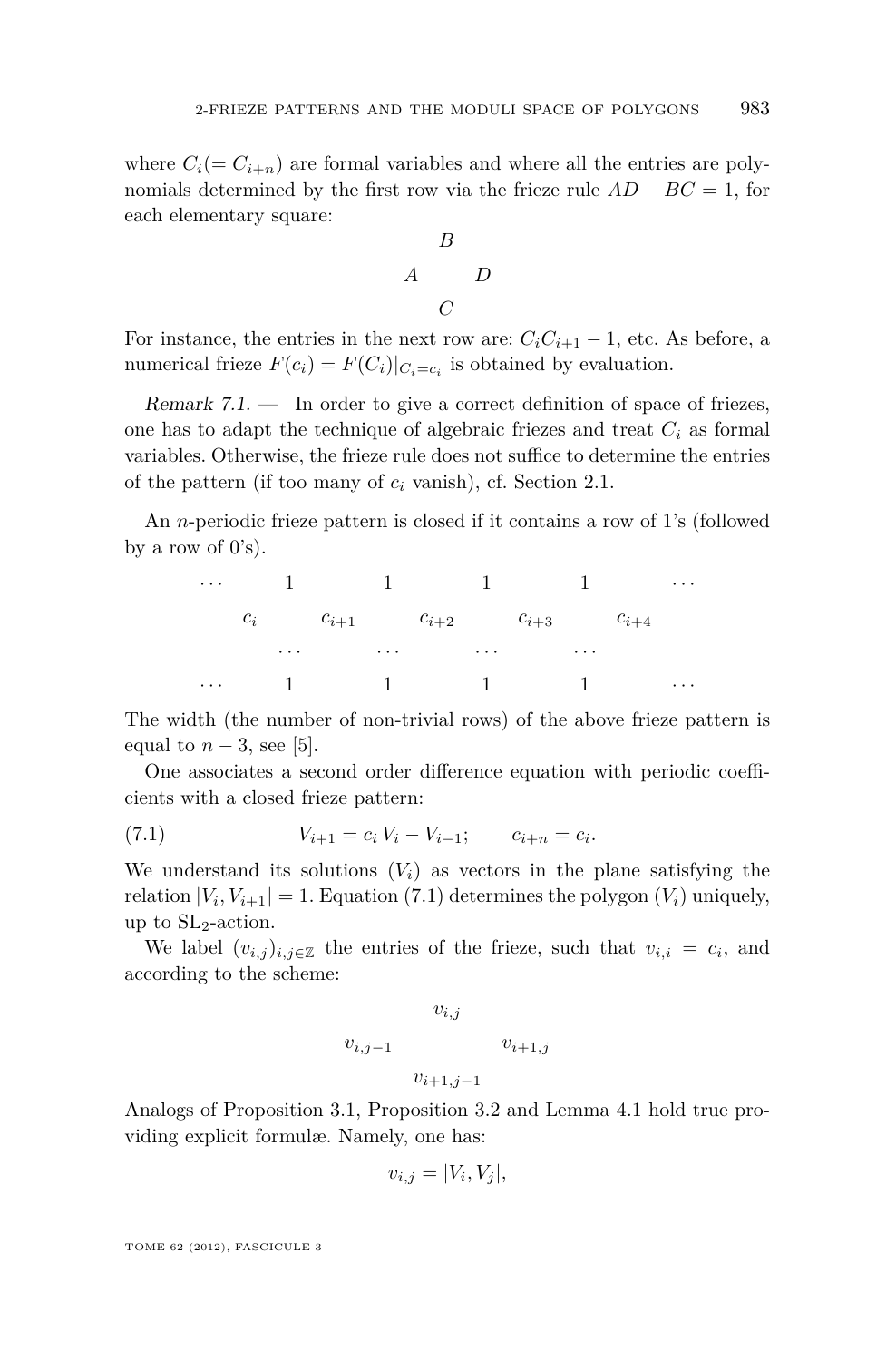and

(7.2) 
$$
v_{i,j} = \begin{vmatrix} c_j & 1 & & & \\ 1 & c_{j+1} & 1 & & \\ & \ddots & \ddots & \ddots & \\ & & 1 & c_{i-1} & 1 \\ & & & 1 & c_i \end{vmatrix}.
$$

As a consequence of these formulæ,  $V_{i+n} = -V_i$  for all *i*, that is, the monodromy of equation [\(7.1\)](#page-47-0) is  $-\text{Id} \in SL_2$ . This provides the equivalence between closed frieze patterns and the space of polygons  $\tilde{\mathcal{C}}_n$ .

**Polygons in the plane and in the projective line.** As before, one has a natural projection  $\tilde{C}_n \to \mathcal{C}_n$  from  $\mathbb{R}^2$  to  $\mathbb{RP}^1$ . If *n* is odd then this is a bijection, cf. Section [4.4.](#page-20-0) This provides an equivalence between projective equivalence classes of *n*-gons in  $\mathbb{CP}^1$  and  $SL_2$ -equivalence classes of origin symmetric  $2n$ -gons  $\mathbb{C}^2$ , subject to the unit determinant condition.

Note that, over reals, there is an additional obstruction to lifting a polygon from  $\mathbb{RP}^1$  to  $\mathbb{R}^2$ . Let *n* be odd and  $(v_i)$  be a polygon in the projective line. Let  $V_i \in \mathbb{R}^2$  be some lifting of points  $v_i$ . For the system of equations

$$
t_i t_{i+1} = 1/|V_i, V_{i+1}|, i = 1, \dots, n-1, t_1 t_n = 1/|V_1, V_n|
$$

to have a real solution, one needs  $\Pi_{i=1}^n |V_i, V_{i+1}| > 0$ . If this condition holds then  $t_i$  is uniquely determined, up to a common sign; otherwise there is a lifting satisfying the opposite condition  $|V_i, V_{i+1}| = -1$  for all *i*.

**Cluster coordinates.** The space of friezes has another natural coordinate system apart from  $c_i$ . Unlike the coordinates  $c_i$  that satisfy three very non-trivial equations given by the condition that the frieze pattern is closed, the new coordinates are free. These three conditions are as follows:

$$
v_{0,n-1} = 1, \qquad v_{-1,n-1} = 0, \qquad v_{0,n} = 0
$$

where  $v_{i,j}$  are given by the determinants (7.2) (the fourth condition,  $v_{-1,n} =$ −1, follows from the fact that the monodromy is area-preserving).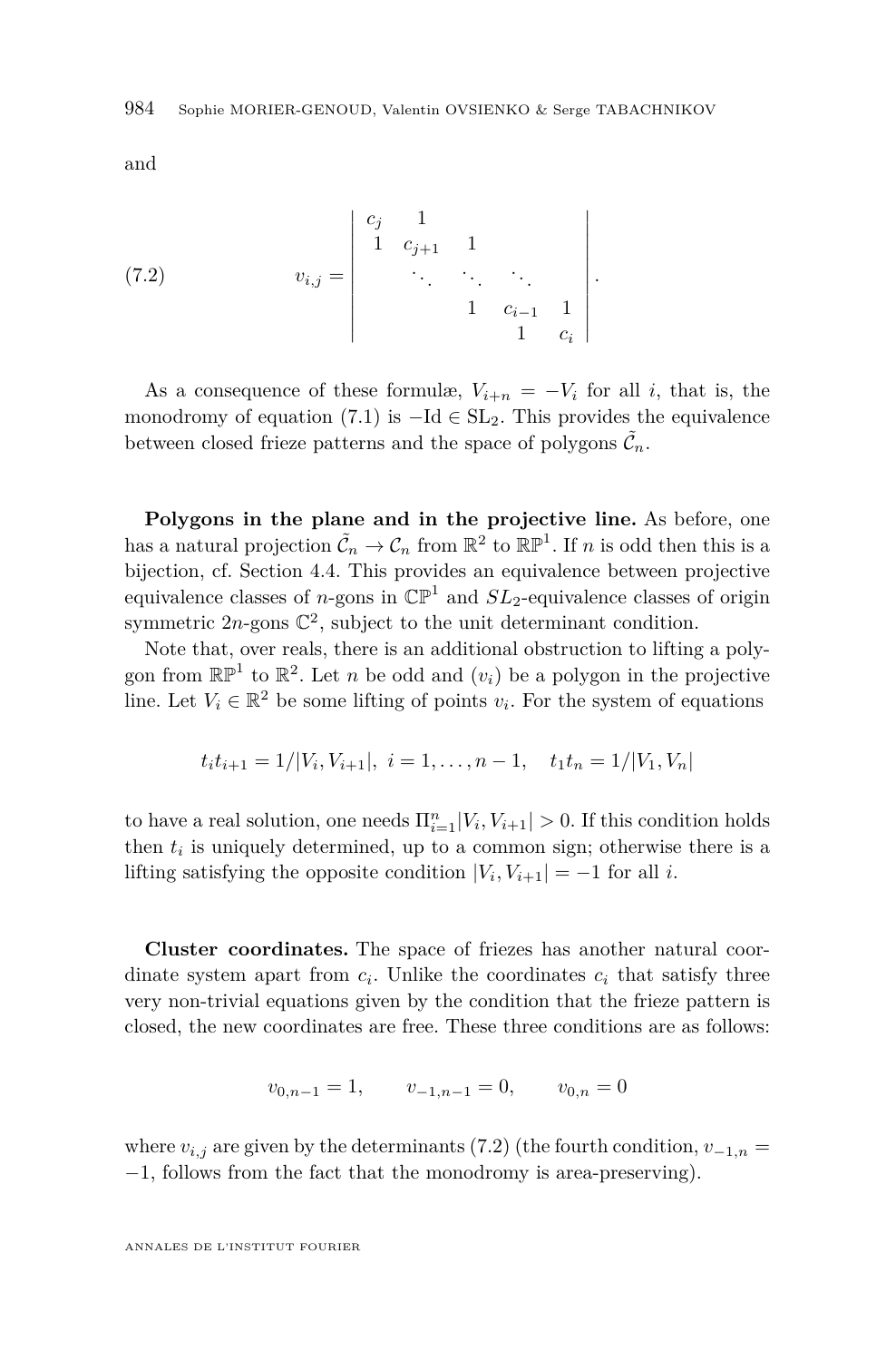An arbitrary zig-zag (i.e. piecewise linear path from top to bottom such that each segment goes either down-right or down-left) filled by the variables  $x_1, \ldots, x_{n-3}$ 



determines the rest of the pattern. The subalgebra of  $\mathbb{C}(x_1, \ldots, x_{n-3})$  generated by all the rational functions arising in the pattern is the cluster algebra associated to the quiver of type  $A_{n-3}$ , see [\[3\]](#page-50-0). The initial zig-zag  $(x_1, \ldots, x_{n-3})$  forms the initial cluster, and to different zig-zags correspond different clusters. However, some clusters are not obtained as zig-zags in the pattern. In type  $A_{n-3}$  there is a correspondence between clusters and triangulations of a *n*-gon [\[12\]](#page-50-0) (see also [\[26\]](#page-51-0)). The clusters which are not zig-zags in the frieze correspond to triangulations containing inner triangles (i.e. triangles built on three diagonals).

One then constructs a smooth cluster manifold gluing together the tori  $(\mathbb{C}^*)^{n-3}$  according to the coordinate changes defined by consecutive mutations.

PROPOSITION 7.2. — The space  $\mathcal{M}_{0,n}$  is a smooth submanifold of the constructed cluster manifold.

Proof. — The fact that  $v_i \neq v_j$  for all  $1 \leq i \leq j \leq n$  in the definition of  $\mathcal{M}_{0,n}$ , is equivalent to the fact that all the entries of the corresponding frieze  $v_{i,j} \neq 0$ . Therefore, the points of  $\mathcal{M}_{0,n}$  are non-singular in any chart.  $\square$ 

Example 7.3.  $\overline{\phantom{0}}$  If  $n = 5$ , then one has



which correspond to the  $A_2$ -case, quite similarly to Example [5.2.](#page-25-0)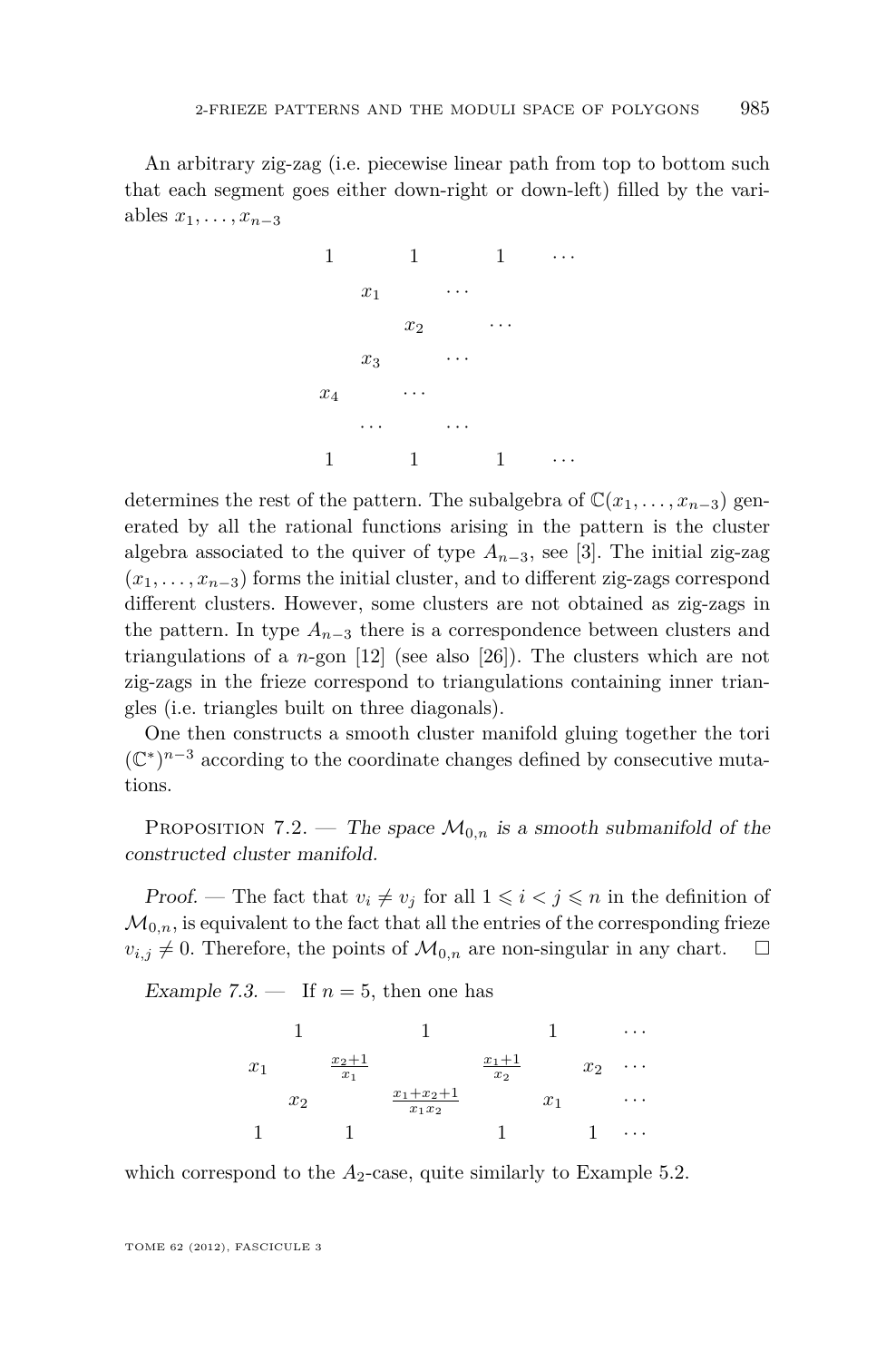<span id="page-50-0"></span>The cluster structure on  $\mathcal{M}_{0,n}$ , with  $n = 2m + 1$ , that we have just constructed, coincides with that communicated to us by F. Chapoton [4].

**Acknowledgements**. We are grateful to the Research in Teams program at BIRS where this project was started. We are pleased to thank Ph. Caldero, F. Chapoton, B. Dubrovin, V. Fock, B. Keller, R. Kenyon, I. Krichever, J. Propp, D. Speyer, Yu. Suris, and A. Veselov for interesting discussions. Our special gratitude goes to R. Schwartz for numerous fruitful discussions and help with computer experiments.

### BIBLIOGRAPHY

- [1] L. Aguirre, G. Felder & A. Veselov, "Gaudin subalgebras and stable rational curves", arXiv:1004.3253.
- [2] F. Bergeron & C. Reutenauer, "SL*k*-Tiling of the Plane", Illinois J. Math. **54** (2010), p. 263-300.
- [3] P. CALDERO  $&$  F. CHAPOTON, "Cluster algebras as Hall algebras of quiver representations", Comment. Math. Helv. **81** (2006), p. 595-616.
- [4] F. CHAPOTON, Unpublished notes.
- [5] J. H. CONWAY & H. S. M. COXETER, "Triangulated polygons and frieze patterns", Math. Gaz. **57** (1973), p. 87-94 and 175-183.
- [6] H. S. M. COXETER, "Frieze patterns", Acta Arith. **18** (1971), p. 297-310.
- [7] P. Di Francesco, "The solution of the *A<sup>r</sup>* T-system for arbitrary boundary", Electron. J. Combin. **17** (2010), no. 1, Research Paper 89, 43 pp.
- [8] P. DI FRANCESCO & R. KEDEM, "Positivity of the  $T$ -system cluster algebra", Electron. J. Combin. **16** (2009).
- [9] ——— , "*Q*-systems as cluster algebras. II. Cartan matrix of finite type and the polynomial property", Lett. Math. Phys. **89** (2009), p. 183-216.
- [10] V. Fock & A. Goncharov, "Moduli spaces of local systems and higher Teichmüller theory", Publ. Math. Inst. Hautes Etudes Sci. **103** (2006), p. 1-211.
- [11] ——— , "Moduli spaces of convex projective structures on surfaces", Adv. Math. **208** (2007), p. 249-273.
- [12] S. Fomin & A. Zelevinsky, "Cluster algebras. I. Foundations", J. Amer. Math. Soc. **15** (2002), p. 497-529.
- [13] ——— , "The Laurent phenomenon", Adv. in Appl. Math. **28** (2002), p. 119-144.
- [14] ——— , "Cluster algebras. IV. Coefficients", Compos. Math. **143** (2007), p. 112-164.
- [15] M. Gekhtman, M. Shapiro & A. Vainshtein, Cluster algebras and Poisson geometry, Amer. Math. Soc., Providence, RI, 2010.
- [16] M. Glick, "The pentagram map and Y-patterns", Adv. Math, to appear, arXiv:1005.0598.
- [17] A. Henriques, "A periodicity theorem for the octahedron recurrence", J. Algebraic Combin. **26** (2007), no. 1, p. 1-26.
- [18] B. Keller, "The periodicity conjecture for pairs of Dynkin diagrams", arXiv:1001.1880.
- [19] I. Marshall & M. Semenov-Tian-Shansky, "Poisson groups and differential Galois theory of Schroedinger equation on the circle", Comm. Math. Phys. **284** (2008), p. 537-552.